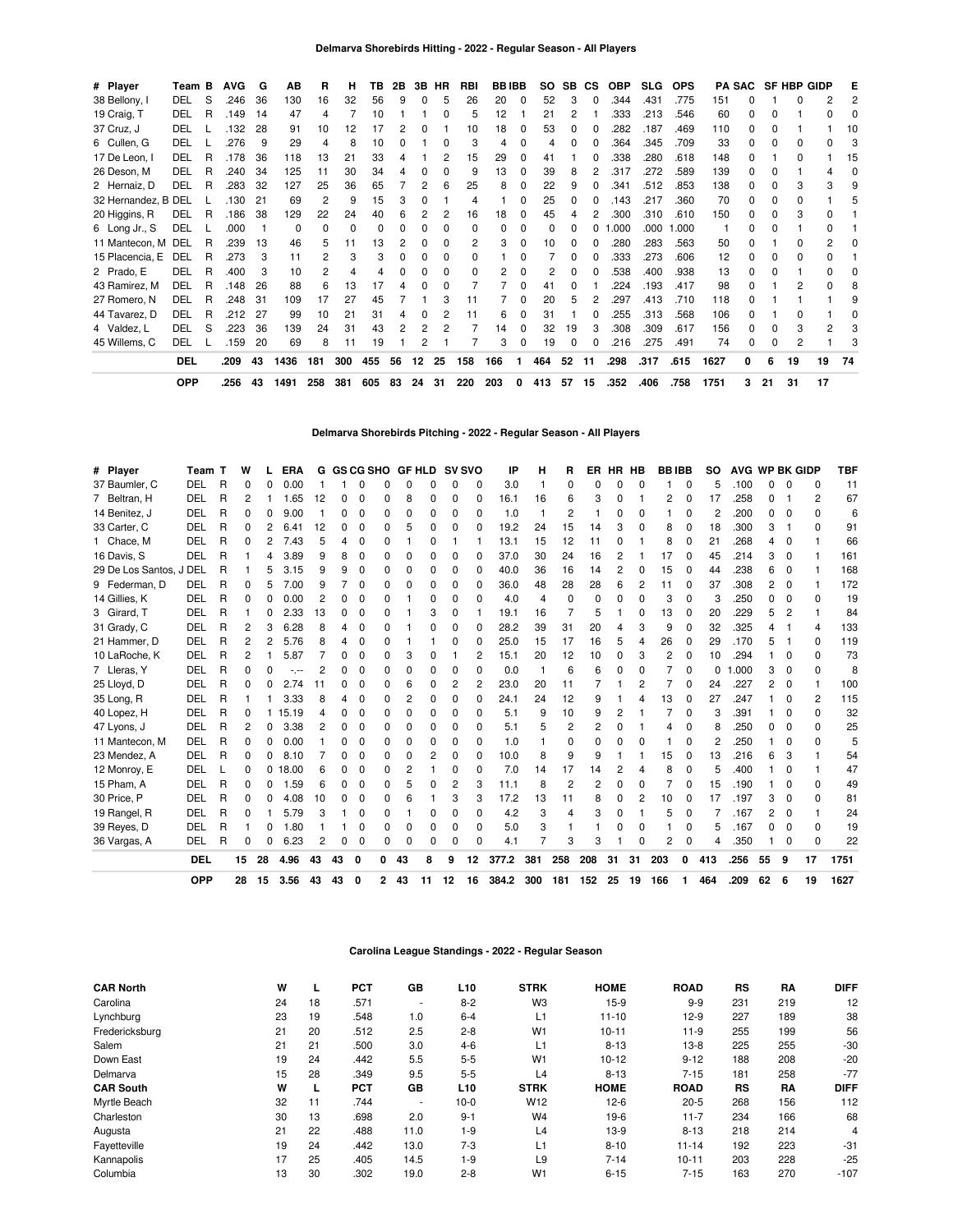### **Delmarva Shorebirds Hitting - 2022 - Regular Season - All Players - Vs Right**

| # Player        | Team       | B | <b>AVG</b> | G  | AB R         | н        | ΤВ       | 2Β | 3В           | HR           | RBI      |              | BB IBB   | SO SB CS       | OBP   | <b>SLG</b> | <b>OPS</b> | PA   | <b>SAC</b> | SF | HBP | <b>GIDP</b>  |
|-----------------|------------|---|------------|----|--------------|----------|----------|----|--------------|--------------|----------|--------------|----------|----------------|-------|------------|------------|------|------------|----|-----|--------------|
| 38 Bellony, I   | DEL        | S | .274       | 36 | 106          | 29       | 50       | 9  | <sup>0</sup> | 4            | 23       | 14           | $\Omega$ | 36             | .355  | .472       | .827       | 121  |            |    |     |              |
| 19 Craig, T     | DEL        | R | .125       | 14 | 40           | 5        |          |    |              | 0            | 4        | 9            |          | 18             | .300  | .175       | .475       | 50   | 0          |    |     | 0            |
| 37 Cruz, J      | DEL        |   | .153       | 28 | 72           | 11       | 16       |    | <sup>0</sup> |              | 10       | 16           | 0        | 40             | .315  | .222       | .537       | 89   | 0          |    |     |              |
| 6 Cullen, G     | DEL        |   | .304       | 8  | 23           |          | 9        |    |              | O            | 3        |              | 0        | $\overline{c}$ | .407  | .391       | .798       | 27   | 0          |    |     | O            |
| 17 De Leon, I   | <b>DEL</b> | R | .187       | 36 | 91           | 17       | 28       |    |              | 2            | 13       | 27           | 0        | 27             | .370  | .308       | .678       | 119  | O.         |    | ŋ   | 0            |
| 26 Deson, M     | <b>DEL</b> | R | .219       | 33 | 105          | 23       | 26       |    | <sup>0</sup> | O            | 8        | 9            | 0        | 34             | .287  | .248       | .535       | 115  | n.         |    |     |              |
| 2 Hernaiz, D    | DEL        | R | .280       | 32 | 107          | 30       | 58       | 6  | 2            | 6            | 24       | 8            | 0        | 17             | .347  | .542       | .889       | 118  | 0          |    | 3   |              |
| 32 Hernandez, B | DEL        |   | .136       | 20 | 59           | 8        | 14       | з  | $\Omega$     |              | 4        |              | 0        | 20             | .150  | .237       | .387       | 60   | 0          | ŋ  | n   |              |
| 20 Higgins, R   | DEL        | R | .178       | 37 | 107          | 19       | 28       |    | 2            | n            | 11       | 13           | 0        | 36             | .279  | .262       | .541       | 122  | 0          |    | 2   |              |
| 6 Long Jr., S   | <b>DEL</b> |   | .000       |    | <sup>0</sup> | $\Omega$ | $\Omega$ |    | <sup>0</sup> | ŋ            | $\Omega$ | <sup>0</sup> | 0        | $\Omega$       | 1.000 | .000       | 1.000      |      | 0          |    |     | <sup>0</sup> |
| 11 Mantecon, M  | DEL        | R | .270       | 12 | 37           | 10       | 12       |    | <sup>0</sup> |              | 2        | 3            | 0        | 8              | .317  | .324       | .641       | 41   | n.         |    |     |              |
| 15 Placencia, E | DEL        | R | .300       | 3  | 10           | 3        | 3        |    | 0            | <sup>0</sup> | 0        |              | 0        | 6              | .364  | .300       | .664       | 11   | 0          |    |     | O            |
| 2 Prado, E      | DEL        | R | .500       | 3  | 8            | 4        | 4        | o  | 0            | <sup>0</sup> | $\Omega$ | 2            | 0        |                | .636  | .500       | 1.136      | 11   | 0          | n  |     | 0            |
| 43 Ramirez, M   | <b>DEL</b> | R | .171       | 26 | 76           | 13       | 17       |    | 0            |              |          | 3            | 0        | 34             | .220  | .224       | .444       | 82   | 0          |    | 2   | O            |
| 27 Romero, N    | <b>DEL</b> | R | .244       | 29 | 86           | 21       | 33       |    |              | 2            | 8        | 5            | 0        | 19             | .293  | .384       | .677       | 92   | 0          |    |     | <sup>0</sup> |
| 44 Tavarez, D   | <b>DEL</b> | R | .203       | 27 | 79           | 16       | 25       | з  | <sup>0</sup> | 2            | 9        | 5            | $\Omega$ | 23             | .247  | .316       | .563       | 85   | n.         |    | n   |              |
| 4 Valdez, L     | DEL        | S | .219       | 35 | 114          | 25       | 34       | 2  | 2            |              | 4        | 14           | 0        | 23             | .321  | .298       | .619       | 131  | 0          |    | 3   |              |
| 45 Willems, C   | DEL        |   | .193       | 19 | 57           | 11       | 19       |    | 2            |              |          | 3            | 0        | 13             | .246  | .333       | .579       | 61   | 0          | 0  |     |              |
|                 | <b>DEL</b> |   | .214       | 43 | 1177         | 252      | 383      | 47 | 12           | 20           | 137      | 137          | 1        | 357            | .304  | .325       | .629       | 1336 | 0          | 5  | 17  | 15           |
|                 | <b>OPP</b> |   | .282       | 43 | 667          | 188      | 302      | 40 | 13           | 16           | 101      | 79           | 0        | 164            | .367  | .453       | .820       |      |            | 10 | 16  | 10           |

**Delmarva Shorebirds Opposing Hitting - 2022 - Regular Season - All Players - Vs Right**

| # Player            | Team       | т | <b>AVG</b> | AB <sub>R</sub> | н              | ΤВ             | 2Β           | 3В       | НR           | <b>RBI</b>     | <b>BB IBB</b> |          | SO SB CS | <b>OBP</b> | <b>SLG</b> | <b>OPS</b> |     | PA SAC   |                | SF HBP | <b>GIDP</b> |
|---------------------|------------|---|------------|-----------------|----------------|----------------|--------------|----------|--------------|----------------|---------------|----------|----------|------------|------------|------------|-----|----------|----------------|--------|-------------|
| 37 Baumler, C       | DEL        | R | .000       | 8               | $\Omega$       | $\Omega$       | 0            | 0        | $\Omega$     | 0              | <sup>0</sup>  | $\Omega$ | 5        | .000       | .000       | .000       | 8   | O        | 0              |        | O           |
| 7 Beltran, H        | DEL        | R | .250       | 28              |                | 10             |              |          | 0            |                | 0             | 0        | 9        | .276       | .357       | .633       | 29  | O        | 0              |        |             |
| 14 Benitez, J       | DEL        | R | .500       | 2               |                | 3              | <sup>0</sup> |          | <sup>0</sup> |                | 0             | $\Omega$ | 0        | .500       | .500       | 2.000      | 2   | O        | 0              |        | U           |
| 33 Carter, C        | DEL        | R | .316       | 38              | 12             | 20             | 2            | 0        | 2            | 6              |               | 0        | 6        | .333       | .526       | .859       | 40  |          | 0              |        |             |
| 1 Chace, M          | DEL        | R | .313       | 16              | 5              | 6              |              | 0        | $\Omega$     | 2              | 4             | 0        | 3        | .476       | .375       | .851       | 22  | 0        | 0              |        |             |
| 16 Davis, S         | DEL        | R | .224       | 58              | 13             | 25             | 2            | 2        |              | 8              |               | $\Omega$ | 20       | .309       | .431       | .740       | 68  | 0        | $\overline{c}$ |        | U           |
| 29 De Los Santos, J | DEL        | R | .243       | 70              | 17             | 25             | 2            | 3        | O            | 5              | 6             | 0        | 25       | .299       | .357       | .656       | 77  | 0        |                |        |             |
| 9 Federman, D       | DEL        | R | .303       | 66              | 20             | 32             | 3            | 0        | 3            | 8              | 4             | 0        | 11       | .338       | .485       | .823       | 71  | 0        |                |        | n           |
| 14 Gillies, K       | DEL        | R | .286       | 7               | $\overline{2}$ | 4              | 2            | 0        | U            | 0              | 0             | $\Omega$ | 2        | .286       | .571       | .857       |     | O        | O              |        | O           |
| 3 Girard, T         | DEL        | R | .265       | 34              | 9              | 16             | 2            |          |              | 6              | 5             | 0        | 11       | .350       | .471       | .821       | 40  | O        |                |        |             |
| 31 Grady, C         | DEL        | R | .383       | 60              | 23             | 35             |              |          |              | 17             | 4             | 0        | 11       | .439       | .583       | 1.022      | 66  | 0        | 0              |        |             |
| 21 Hammer, D        | DEL        | R | .156       | 32              | 5              | 15             |              | 0        | 3            | 6              | 12            | $\Omega$ | 12       | .391       | .469       | .860       | 46  | O        |                |        | n           |
| 10 LaRoche, K       | DEL        | R | .318       | 22              | 7              | 10             | 3            | 0        | 0            | 4              |               | $\Omega$ | 2        | .423       | .455       | .878       | 26  | 0        | 0              |        |             |
| 7 Lleras, Y         | DEL        | R | 000.1      |                 |                |                | 0            | 0        | <sup>0</sup> |                |               | 0        | 0        | 1.000      | .000       | 2.000      | 4   | $\Omega$ | <sup>0</sup>   |        | O           |
| 25 Lloyd, D         | DEL        | R | .286       | 42              | 12             | 17             | 3            |          | 0            | 7              | 4             | 0        | 10       | .354       | .405       | .759       | 49  | 0        |                |        |             |
| 35 Long, R          | DEL        | R | .205       | 44              | 9              | 13             | 2            |          | O            | 2              |               | $\Omega$ | 12       | .255       | .295       | .550       | 47  | $\Omega$ | O              |        |             |
| 40 Lopez, H         | DEL        | R | .385       | 13              | 5              | 8              | 0            | 0        |              | 4              |               | $\Omega$ | 0        | .500       | .615       | 1.115      | 18  | O        |                |        | U           |
| 47 Lyons, J         | DEL        | R | .417       | 12              | 5              | 5              | 0            | 0        | $\Omega$     | $\Omega$       |               | 0        | 3        | .462       | .417       | .879       | 13  | 0        | 0              |        |             |
| 11 Mantecon, M      | DEL        | R | .500       | 2               |                | 3              | ŋ            |          | <sup>0</sup> |                |               | 0        |          | .500       | .500       | 2.000      | 2   | 0        | <sup>0</sup>   |        | U           |
| 23 Mendez, A        | DEL        | R | .250       | 16              | 4              | 5              |              | 0        | <sup>0</sup> |                | 8             | 0        | 4        | .500       | .313       | .813       | 24  | 0        | 0              |        | 0           |
| 12 Monroy, E        | DEL        | L | .417       | 24              | 10             | 18             | 2            | 0        | 2            | 8              | 4             | 0        | 4        | .517       | .750       | 1.267      | 29  | 0        | $\Omega$       |        |             |
| 15 Pham, A          | DEL        | R | .313       | 16              | 5              | $\overline{7}$ | 2            | 0        | O            | $\overline{c}$ | 4             | $\Omega$ | 2        | .450       | .438       | .888       | 20  | 0        | <sup>0</sup>   |        | U           |
| 30 Price, P         | DEL        | R | .206       | 34              |                | 11             | 2            |          | <sup>0</sup> |                | 4             | 0        | 6        | .293       | .324       | .617       | 41  | 0        | 2              |        | n           |
| 19 Rangel, R        | DEL        | R | .286       |                 | $\overline{2}$ | $\overline{4}$ | 2            | $\Omega$ | $\Omega$     |                | 2             | $\Omega$ |          | .500       | .571       | 1.071      | 10  | 0        | $\Omega$       |        |             |
| 39 Reyes, D         | DEL        | R | .000       | 4               | $\Omega$       | $\Omega$       | o            | 0        | <sup>0</sup> | 0              |               | 0        | 3        | .000       | .000       | .000       | 4   | O        | $\Omega$       |        |             |
| 36 Vargas, A        | DEL        | R | .545       | 11              | 6              | 9              | 0            | 0        |              | 3              |               | $\Omega$ |          | .583       | .818       | 1.401      | 12  | $\Omega$ | O              | ŋ      | C           |
|                     | <b>DEL</b> |   | .282       | 667             | 188            | 302            | 40           | 13       | 16           | 101            | 79            | 0        | 164      | .367       | .453       | .820       | 775 |          | 10             | 16     | 10          |

#### **Carolina Schedule - May 28th, 2022**

| Visitor    | Home       | Time (ET) | <b>Time (Local) Status</b> | <b>Score Visitor Pitcher</b> | <b>Home Pitcher</b> | <b>Save Pitcher</b> | Attendance | ToG |
|------------|------------|-----------|----------------------------|------------------------------|---------------------|---------------------|------------|-----|
| <b>KAN</b> | CAR        | 4:00 PM   | 4:00 PM ET Scheduled       |                              | Cruz, S (0-0)       |                     |            |     |
| <b>KAN</b> | CAR        | Game 2    | Game 2 Scheduled           |                              | Jimenez, $E(0-1)$   |                     |            |     |
| <b>FAY</b> | DE         | 5:00 PM   | 5:00 PM ET Scheduled       |                              |                     |                     |            |     |
| <b>SAL</b> | FBG.       | 5:05 PM   | 5:05 PM ET Scheduled       | Cepeda, $F(0-0)$             | Lara, A (1-2)       |                     |            |     |
| <b>SAL</b> | FBG.       | Game 2    | Game 2 Scheduled           |                              |                     |                     |            |     |
| MВ         | <b>AUG</b> | 6:05 PM   | 6:05 PM ET Scheduled       | Gallardo, R (4-1)            | Niekro, J (3-0)     |                     |            |     |
| DEL        | CSC        | 6:05 PM   | 6:05 PM ET Scheduled       | Hammer, $D(2-2)$             | Peoples, B (1-2)    |                     |            |     |
| COL        | LYN.       | 6:30 PM   | 6:30 PM ET Scheduled       |                              |                     |                     |            |     |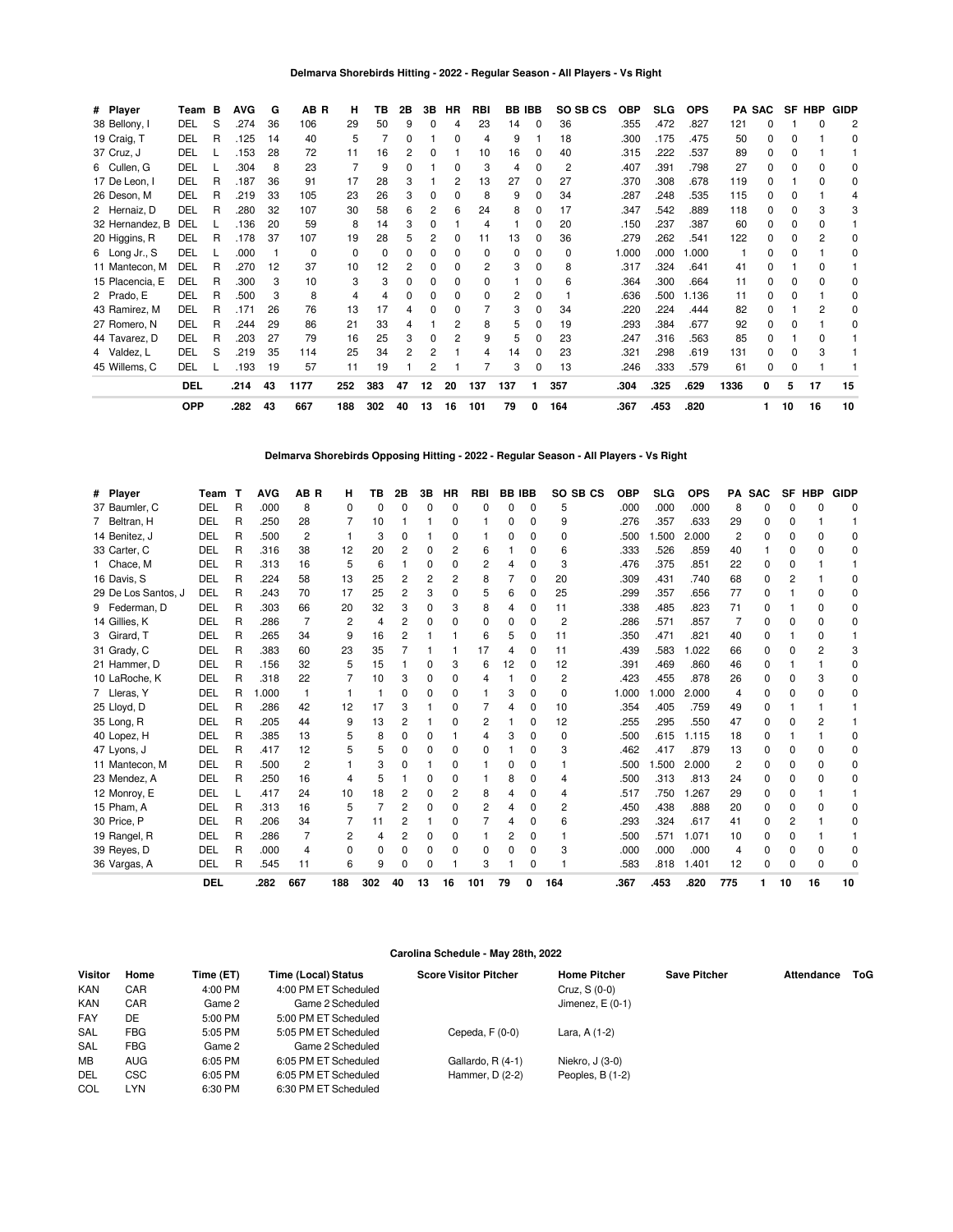| # Player        | Team       | в | <b>AVG</b> | G  | AB R | н              | ΤВ  | 2Β | 3В | HR           | RBI | <b>BB IBB</b> |          | SO SB CS | ОВР  | <b>SLG</b> | <b>OPS</b> |     | <b>PA SAC</b> | SF | HBP | GIDP         |
|-----------------|------------|---|------------|----|------|----------------|-----|----|----|--------------|-----|---------------|----------|----------|------|------------|------------|-----|---------------|----|-----|--------------|
| 38 Bellony, I   | DEL        | S | .125       | 18 | 24   | 3              | 6   |    | 0  |              | 3   | 6             | 0        | 16       | .300 | .250       | .550       | 30  |               |    |     | 0            |
| 19 Craig, T     | DEL        | R | .286       | 6  |      | $\overline{c}$ | 3   |    | 0  | 0            |     | 3             | 0        | 3        | .500 | .429       | .929       | 10  | 0             | o  | ი   | 0            |
| 37 Cruz, J      | DEL        |   | .053       | 14 | 19   |                |     |    |    | 0            | 0   | 2             |          | 13       | .143 | .053       | .196       | 21  |               |    |     | 0            |
| 6 Cullen, G     | DEL        |   | .167       | 5  | 6    |                |     |    | 0  | 0            | 0   | 0             | O        | 2        | .167 | .167       | .334       | 6   |               | O  | n   | $\Omega$     |
| 17 De Leon, I   | DEL        | R | .148       | 18 | 27   |                | 5   |    |    | 0            | 2   | 2             |          | 14       | .207 | .185       | .392       | 29  |               |    |     |              |
| 26 Deson, M     | <b>DEL</b> | R | .350       | 15 | 20   |                | 8   |    | 0  | ŋ            |     |               |          | 5        | .458 | .400       | .858       | 24  | 0             |    |     | 0            |
| 2 Hernaiz, D    | DEL        | R | .300       | 11 | 20   | 6              |     |    |    | 0            |     | 0             |          | 5        | .300 | .350       | .650       | 20  |               |    |     | 0            |
| 32 Hernandez, B | DEL        |   | .100       | 8  | 10   |                |     |    | 0  | ŋ            | 0   | <sup>0</sup>  | O        | 5        | .100 | .100       | .200       | 10  | 0             |    | n   | 0            |
| 20 Higgins, R   | DEL        | R | .227       | 16 | 22   | 5              | 12  |    |    | 2            | 5   | 5             |          | 9        | .393 | .545       | .938       | 28  |               |    |     | 0            |
| 11 Mantecon, M  | DEL        | R | .111       | 6  | 9    |                |     |    | O  | ŋ            | 0   | U             |          | 2        | .111 | .111       | .222       | 9   |               |    |     |              |
| 15 Placencia, E | DEL        | R | .000       |    |      | 0              | 0   |    | 0  | 0            | 0   | 0             |          |          | .000 | .000       | .000       |     |               |    |     | 0            |
| 2 Prado, E      | DEL        | R | .000       |    |      | 0              | ŋ   |    | O  | ŋ            | 0   | U             |          |          | .000 | .000       | .000       | 2   |               |    |     | <sup>0</sup> |
| 43 Ramirez, M   | <b>DEL</b> | R | .000       | 12 | 12   | 0              | 0   |    | 0  | ŋ            | 0   | 4             | O        |          | .250 | .000       | .250       | 16  | 0             |    | n   | 0            |
| 27 Romero, N    | DEL        | R | .261       | 15 | 23   | 6              | 12  |    |    |              | 3   | 2             |          |          | .308 | .522       | .830       | 26  |               |    |     |              |
| 44 Tavarez, D   | <b>DEL</b> | R | .250       | 13 | 20   | 5              | 6   |    | 0  | ŋ            | 2   |               |          | 8        | .286 | .300       | .586       | 21  | 0             |    |     | 0            |
| 4 Valdez, L     | DEL        | S | .240       | 17 | 25   | 6              | 9   |    |    |              | 3   | U             |          | 9        | .240 | .360       | .600       | 25  | 0             |    |     |              |
| 45 Willems, C   | DEL        |   | .000       | 8  | 12   | $\Omega$       | 0   |    | O  | <sup>0</sup> | 0   | 0             | $\Omega$ | 6        | .077 | .000       | .077       | 13  | 0             | O  |     | O            |
|                 | <b>DEL</b> |   | .185       | 22 | 259  | 48             | 72  | 9  | O  | 5            | 21  | 29            | 0        | 107      | .271 | .278       | .549       | 291 | 0             |    | 2   |              |
|                 | <b>OPP</b> |   | .234       | 43 | 824  | 193            | 303 | 43 | 11 | 15           | 119 | 124           | 0        | 249      | .341 | .368       | .709       |     | 2             | 11 | 15  | 7            |

**Delmarva Shorebirds Opposing Hitting - 2022 - Regular Season - All Players - Vs Left**

| # Player            | Team       |   | <b>AVG</b> | AB <sub>R</sub> | н        | ΤВ       | 2Β             | 3В | HR           | <b>RBI</b> | <b>BB IBB</b> |          | SO SB CS       | <b>OBP</b> | <b>SLG</b> | <b>OPS</b> | PA SAC |              |              | SF HBP       | <b>GIDP</b> |
|---------------------|------------|---|------------|-----------------|----------|----------|----------------|----|--------------|------------|---------------|----------|----------------|------------|------------|------------|--------|--------------|--------------|--------------|-------------|
| 37 Baumler, C       | DEL        | R | .500       | $\overline{2}$  |          |          | $\Omega$       | 0  | $\Omega$     | 0          |               | $\Omega$ | 0              | .667       | .500       | 1.167      | 3      | $\Omega$     | ი            | $\Omega$     | 0           |
| 7 Beltran, H        | <b>DEL</b> | R | .265       | 34              | 9        | 11       | 2              | 0  | 0            | 6          | 2             | 0        | 8              | .289       | .324       | .613       | 38     | 0            | 2            | 0            |             |
| 14 Benitez, J       | DEL        | R | .000       | 3               | $\Omega$ | $\Omega$ | $\Omega$       | 0  | $\Omega$     | O          |               | $\Omega$ | $\overline{2}$ | .250       | .000       | .250       | 4      | $\Omega$     | 0            | $\Omega$     | 0           |
| 33 Carter, C        | DEL        | R | .286       | 42              | 12       | 16       |                | 0  |              | 6          |               | $\Omega$ | 12             | .380       | .381       | .761       | 51     |              |              | <sup>0</sup> | 0           |
| 1 Chace, M          | DEL        | R | .250       | 40              | 10       | 15       | 5              | 0  | O            | 9          | 4             | $\Omega$ | 18             | .318       | .375       | .693       | 44     | 0            | 0            | <sup>0</sup> | 0           |
| 16 Davis, S         | <b>DEL</b> | R | .207       | 82              | 17       | 28       | 5              | 3  | 0            | 6          | 10            | $\Omega$ | 25             | .290       | .341       | .631       | 93     | <sup>0</sup> |              | <sup>0</sup> |             |
| 29 De Los Santos, J | DEL        | R | .235       | 81              | 19       | 31       | 6              | 0  | 2            |            | 9             | $\Omega$ | 19             | .308       | .383       | .691       | 91     | 0            |              | 0            |             |
| 9 Federman, D       | <b>DEL</b> | R | .311       | 90              | 28       | 45       | 4              | 2  | 3            | 20         |               | 0        | 26             | .366       | .500       | .866       | 101    | 0            | 2            |              |             |
| 14 Gillies, K       | DEL        | R | .222       | 9               | 2        | 3        |                | O  | <sup>0</sup> | 0          | 3             | $\Omega$ |                | .417       | .333       | .750       | 12     | 0            | 0            | <sup>0</sup> | U           |
| 3 Girard, T         | DEL        | R | .194       | 36              |          | 9        | $\Omega$       |    | 0            | 6          | 8             | $\Omega$ | 9              | .341       | .250       | .591       | 44     | $\Omega$     | O            | O            | U           |
| 31 Grady, C         | DEL        | R | .267       | 60              | 16       | 27       | 2              | 0  | 3            |            | 5             | $\Omega$ | 21             | .333       | .450       | .783       | 67     |              | 0            |              |             |
| 21 Hammer, D        | DEL        | R | .179       | 56              | 10       | 19       | 3              | 0  | 2            | 9          | 14            | $\Omega$ | 17             | .370       | .339       | .709       | 73     | 0            | 0            | 3            | 0           |
| 10 LaRoche, K       | DEL        | R | .283       | 46              | 13       | 17       | $\overline{c}$ |    | 0            | 6          |               | $\Omega$ | 8              | .298       | .370       | .668       | 47     | 0            | 0            | 0            | U           |
| 7 Lleras, Y         | DEL        | R | .000       | $\Omega$        | 0        | $\Omega$ | $\Omega$       | 0  | 0            |            | 4             | $\Omega$ | $\Omega$       | 1.000      | .000       | 000.1      | 4      | 0            | 0            | <sup>0</sup> | 0           |
| 25 Lloyd, D         | DEL        | R | .174       | 46              | 8        | 15       | $\Omega$       | 2  |              | 5          | 3             | $\Omega$ | 14             | .235       | .326       | .561       | 51     | 0            |              |              | 0           |
| 35 Long, R          | DEL        | R | .283       | 53              | 15       | 24       | 6              | U  |              | 8          | 12            | $\Omega$ | 15             | .426       | .453       | .879       | 68     | <sup>0</sup> |              |              |             |
| 40 Lopez, H         | DEL        | R | .400       | 10              | 4        | 9        | 0              |    |              |            | 4             | $\Omega$ | 3              | .571       | .900       | .471       | 14     | 0            | 0            | <sup>0</sup> | 0           |
| 47 Lyons, J         | DEL        | R | .000       | 8               | 0        | 0        | 0              | 0  | $\Omega$     | 0          | 3             | 0        | 5              | .333       | .000       | .333       | 12     | 0            | $\Omega$     |              | 0           |
| 11 Mantecon, M      | DEL        | R | .000       | 2               | O        | O        | 0              | U  | 0            | 0          |               | 0        |                | .333       | .000       | .333       | 3      | 0            | O            | O            | U           |
| 23 Mendez, A        | DEL        | R | .190       | 21              | 4        | 9        | 0              |    |              | 4          |               | $\Omega$ | 9              | .400       | .429       | .829       | 30     | 0            |              |              |             |
| 12 Monroy, E        | DEL        |   | .364       | 11              | 4        | 6        | 2              | 0  | 0            | 5          | 4             | $\Omega$ |                | .611       | .545       | 1.156      | 18     | 0            | 0            | 3            | 0           |
| 15 Pham. A          | DEL        | R | .115       | 26              | 3        | 3        | $\Omega$       | 0  | 0            |            | 3             | $\Omega$ | 13             | .207       | .115       | .322       | 29     | 0            | O            | <sup>0</sup> | 0           |
| 30 Price, P         | DEL        | R | .188       | 32              | 6        | 9        | 3              | 0  | O            | 3          | 6             | $\Omega$ | 11             | .325       | .281       | .606       | 40     | 0            |              |              | 0           |
| 19 Rangel, R        | DEL        | R | .091       | 11              |          |          | $\Omega$       | 0  | $\Omega$     |            | 3             | $\Omega$ | 6              | .286       | .091       | .377       | 14     | 0            | <sup>0</sup> | <sup>0</sup> | 0           |
| 39 Reyes, D         | DEL        | R | .214       | 14              | 3        | Δ        |                | 0  | $\Omega$     |            |               | $\Omega$ | $\overline{2}$ | .267       | .286       | .553       | 15     | $\Omega$     | 0            | $\Omega$     | 0           |
| 36 Vargas, A        | DEL        | R | .111       | 9               |          |          | n              | ŋ  | 0            | O          |               | 0        | 3              | .200       | .111       | .311       | 10     | 0            |              | $\Omega$     | 0           |
|                     | <b>DEL</b> |   | .234       | 824             | 193      | 303      | 43             | 11 | 15           | 119        | 124           | 0        | 249            | .341       | .368       | .709       | 976    | 2            | 11           | 15           | 7           |

### **Carolina Schedule - May 27th, 2022**

|            |            |            | Visitor Home Time (ET) Time (Local) Status | <b>Score Visitor Pitcher</b>   | <b>Home Pitcher</b>   | <b>Save Pitcher</b> | <b>Attendance ToG</b> |
|------------|------------|------------|--------------------------------------------|--------------------------------|-----------------------|---------------------|-----------------------|
| MВ         | AUG        | 6:00 PM    | 6:00 PM ET Final                           | 11-5 Little, L (W, 1-1)        | Anglin, K (L, 2-2)    |                     | 3,670 2:42            |
| COL LYN    |            | 6:30 PM    | 6:30 PM ET Final/7                         | 3-1 Garcia, H (W, 4-2)         | Johnston, $R(L, 1-1)$ |                     | 1,001 2:11            |
| FAY        | DE         | 7:00 PM    | 7:00 PM ET Final                           | 3-4 Santos II, A (L, 0-3)      | McDowell, T (W, 2-1)  |                     | 1.180 2:06            |
| <b>DEL</b> | <b>CSC</b> | 7:05 PM    | 7:05 PM ET Final                           | 6-12 De Los Santos, J (L, 1-5) | Vernon, A (W, 6-0)    |                     | 3.184 2:49            |
| MB         | <b>AUG</b> | TBD        | TBD Final/7                                | 3-2 Gonzalez, J (W, 5-0)       | Griswold, R (L, 2-2)  |                     | 3,777 1:50            |
| <b>KAN</b> | CAR        | <b>PPD</b> | PPD Rain   Makeup on May 28                |                                |                       |                     |                       |
| SAL        | <b>FBG</b> | <b>PPD</b> | PPD Inclement Weather   Makeup on May 28   |                                |                       |                     |                       |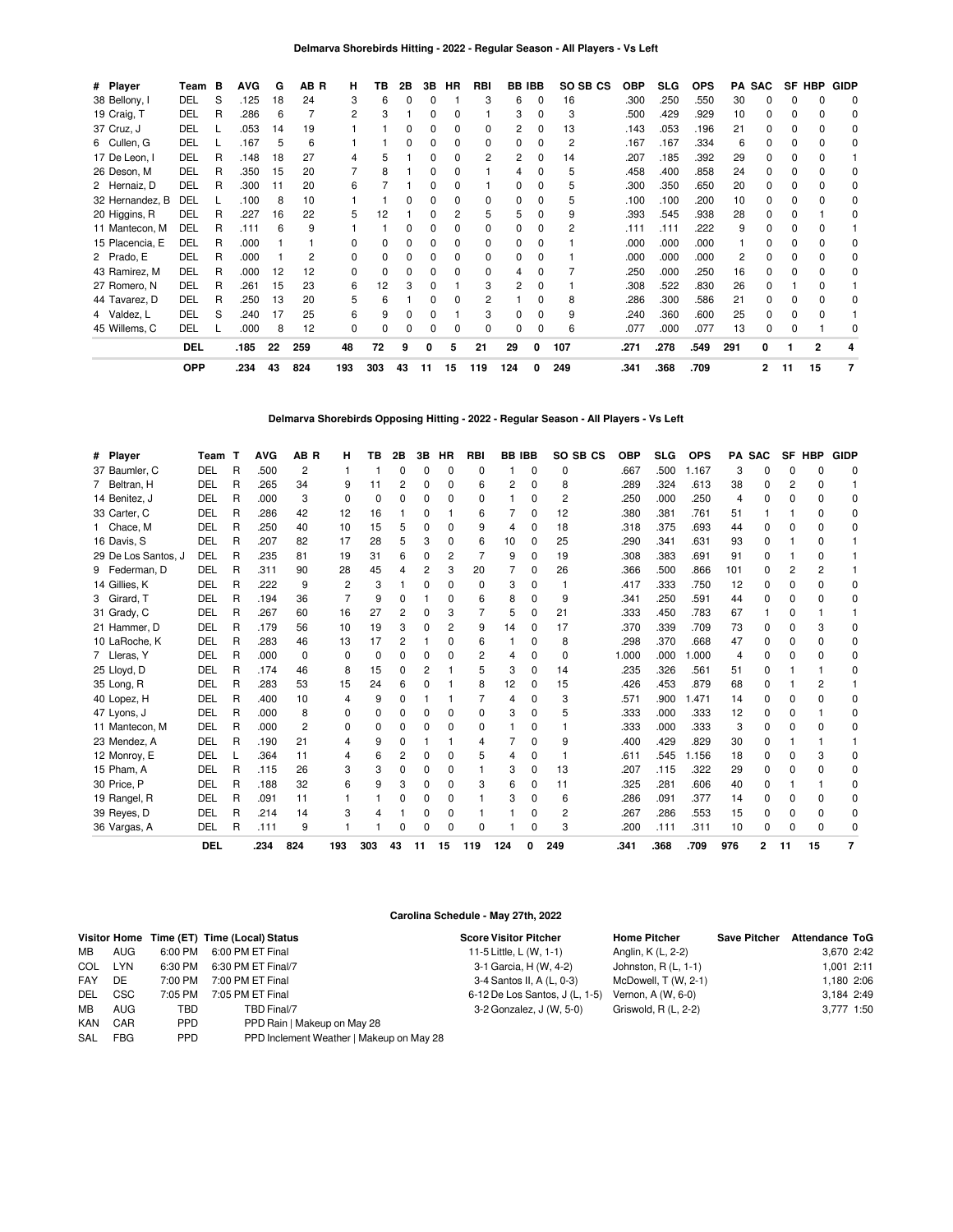| # Player        | Team       | в | <b>AVG</b> | G  | AB R | н  | ΤВ  |    | 2B 3B |   | HR RBI |              | BB IBB       | SO SB CS       | <b>OBP</b> | SLG. | <b>OPS</b> | PA  | SAC SF |              | HBP            | <b>GIDP</b>  |
|-----------------|------------|---|------------|----|------|----|-----|----|-------|---|--------|--------------|--------------|----------------|------------|------|------------|-----|--------|--------------|----------------|--------------|
| 38 Bellony, I   | DEL        | S | .105       | 29 | 38   |    | 8   |    |       |   |        |              | 0            | 19             | .190       | .211 | .401       | 42  |        |              |                | 0            |
| 19 Craig, T     | DEL        | R | .000       | 4  | 6    | 0  |     |    |       |   |        |              | 0            | 5              | .143       | .000 | .143       |     | 0      | 0            | 0              | $\Omega$     |
| 37 Cruz, J      | DEL        |   | .000       | 16 | 16   | 0  |     |    |       |   |        | 5            | 0            | 11             | .238       | .000 | .238       | 21  | 0      |              |                | 0            |
| 6 Cullen, G     | DEL        |   | .143       | 6  |      |    |     |    |       |   |        | <sup>0</sup> | <sup>0</sup> | 2              | .143       | .143 | .286       |     | O.     | <sup>0</sup> |                | <sup>0</sup> |
| 17 De Leon, I   | DEL        | R | .207       | 21 | 29   | 6  | 13  |    |       |   |        | 3            |              | 11             | .281       | .448 | .729       | 32  | 0      |              |                | 0            |
| 26 Deson, M     | DEL        | R | .250       | 20 | 24   | 6  | ค   |    |       |   |        |              |              | 9              | .280       | .250 | .530       | 25  | 0      |              |                | <sup>0</sup> |
| 2 Hernaiz, D    | DEL        | R | .240       | 20 | 25   | 6  | 14  |    |       |   |        | 2            | 0            | 4              | .321       | .560 | .881       | 28  | 0      |              |                | 0            |
| 32 Hernandez, B | DEL        |   | .111       | 12 | 18   | 2  | 3   |    |       |   |        |              | <sup>0</sup> | 6              | .158       | .167 | .325       | 19  | n.     |              |                | <sup>0</sup> |
| 20 Higgins, R   | DEL        | R | .231       | 23 | 26   | 6  | 11  |    |       |   |        | 6            | 0            | 8              | .375       | .423 | .798       | 32  | 0      | 0            | U              | 0            |
| 11 Mantecon, M  | DEL        | R | .400       | 8  | 10   |    |     |    |       |   |        |              | O            | 3              | .455       | .500 | .955       | 11  | 0      |              |                | 0            |
| 15 Placencia, E | DEL        | R | .500       |    | 2    |    |     |    |       |   |        |              | <sup>0</sup> |                | .667       | .500 | 1.167      | 3   | O.     |              |                | 0            |
| 2 Prado, E      | DEL        | R | .000       | 2  | 3    | U  |     |    |       |   |        |              | <sup>0</sup> |                | .250       | .000 | .250       |     |        |              |                | 0            |
| 43 Ramirez, M   | DEL        | R | .261       | 19 | 23   | 6  | я   |    |       | n | 0      | 3            | $\Omega$     | 11             | .370       | .348 | .718       | 27  | O.     | <sup>0</sup> |                | 0            |
| 27 Romero, N    | DEL        | R | .276       | 22 | 29   | 8  | 17  |    |       |   |        |              | 0            | 6              | .300       | .586 | .886       | 30  | 0      |              |                | 0            |
| 44 Tavarez, D   | DEL        | R | .214       | 18 | 28   | 6  |     |    |       |   |        |              |              | 9              | .214       | .250 | .464       | 28  | n.     |              |                | <sup>0</sup> |
| 4 Valdez, L     | DEL        | S | .185       | 33 | 54   | 10 | 14  |    |       |   |        | 5            | 0            | 17             | .254       | .259 | .513       | 59  | 0      |              |                | 0            |
| 45 Willems, C   | DEL        |   | .300       | 9  | 10   | 3  | 5   | ŋ  |       |   |        |              | 0            | $\overline{c}$ | .300       | .500 | .800       | 10  | 0      |              | $\Omega$       |              |
|                 | <b>DEL</b> |   | .198       | 43 | 348  | 69 | 113 | 12 | Δ     | 8 | 8      | 35           | 0            | 125            | .275       | .325 | .600       | 385 | 0      | $\Omega$     | $\mathbf{2}$   | 0            |
|                 | <b>OPP</b> |   | .255       | 43 | 330  | 84 | 132 | 18 | 6     | 6 |        | 43           | 0            | 92             | .353       | .400 | .753       |     | 0      | 0            | $\overline{7}$ | 0            |

**Delmarva Shorebirds Opposing Hitting - 2022 - Regular Season - All Players - Leading Off**

| # Player            | Team T     |   | <b>AVG</b> | AB R           | н            | ΤВ             | 2В |   |          | 3B HR RBI |    | <b>BB IBB</b> | SO SB CS       | <b>OBP</b> | <b>SLG</b> | <b>OPS</b> |     | <b>PA SAC SF HBP</b> |              |              | <b>GIDP</b> |
|---------------------|------------|---|------------|----------------|--------------|----------------|----|---|----------|-----------|----|---------------|----------------|------------|------------|------------|-----|----------------------|--------------|--------------|-------------|
| 37 Baumler, C       | <b>DEL</b> | R | .000       | 3              | 0            | ŋ              | O  | O | $\Omega$ | $\Omega$  | 0  | $\Omega$      |                | .000       | .000       | .000       | 3   | n                    | <sup>0</sup> | O            | 0           |
| 7 Beltran, H        | DEL        | R | .385       | 13             | 5            | 6              |    | 0 | 0        | 0         |    | 0             | 0              | .429       | .462       | .891       | 14  | n                    |              | <sup>0</sup> | O           |
| 14 Benitez, J       | DEL        | R | .000       |                | $\Omega$     | ŋ              |    | 0 | 0        | 0         | 0  | $\Omega$      |                | .000       | .000       | .000       |     | n                    | n            | <sup>0</sup> |             |
| 33 Carter, C        | DEL        | R | .235       | 17             | 4            | 11             |    | O | 2        | 2         | 3  | 0             |                | .350       | .647       | .997       | 20  | n                    |              |              |             |
| 1 Chace, M          | DEL        | R | .200       | 10             | 2            | 3              |    | O | O        | O         | 3  | 0             | 4              | .429       | .300       | .729       | 14  | n.                   | 0            |              |             |
| 16 Davis, S         | DEL        | R | .216       | 37             | 8            | 17             | 2  | 2 |          |           | 3  | 0             | 10             | .293       | .459       | .752       | 41  | n                    | 0            |              |             |
| 29 De Los Santos, J | DEL        | R | .216       | 37             | 8            | 10             | 2  | 0 | 0        | 0         | 4  | 0             | 13             | .293       | .270       | .563       | 41  | n                    |              | 0            | n           |
| 9 Federman, D       | DEL        | R | .333       | 33             | 11           | 12             |    | O | O        | 0         | 4  | 0             | 6              | .405       | .364       | .769       | 37  | n.                   |              | <sup>0</sup> | U           |
| 14 Gillies, K       | DEL        | R | .250       | 4              |              | 2              |    | O | O        | 0         | 0  | 0             | 0              | .250       | .500       | .750       | 4   | n                    |              | <sup>0</sup> |             |
| 3 Girard, T         | DEL        | R | .231       | 13             | 3            | 5              | 0  |   | 0        | 0         | 2  | 0             | 4              | .333       | .385       | .718       | 15  | 0                    |              | 0            |             |
| 31 Grady, C         | DEL        | R | .360       | 25             | 9            | 14             | З  |   | O        | 0         | 2  | 0             | 6              | .448       | .560       | 1.008      | 29  |                      |              | 2            | n           |
| 21 Hammer, D        | DEL        | R | .176       | 17             | 3            | 9              | O  | 0 | 2        | 2         | 10 | 0             | 6              | .481       | .529       | 1.010      | 27  | n.                   |              | <sup>n</sup> |             |
| 10 LaRoche, K       | DEL        | R | .313       | 16             | 5            |                | 0  |   | $\Omega$ |           | 0  | $\Omega$      | 2              | .353       | .438       | .791       | 17  | 0                    |              |              |             |
| 7 Lleras, Y         | DEL        | R | .000       | $\Omega$       | <sup>0</sup> | ŋ              | O  | O | 0        | 0         |    | ŋ             | 0              | 1.000      | .000       | 1.000      |     | n                    | O            | <sup>0</sup> |             |
| 25 Lloyd, D         | DEL        | R | .182       | 22             |              |                |    | O | O        | 0         | 0  | 0             | 10             | .182       | .182       | .364       | 22  | n                    |              |              |             |
| 35 Long, R          | DEL        | R | .250       | 20             | 5            | 9              | 2  |   | O        | 0         | 4  | 0             | 11             | .400       | .450       | .850       | 25  | 0                    |              |              |             |
| 40 Lopez, H         | DEL        | R | .500       | 4              |              | $\overline{c}$ | O  | O | 0        | 0         |    | 0             | 0              | .600       | .500       | 1.100      | 5   | n                    |              | <sup>0</sup> |             |
| 47 Lyons, J         | DEL        | R | .333       | 6              | 2            | 2              |    | O | 0        | 0         | 0  | 0             | 2              | .333       | .333       | .666       | 6   |                      |              | 0            | n           |
| 23 Mendez, A        | DEL        | R | .250       | 8              | 2            | 3              |    | O | 0        | 0         | 2  | 0             | 2              | .400       | .375       | .775       | 10  | 0                    |              | <sup>n</sup> | n           |
| 12 Monroy, E        | DEL        |   | .714       | $\overline{7}$ | 5            |                |    | O | O        | 0         | 0  | ŋ             | 0              | .714       | 1.000      | 1.714      | 7   | n                    |              | <sup>0</sup> |             |
| 15 Pham, A          | DEL        | R | .091       | 11             |              |                | O  | 0 | 0        | 0         | 0  | 0             | 4              | .091       | .091       | .182       | 11  | n                    |              |              |             |
| 30 Price, P         | DEL        | R | .154       | 13             | 2            | 3              |    | O | 0        | 0         | 2  | 0             | 2              | .313       | .231       | .544       | 16  | n                    |              |              | n           |
| 19 Rangel, R        | DEL        | R | .000       | 4              | <sup>0</sup> | o              |    | O | O        | 0         |    | 0             | 2              | .200       | .000       | .200       | 5   | O.                   |              | 0            | O           |
| 39 Reyes, D         | DEL        | R | .000       | 5              | 0            | ŋ              | 0  | O | 0        | $\Omega$  | 0  | $\Omega$      | $\overline{c}$ | .000       | .000       | .000       | 5   | 0                    |              | 0            | O           |
| 36 Vargas, A        | DEL        | R | .500       | 4              | 2            | 5              | 0  | O |          |           | 0  | 0             | 0              | .500       | 1.250      | 1.750      | 4   | 0                    |              | $\Omega$     |             |
|                     | <b>DEL</b> |   | .255       | 330            | 84           | 132            | 18 | 6 | 6        |           | 43 |               | 92             | .353       | .400       | .753       | 380 | 0                    | 0            | 7            | 0           |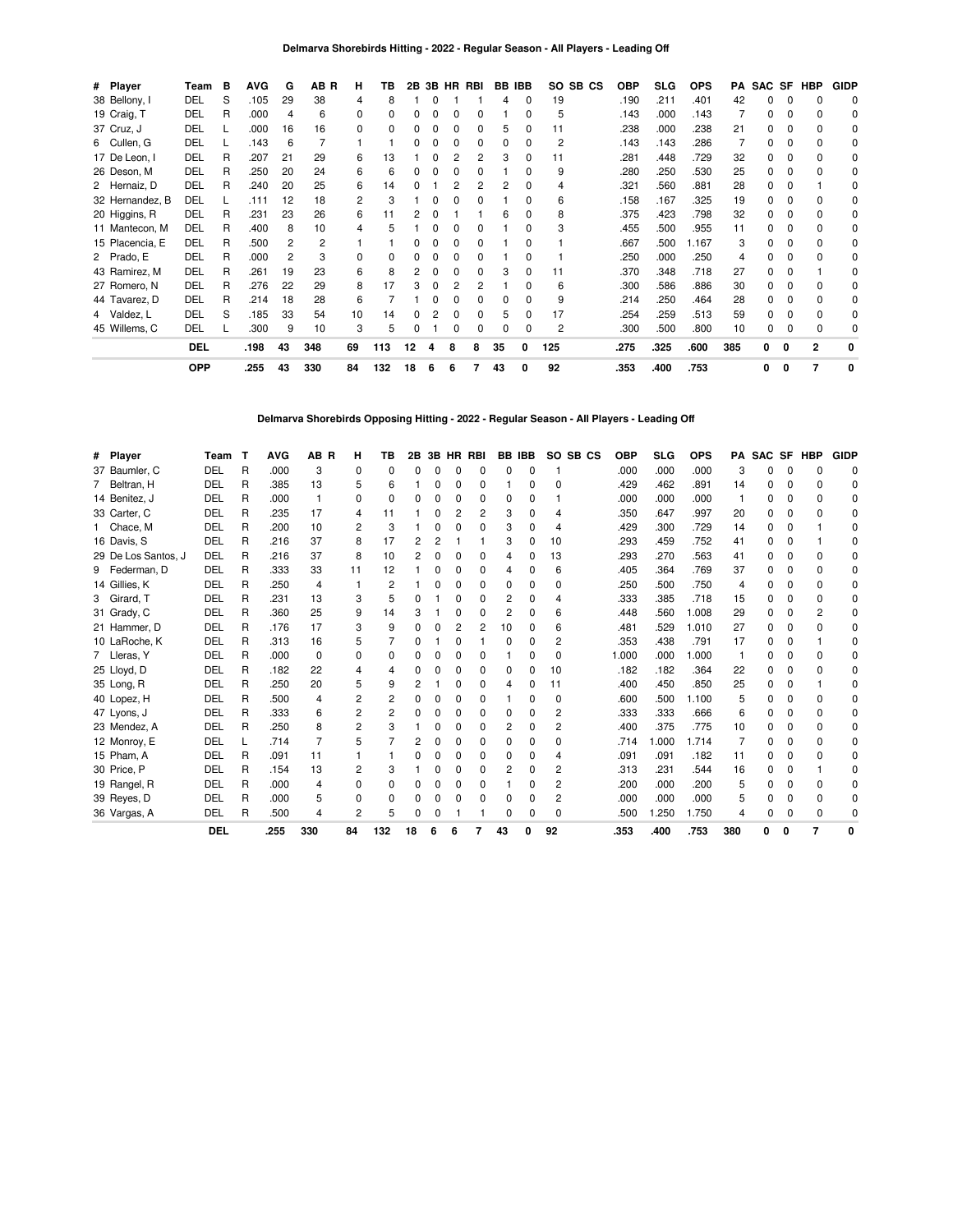#### **Carolina Hitting Leaders - 2022 - Regular Season - Qualified Players**

|   | <b>AVG</b>          |                 |                |                | ΗR                  |            |       |                | RBI                 |            |                |              | <b>OBP</b>        |            |         |
|---|---------------------|-----------------|----------------|----------------|---------------------|------------|-------|----------------|---------------------|------------|----------------|--------------|-------------------|------------|---------|
| # | Player              | Team AVG        |                |                | # Player            | Team HR    |       |                | # Player            | Team       | RBI            | #            | Player            | Team OBP   |         |
| 1 | Tolentino, M        | <b>LYN</b>      | .373           |                | 1 Infante, S        | <b>FBG</b> | 9     |                | 1 Alcantara, K      | МB         | 32             | $\mathbf{1}$ | Tolentino, M      | <b>LYN</b> | .474    |
| 2 | Crow-Armstrong, P   | MВ              | .360           |                | 2 Crow-Armstrong, P | МB         | 7     |                | 1 De La Rosa, J     | <b>FBG</b> | 32             | 2            | Crow-Armstrong, P | MВ         | .451    |
| 3 | Mezquita, B         | <b>AUG</b>      | .336           |                | 3 Conley, C         | <b>AUG</b> | 6     |                | 3 House, B          | <b>FBG</b> | 28             | 3            | Kavadas, N        | SAL        | .427    |
| 4 | De La Rosa, J       | <b>FBG</b>      | .331           |                | 3 Corona, K         | <b>FAY</b> | 6     |                | 4 Crow-Armstrong, P | МB         | 27             | 4            | Osuna, A          | DE         | .421    |
| 5 | Osuna, A            | DE              | .331           |                | 3 De La Rosa, J     | <b>FBG</b> | 6     |                | 5 Bellony, I        | DEL        | 26             | 5            | Pena, V           | <b>FBG</b> | .419    |
| 6 | Triantos, J         | MB              | .312           |                | 3 Galan, Y          | DE         | 6     |                | 5 Garcia, E         | <b>CAR</b> | 26             | 6            | Montgomery, C     | <b>KAN</b> | .409    |
| 7 | Pena, V             | <b>FBG</b>      | .311           |                | 3 Hamilton, Q       | FAY        | 6     |                | 7 Hernaiz, D        | DEL        | 25             | 7            | Mezquita, B       | <b>AUG</b> | .408    |
| 8 | Williams, C         | CSC             | .309           |                | 3 Hernaiz, D        | DEL        | 6     |                | 7 Seymour, R        | <b>CSC</b> | 25             | 8            | De La Rosa, J     | <b>FBG</b> | .408    |
| 9 | Auer, M             | CSC             | .299           |                | 3 Miller, T         | SAL        | 6     |                | 9 Gladney, D        | <b>KAN</b> | 24             | 9            | Greene, I         | <b>LYN</b> | .401    |
|   | 10 House, B         | <b>FBG</b>      | .298           |                | 3 Quintana, G       | COL        | 6     |                | 9 Infante, S        | <b>FBG</b> | 24             |              | 10 Williams, C    | <b>CSC</b> | .401    |
|   | <b>SLG</b>          |                 |                |                | <b>OPS</b>          |            |       |                | н                   |            |                |              | 2B                |            |         |
| # | Player              | <b>Team SLG</b> |                | #              | Player              | Team OPS   |       | #              | Player              |            | Team H         |              | # Player          | Team       | 2В      |
| 1 | Crow-Armstrong, P   | MB              | .573           | 1              | Crow-Armstrong, P   | MВ         | 1.024 | $\mathbf{1}$   | Crow-Armstrong, P   | MВ         | 54             |              | 1 Paulino, E      | SAL        | 13      |
| 2 | Williams, C         | CSC             | .568           | 2              | Williams, C         | <b>CSC</b> | .969  | $\mathbf{1}$   | De La Rosa, J       | <b>FBG</b> | 54             | 2            | Jordan, B         | SAL        | 12      |
| 3 | Pena, V             | <b>FBG</b>      | .524           | 3              | Tolentino, M        | <b>LYN</b> | .966  | 3              | Mezquita, B         | <b>AUG</b> | 49             |              | 2 Kavadas, N      | SAL        | 12      |
| 4 | Infante, S          | <b>FBG</b>      | .524           | $\overline{4}$ | Pena. V             | <b>FBG</b> | .943  | 3              | Triantos, J         | MВ         | 49             | 2            | Tolentino, M      | <b>LYN</b> | 12      |
| 5 | De La Rosa, J       | <b>FBG</b>      | .515           | 5              | Osuna, A            | DE         | .929  | 5              | Tolentino, M        | <b>LYN</b> | 47             | 5            | Bartlett, W       | <b>LYN</b> | 11      |
| 6 | Hernaiz, D          | DEL             | .512           | 6              | De La Rosa, J       | <b>FBG</b> | .923  | 6              | Auer, M             | CSC        | 43             | 5            | Collins, D        | COL        | 11      |
| 7 | Osuna, A            | DE              | .508           | $\overline{7}$ | Hamilton, Q         | <b>FAY</b> | .885  | 6              | Garcia, E           | CAR        | 43             | 7            | 5 tied            |            | 10      |
| 8 | Tolentino, M        | <b>LYN</b>      | .492           | 8              | Kavadas, N          | <b>SAL</b> | 868.  | 6              | Williams, C         | <b>CSC</b> | 43             |              |                   |            |         |
| 9 | Hamilton, Q         | <b>FAY</b>      | .485           | 9              | Montgomery, C       | KAN        | .866  | 9              | Sasaki, S           | CSC        | 42             |              |                   |            |         |
|   | 10 Corona, K        | FAY             | .478           |                | 10 Bartlett, W      | <b>LYN</b> | .857  | 10             | 2 tied              |            | 41             |              |                   |            |         |
|   |                     |                 |                |                |                     |            |       |                |                     |            |                |              |                   |            |         |
|   |                     |                 |                |                |                     |            |       |                |                     |            |                |              |                   |            |         |
|   | 3B                  |                 |                |                | BB                  |            |       |                | XBH                 |            |                |              | TB                |            |         |
|   | # Player            | Team            | 3B             | #              | Player              | Team       | BB    |                | # Player            | Team       | <b>XBH</b>     | #            | Player            |            | Team TB |
|   | 1 Auer, M           | CSC             | $\overline{7}$ | 1              | Kavadas, N          | <b>SAL</b> | 33    |                | 1 Williams, C       | CSC        | 21             | 1            | Crow-Armstrong, P | MB         | 86      |
|   | 1 Williams, C       | CSC             | $\overline{7}$ | $\overline{c}$ | Mendez, H           | CAR        | 32    |                | 2 Paulino, E        | <b>SAL</b> | 20             | 2            | De La Rosa, J     | <b>FBG</b> | 84      |
|   | 3 Young, J          | <b>FBG</b>      | 6              | 3              | Fox, J              | <b>LYN</b> | 30    |                | 3 De La Rosa, J     | <b>FBG</b> | 17             | 3            | Williams, C       | CSC        | 79      |
|   | 4 Paulino, E        | SAL             | 5              | 4              | De Leon, I          | DEL        | 29    |                | 4 Alcantara, K      | МB         | 16             | 4            | Paulino, E        | SAL        | 70      |
|   | 5 Backstrom, M      | AUG             | 4              | 5              | Greene, I           | <b>LYN</b> | 28    |                | 4 Infante, S        | <b>FBG</b> | 16             | 5            | Auer, M           | <b>CSC</b> | 67      |
|   | 5 Greene, I         | LYN             | $\overline{4}$ | 6              | Collins, D          | COL        | 27    |                | 4 Kavadas, N        | SAL        | 16             | 6            | Hamilton, Q       | FAY        | 65      |
|   | 5 Manzueta, O       | CSC             | $\overline{4}$ | $\overline{7}$ | Sanchez, W          | <b>KAN</b> | 25    | $\overline{7}$ | 5 tied              |            | 15             | 6            | Hernaiz, D        | DEL        | 65      |
|   | 5 Pena, V           | <b>FBG</b>      | $\overline{4}$ | $\overline{7}$ | Smith, M            | DE         | 25    |                |                     |            |                | 6            | Infante, S        | <b>FBG</b> | 65      |
|   | 5 Quintero, G       | <b>AUG</b>      | $\overline{4}$ | $\overline{7}$ | Tolentino, M        | <b>LYN</b> | 25    |                |                     |            |                | 6            | Mezquita, B       | <b>AUG</b> | 65      |
|   | 5 Vasquez, W        | CSC             | $\overline{4}$ | 10             | 3 tied              |            | 24    |                |                     |            |                |              | 10 Triantos, J    | MB         | 64      |
|   | R                   |                 |                |                | <b>SB</b>           |            |       |                | CS                  |            |                |              |                   |            |         |
|   | # Player            | Team            | R              | #              | Player              | Team       | SB    |                | # Player            |            | Team CS        |              |                   |            |         |
|   | 1 Young, J          | <b>FBG</b>      | 40             | 1              | Sasaki, S           | <b>CSC</b> | 26    |                | 1 Acosta, M         | DE         | 8              |              |                   |            |         |
|   | 2 Crow-Armstrong, P | MВ              | 39             | 2              | Sanchez, W          | <b>KAN</b> | 19    |                | 2 Loperfido, J      | FAY        | 7              |              |                   |            |         |
|   | 2 De La Rosa, J     | <b>FBG</b>      | 39             | $\overline{c}$ | Valdez, L           | DEL        | 19    |                | 3 Mateo, D          | DE         | 6              |              |                   |            |         |
|   | 4 Conley, C         | <b>AUG</b>      | 31             | 4              | Baker, D            | CSC        | 17    |                | 3 Osuna, A          | DE         | 6              |              |                   |            |         |
|   | 4 Triantos, J       | MВ              | 31             | 4              | Young, J            | <b>FBG</b> | 17    |                | 5 Durango, L        | <b>LYN</b> | 5              |              |                   |            |         |
|   | 6 Osuna, A          | DE              | 30             | 6              | De La Rosa, J       | <b>FBG</b> | 16    |                | 6 Crow-Armstrong, P | ΜВ         | 4              |              |                   |            |         |
|   | 6 Paulino, E        | <b>SAL</b>      | 30             | 6              | Durbin, C           | <b>AUG</b> | 16    |                | 6 De La Rosa, J     | FBG        | $\overline{4}$ |              |                   |            |         |
|   | 6 Tolentino, M      | <b>LYN</b>      | 30             | 8              | Beard, J            | KAN        | 15    |                | 6 Mezquita, B       | AUG        | 4              |              |                   |            |         |
|   | 9 Pena, V           | <b>FBG</b>      | 29             | 8              | Conley, C           | <b>AUG</b> | 15    |                | 6 Rodriguez, J      | DE         | $\overline{4}$ |              |                   |            |         |

[Sasaki,](https://research.mlb.com/players/687071/stats#orgId=122) S [CSC](https://research.mlb.com/teams/233/stats#timeframe=2022) 29

[DE](https://research.mlb.com/teams/485/stats#timeframe=2022) 14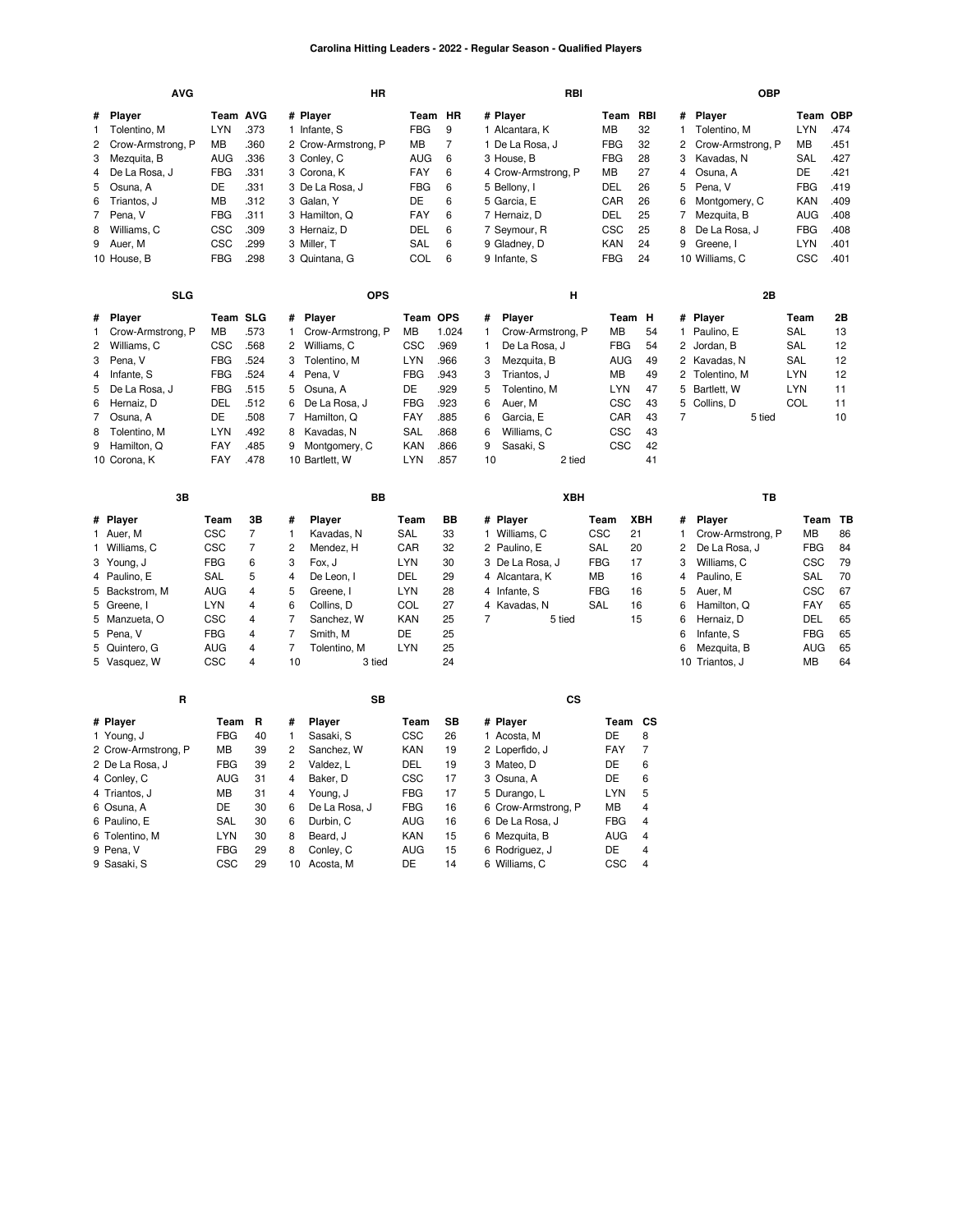### **Carolina Pitching Leaders - 2022 - Regular Season - Qualified Players**

|   | <b>ERA</b>       |            |      |   | W                |            |   |    |                  | <b>SO</b> |            |    |   |                    | GS      |            |           |
|---|------------------|------------|------|---|------------------|------------|---|----|------------------|-----------|------------|----|---|--------------------|---------|------------|-----------|
|   | # Player         | Team ERA   |      |   | # Player         | Team       | W | #  | Player           |           | Team SO    |    |   | # Player           |         | Team GS    |           |
|   | 1 Theophile, R   | <b>FBG</b> | 1.45 |   | Vassalotti, M    | CAR        | 6 |    | Smith-Shawver, A |           | <b>AUG</b> | 55 |   | 1 Avila, L         |         | COL        | 9         |
|   | 2 Boone, R       | <b>LYN</b> | 2.02 |   | 1 Vernon, A      | <b>CSC</b> | 6 |    | Theophile, R     |           | <b>FBG</b> | 55 |   | 1 De Los Santos, J |         | DEL        | 9         |
|   | 3 Moore, R       | CAR        | 2.31 | 3 | Gonzalez, J      | MB         | 5 |    | Vernon, A        |           | <b>CSC</b> | 55 |   | Jimenez, A         |         | <b>CSC</b> | 9         |
|   | 4 Gallardo, R    | МB         | 2.52 | 4 | 11 tied          |            | 4 | 4  | Salinas, R       |           | <b>AUG</b> | 52 |   | Schlaffer, T       |         | МB         | 9         |
|   | 5 Devers, L      | MB         | 2.62 |   |                  |            |   | 5  | Boone, R         |           | <b>LYN</b> | 50 |   | Smith-Shawver, A   |         | <b>AUG</b> | 9         |
| 6 | De Los Santos, J | DEL        | 3.15 |   |                  |            |   | 5  | Mena, C          |           | <b>KAN</b> | 50 | 6 |                    | 19 tied |            | 8         |
|   | 7 Mena, C        | <b>KAN</b> | 3.22 |   |                  |            |   |    | Sommer, T        |           | <b>KAN</b> | 48 |   |                    |         |            |           |
|   | 8 Hodge, P       | MB         | 3.41 |   |                  |            |   | 8  | Fernandez, C     |           | <b>CSC</b> | 47 |   |                    |         |            |           |
|   | 9 Sommer, T      | <b>KAN</b> | 3.83 |   |                  |            |   | 9  | Kindreich, L     |           | DE         | 46 |   |                    |         |            |           |
|   | 10 Davis, S      | DEL        | 3.89 |   |                  |            |   | 10 |                  | 4 tied    |            | 45 |   |                    |         |            |           |
|   |                  |            |      |   |                  |            |   |    |                  |           |            |    |   |                    |         |            |           |
|   | cc               |            |      |   | <b>SHO</b>       |            |   |    |                  | G         |            |    |   |                    | SV      |            |           |
|   | # Player<br>Team |            | CG   |   | # Player<br>Team | <b>SHO</b> |   |    | # Player         |           | Team       | G  |   | # Player           |         | Team       | <b>SV</b> |
|   |                  |            |      |   |                  |            |   |    | 1 Tietz, T       |           | <b>CAR</b> | 15 |   | Whitten, K         |         | <b>CSC</b> | 6         |
|   |                  |            |      |   |                  |            |   |    | 2 Cortorreal, A  |           | CSC        | 14 |   | 2 Barroso, L       |         | <b>COL</b> | 4         |
|   |                  |            |      |   |                  |            |   |    | 2 McDowell, T    |           | DE         | 14 |   | 2 Griswold, R      |         | AUG        | 4         |
|   |                  |            |      |   |                  |            |   |    | 2 Veras, F       |           | <b>KAN</b> | 14 |   | 2 Reed, S          |         | MB         | 4         |
|   |                  |            |      |   |                  |            |   |    | 2 Webb, J        |           | SAL        | 14 | 5 |                    | 8 tied  |            | 3         |
|   |                  |            |      |   |                  |            |   | 6  |                  | 14 tied   |            | 13 |   |                    |         |            |           |

| IP                 |            |      | <b>AVG</b>     |            |            |                 | <b>WHIP</b>   |            |             |    | <b>WPCT</b>  |            |             |
|--------------------|------------|------|----------------|------------|------------|-----------------|---------------|------------|-------------|----|--------------|------------|-------------|
| # Player           | Team IP    |      | # Plaver       | Team       | <b>AVG</b> | #               | <b>Plaver</b> | Team       | <b>WHIP</b> | #  | Plaver       | Team       | <b>WPCT</b> |
| Theophile, R       | <b>FBG</b> | 43.1 | Calderon, C    | <b>FAY</b> | .171       |                 | Theophile, R  | <b>FBG</b> | 0.92        |    | Boone, R     | LYN        | .000        |
| 2 Avila, L         | COL        | 40.2 | 2 Jordan, B    | CAR        | .190       | 2               | Boone, R      | <b>LYN</b> | 0.95        |    | Hodge, P     | МB         | 1.000       |
| 3 De Los Santos. J | DEL        | 40.0 | 3 Gallardo, R  | MB         | .193       | 3               | Gallardo, R   | MВ         | 1.04        | 3  | Gallardo, R  | MB         | .800        |
| 3 Sommer, T        | <b>KAN</b> | 40.0 | 4 Theophile, R | <b>FBG</b> | .196       | 4               | Moore. R      | CAR        | 1.06        | 3  | Theophile, R | FBG        | .800        |
| 5 Gallardo, R      | <b>MB</b>  | 39.1 | 5 Moore, R     | CAR        | .202       | 5.              | Mena. C       | <b>KAN</b> | 1.16        | 5  | Calderon. C  | <b>FAY</b> | .667        |
| 6 Davis, S         | DEL        | 37.0 | 6 Boone, R     | <b>LYN</b> | .205       | 6.              | Calderon, C   | FAY        | 1.16        | 5  | Jordan, B    | CAR        | .667        |
| 7 Stephan, J       | DE         | 36.2 | 7 Davis, S     | DEL        | .214       |                 | Caceres. B    | <b>FBG</b> | 1.17        | 5. | Uberstine. T | SAL        | .667        |
| 8 Mena, C          | <b>KAN</b> | 36.1 | 8 Hodge, P     | MB         | .225       | 8               | Devers. L     | MВ         | 1.19        | 8  | Caceres, B   | FBG        | .600        |
| 8 Uberstine, T     | <b>SAL</b> | 36.1 | 9 Devers, L    | MB         | .228       | 9               | Stephan, J    | DE         | 1.25        | 9  | Devers. L    | <b>MB</b>  | .571        |
| 10 Federman, D     | DEL        | 36.0 | 9 Mena, C      | <b>KAN</b> | .228       | 10 <sup>1</sup> | Davis, S      | DEL        | 1.27        | 10 | 4 tied       |            | .500        |

#### **Delmarva Shorebirds Hitting - 2022 - Regular Season - All Players - Scoring Position**

| # Player        | Team       | в | AVG  | G  | AB R | н        | ΤВ  | 2В | 3В | HR | <b>RBI</b> |    | <b>BB IBB</b> | SO SB CS | OBP  | SLG. | <b>OPS</b> | PA  | <b>SAC</b> | <b>SF</b> | HBP | <b>GIDP</b> |
|-----------------|------------|---|------|----|------|----------|-----|----|----|----|------------|----|---------------|----------|------|------|------------|-----|------------|-----------|-----|-------------|
| 38 Bellony, I   | DEL        | S | .394 | 27 | 33   | 13       | 28  | 3  | 0  | 4  | 23         | 8  | 0             | 9        | .500 | .848 | 1.348      | 42  | 0          |           |     |             |
| 19 Craig, T     | DEL        | R | .250 | 11 | 16   | 4        | 6   |    |    |    | 5          |    |               | 5        | .400 | .375 | .775       | 20  | $\Omega$   | 0         |     |             |
| 37 Cruz, J      | DEL        |   | .172 | 25 | 29   | 5        | 6   |    |    |    | 8          | 8  | 0             | 19       | .351 | .207 | .558       | 37  | $\Omega$   | 0         |     |             |
| 6 Cullen, G     | DEL        |   | .400 | 6  | 5    | 2        | 4   |    |    |    | 3          |    | 0             | 0        | .500 | .800 | .300       | 6   | $\Omega$   | 0         |     | 0           |
| 17 De Leon, I   | DEL        | R | .243 | 28 | 37   | 9        | 13  |    |    |    | 13         |    |               | 9        | .408 | .351 | .759       | 49  | $\Omega$   |           |     | 0           |
| 26 Deson, M     | DEL        | R | .308 | 27 | 39   | 12       | 16  | 4  |    |    | 9          |    | 0             | 15       | .386 | .410 | .796       | 44  | $\Omega$   | 0         |     |             |
| 2 Hernaiz, D    | DEL        | R | .405 | 28 | 42   | 17       | 30  | 5  |    |    | 20         |    | 0             | 6        | .444 | .714 | .158       | 45  | $\Omega$   |           |     |             |
| 32 Hernandez, B | DEL        |   | .071 | 10 | 14   |          |     |    |    |    | 2          |    | 0             | 6        | .071 | .071 | .142       | 14  | $\Omega$   | 0         |     |             |
| 20 Higgins, R   | DEL        | R | .278 | 27 | 36   | 10       | 19  | 2  |    |    | 15         | 5. | 0             | 12       | .381 | .528 | .909       | 42  | $\Omega$   | $\Omega$  |     |             |
| 11 Mantecon, M  | DEL        | R | .077 | 10 | 13   |          |     |    |    | 0  | 2          |    | 0             | 5        | .071 | .077 | .148       | 14  | $\Omega$   |           |     | 0           |
| 15 Placencia, E | DEL        | R | .000 | 2  | 2    | $\Omega$ | 0   | 0  | 0  |    | 0          |    | 0             | 2        | .000 | .000 | .000       | 2   | $\Omega$   | 0         |     | 0           |
| 43 Ramirez, M   | DEL        | R | .185 | 18 | 27   | 5        | 6   |    |    |    |            |    | 0             | 12       | .207 | .222 | .429       | 29  | 0          |           |     | 0           |
| 27 Romero, N    | DEL        | R | .214 | 23 | 28   | 6        | 10  |    |    |    | 9          |    | 0             | 8        | .281 | .357 | .638       | 32  | $\Omega$   |           |     | 0           |
| 44 Tavarez, D   | DEL        | R | .156 | 20 | 32   | 5        | 10  |    |    |    | 10         |    |               | 9        | .263 | .313 | .576       | 38  | $\Omega$   |           |     | 0           |
| 4 Valdez, L     | DEL        | S | .125 | 23 | 24   | 3        | з   |    | 0  |    | 4          |    | 0             | 4        | .250 | .125 | .375       | 28  | 0          | 0         |     | 0           |
| 45 Willems, C   | DEL        |   | .083 | 16 | 24   | 2        |     |    |    |    |            |    |               | 8        | .185 | .083 | .268       | 27  | $\Omega$   |           | 2   |             |
|                 | <b>DEL</b> |   | .237 | 43 | 401  | 95       | 155 | 21 | 6  | 9  | 134        | 55 |               | 129      | .335 | .387 | .722       | 469 | 0          | 6         |     | 5           |
|                 | <b>OPP</b> |   | .244 | 43 | 512  | 125      | 200 | 24 | 9  | 11 | 183        | 78 | 0             | 156      | .343 | .391 | .734       |     |            | 21        | 10  |             |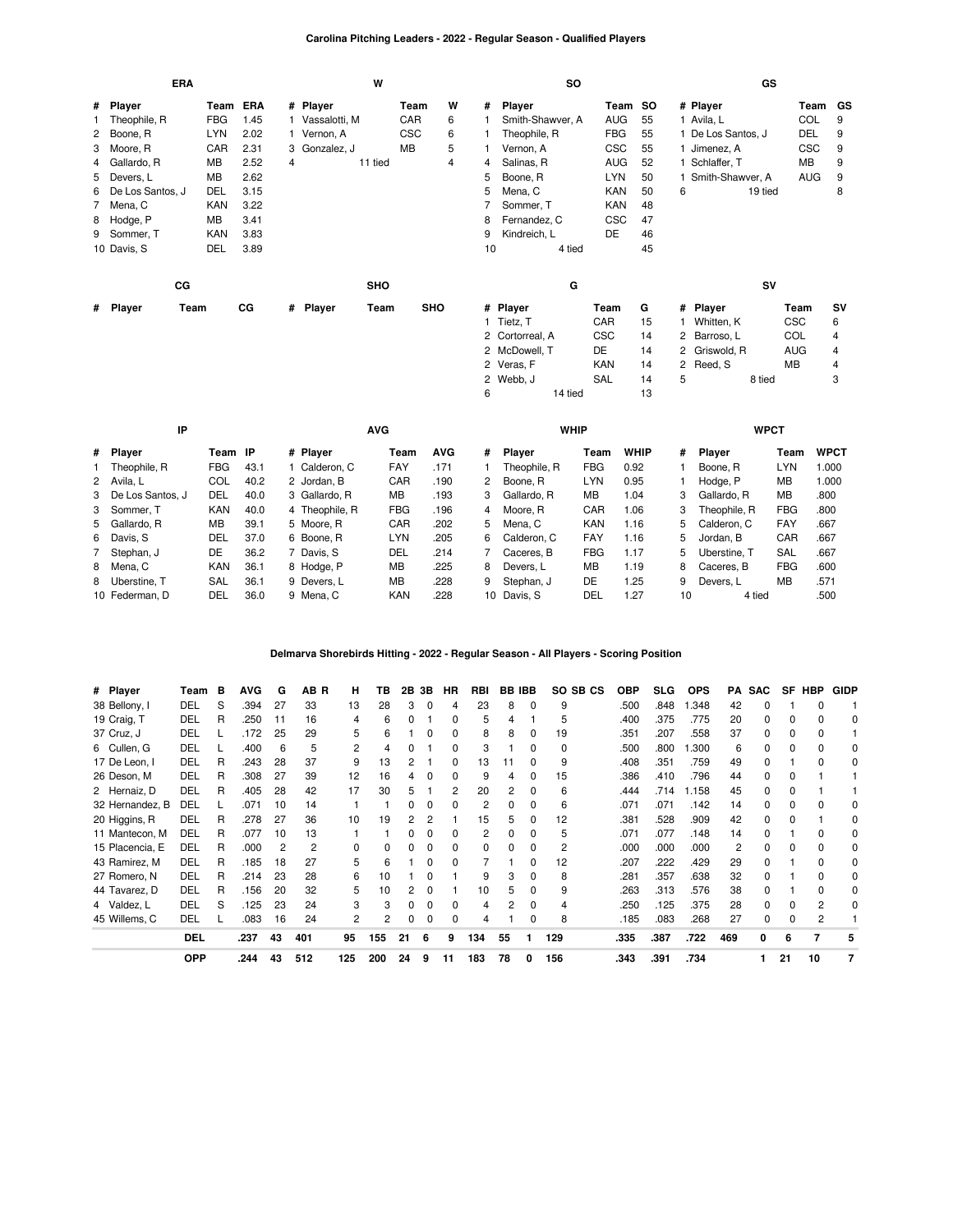| # Player            | Team       | т | <b>AVG</b> | AB <sub>R</sub> | н              | ΤВ             | 2В | 3В           | НR           | <b>RBI</b> | <b>BB IBB</b> |              | SO SB CS     | <b>OBP</b> | <b>SLG</b> | <b>OPS</b> |     | PA SAC       |                | SF HBP | <b>GIDP</b>  |
|---------------------|------------|---|------------|-----------------|----------------|----------------|----|--------------|--------------|------------|---------------|--------------|--------------|------------|------------|------------|-----|--------------|----------------|--------|--------------|
| 37 Baumler, C       | DEL        | R | .000       |                 | 0              | $\Omega$       | U  | 0            | $\Omega$     | 0          | 0             | $\Omega$     | $\Omega$     | .000       | .000       | .000       |     | O            | O              |        | n            |
| 7 Beltran, H        | <b>DEL</b> | R | .200       | 25              | 5              | 6              |    | 0            | 0            | 6          |               | $\Omega$     | 9            | .241       | .240       | .481       | 29  |              | 2              |        |              |
| 14 Benitez, J       | <b>DEL</b> | R | .000       | $\overline{c}$  | $\Omega$       | $\Omega$       | n  | 0            | ŋ            | 0          | <sup>0</sup>  | $\Omega$     |              | .000       | .000       | .000       | 2   | O            | $\Omega$       |        | n            |
| 33 Carter, C        | DEL        | R | .258       | 31              | 8              | 12             |    | 0            |              | 9          | 2             | $\Omega$     | 8            | .294       | .387       | .681       | 34  | <sup>0</sup> |                |        |              |
| 1 Chace, M          | <b>DEL</b> | R | .391       | 23              | 9              | 12             | з  | 0            | ŋ            | 9          | 3             | <sup>0</sup> | 10           | .462       | .522       | .984       | 26  | <sup>0</sup> | O              |        | O            |
| 16 Davis, S         | <b>DEL</b> | R | .229       | 35              | 8              | 15             |    | 3            | 0            | 11         | 5             | <sup>0</sup> | 16           | .302       | .429       | .731       | 43  | O            | 3              |        | O            |
| 29 De Los Santos, J | <b>DEL</b> | R | .093       | 43              | $\overline{4}$ | 7              |    |              | 0            | 8          | 2             | 0            | 13           | .128       | .163       | .291       | 47  | O            | $\overline{c}$ |        |              |
| 9 Federman, D       | <b>DEL</b> | R | .349       | 43              | 15             | 24             |    |              | 2            | 22         |               | <sup>0</sup> | 14           | .354       | .558       | .912       | 48  | O            | 3              |        |              |
| 14 Gillies, K       | <b>DEL</b> | R | .000       | 6               | $\Omega$       | $\Omega$       | n  | <sup>0</sup> | $\Omega$     | 0          | 2             | $\Omega$     | 3            | .250       | .000       | .250       | 8   | O            | O              |        |              |
| 3 Girard, T         | <b>DEL</b> | R | .233       | 30              | 7              | 12             |    |              |              | 12         | 6             | 0            |              | .351       | .400       | .751       | 37  | O            |                |        |              |
| 31 Grady, C         | <b>DEL</b> | R | .400       | 35              | 14             | 18             |    | ŋ            | 0            | 16         | 6             | 0            | 11           | .488       | .514       | 1.002      | 42  |              | O              |        |              |
| 21 Hammer, D        | DEL        | R | .161       | 31              | 5              | 12             |    | 0            | 2            | 10         |               | 0            | 12           | .325       | .387       | .712       | 40  | $\Omega$     |                |        |              |
| 10 LaRoche, K       | DEL        | R | .409       | 22              | 9              | 12             |    | <sup>0</sup> | $\Omega$     | 10         | 2             | <sup>0</sup> | 4            | .480       | .545       | 1.025      | 25  | O            | O              |        |              |
| 7 Lleras, Y         | <b>DEL</b> | R | 1.000      |                 |                | 1              | O  | 0            | $\Omega$     | 3          | 5             | <sup>0</sup> | $\Omega$     | 1.000      | .000       | 2.000      | 6   | O            | O              |        | <sup>0</sup> |
| 25 Lloyd, D         | DEL        | R | .179       | 28              | 5              | 8              |    | 0            |              | 12         | 2             | 0            | 9            | .219       | .286       | .505       | 32  | 0            | 2              |        | U            |
| 35 Long, R          | <b>DEL</b> | R | .139       | 36              | 5              | $\overline{7}$ |    | 0            | <sup>0</sup> | 8          | 5             | O            | 10           | .238       | .194       | .432       | 42  | O            |                |        |              |
| 40 Lopez, H         | <b>DEL</b> | R | .455       | 11              | 5              | 13             |    |              | 2            | 11         | 2             | <sup>0</sup> | <sup>0</sup> | .533       | 1.182      | 1.715      | 15  | n            |                |        | n            |
| 47 Lyons, J         | <b>DEL</b> | R | .000       | 3               | 0              | 0              | O  | 0            | $\Omega$     | 0          | 2             | $\Omega$     |              | .400       | .000       | .400       | 5   | 0            | $\Omega$       |        | n            |
| 11 Mantecon, M      | <b>DEL</b> | R | .250       | 4               |                | 3              |    |              | ŋ            |            |               | U            | 2            | .400       | .750       | 1.150      | 5   | O            | O              |        | n            |
| 23 Mendez, A        | <b>DEL</b> | R | .118       | 17              | 2              | 5              |    | O            |              | 5          | 6             | <sup>0</sup> | 5            | .360       | .294       | .654       | 25  | O            |                |        |              |
| 12 Monroy, E        | <b>DEL</b> | L | .250       | 20              | 5              | 10             |    | 0            |              | 12         |               | 0            | 3            | .444       | .500       | .944       | 27  | $\Omega$     | 0              |        | C            |
| 15 Pham, A          | <b>DEL</b> | R | .250       | 12              | 3              | 3              | O  | O            | <sup>0</sup> | 3          | 3             | O            | 6            | .400       | .250       | .650       | 15  | $\Omega$     | 0              |        | O            |
| 30 Price, P         | <b>DEL</b> | R | .300       | 30              | 9              | 14             |    |              | 0            | 10         | 6             | O            | 6            | .400       | .467       | .867       | 40  | O            | 3              |        |              |
| 19 Rangel, R        | <b>DEL</b> | R | .200       | 10              | 2              | 3              |    | 0            | <sup>0</sup> | 2          |               | <sup>0</sup> | 3            | .429       | .300       | .729       | 14  | O            | <sup>0</sup>   |        |              |
| 39 Reyes, D         | DEL        | R | .200       | 5               |                |                |    | 0            | n            |            | 0             | $\Omega$     | 2            | .200       | .200       | .400       | 5   | O            | 0              |        | n            |
| 36 Vargas, A        | DEL        | R | .250       | 8               | $\overline{c}$ | $\overline{c}$ |    |              |              | 2          |               | 0            |              | .333       | .250       | .583       | 9   | O            |                | n      |              |
|                     | <b>DEL</b> |   | .244       | 512             | 125            | 200            | 24 | 9            | 11           | 183        | 78            | 0            | 156          | .343       | .391       | .734       | 622 |              | 21             | 10     |              |

### **Carolina Team Hitting - 2022 - Regular Season**

| Team                        | League | AVG G | AB                                | - R |            |       |                |     |            |     |         |     |       | H TB 2B 3B HR RBI BB IBB SO SB CS OBP SLG OPS SAC SF HBP |      |      |          |          |    | GIDP | <b>LOB</b> |
|-----------------------------|--------|-------|-----------------------------------|-----|------------|-------|----------------|-----|------------|-----|---------|-----|-------|----------------------------------------------------------|------|------|----------|----------|----|------|------------|
| Myrtle Beach Pelicans       | CAR    |       | .260 43 1460 268 380 583 68 12 37 |     |            |       |                |     | 229        | 198 | 3 4 1 8 | -52 | 8     | .357                                                     | .399 | .756 | 4        | 16       | 31 | 28   | 337        |
| <b>Charleston RiverDogs</b> | CAR    |       | .259 43 1458 234 378 572 62 30 24 |     |            |       |                |     | 196 193    |     | 458     | 95  | 17    | .350                                                     | .392 | .742 |          | $1 \t14$ | 17 | 23   | 342        |
| Lynchburg Hillcats          | CAR    |       | .250 42 1362 227 340 463 69 12 10 |     |            |       |                |     | 192 219    |     | 0 373   | 47  | 15    | .359                                                     | .340 | .699 |          | 2 16     | 23 | 20   | 337        |
| Fredericksburg Nationals    | CAR    |       | .248 41 1381 255 343 547 65 17    |     |            |       |                |     | 35 214 204 |     | 390     | 60  | 15    | .353                                                     | .396 | .749 | 6.       | 9        | 24 | 25   | 310        |
| Salem Red Sox               | CAR    |       | .247 42 1436 225 355 558 88 11    |     |            |       |                | -31 | 196 200    |     | 439     | 39  |       | .347                                                     | .389 | .736 |          | 0, 19    | 29 | 15   | 365        |
| Carolina Mudcats            | CAR    |       | 241 42 1416 231 341 510 77 10     |     |            |       |                | 24  | 207        | 178 | 0 439   | 43  | 11    | .331                                                     | .360 | .691 |          | 0, 12    | 20 | 22   | 296        |
| Augusta GreenJackets        | CAR    |       | 228 43 1431 218 326 523 66 19 31  |     |            |       |                |     | 178 209    |     | 431     | -71 | 20    | .335                                                     | .365 | .700 | 4        | 9        | 26 | 20   | -334       |
| Kannapolis Cannon Ballers   | CAR    |       | .224 42 1406 203 315 487 62 13    |     |            |       |                | -28 | 176 183    |     | 490     | -61 | 8     | .326                                                     | .346 | .672 |          | 1 15     | 36 | 22   | -331       |
| Down East Wood Ducks        | CAR    |       | 217 43 1361 188 296 463 48 10     |     |            |       |                | -33 | 159 167    |     | 0 458   | 77  | 29    | .314                                                     | .340 | .654 |          | 8 11     | 29 | 16   | 263        |
| Fayetteville Woodpeckers    | CAR    |       | 216 43 1419 192 307 502 55        |     |            |       | $\overline{7}$ | 42  | 172        | 181 | 0 478   |     | 72 21 | .315                                                     | .354 | .669 |          | 0, 10    | 29 | 25   | 300        |
| Delmarva Shorebirds         | CAR    |       | 209 43 1436 181                   |     | 300 455 56 |       | 12             | 25  | 158 166    |     | 464     | 52  |       | .298                                                     | .317 | .615 | $\Omega$ | 6        | 19 | 19   | 297        |
| Columbia Fireflies          | CAR    |       | .197 43 1365 163 269 427          |     |            | 55 11 |                | 27  | 34         | 169 | 467     | 59  | 12    | .292                                                     | .313 | .605 |          | 8 11     | 18 | 17   | 278        |

## **Delmarva Shorebirds Hitting - 2022 - Regular Season - All Players - Runners On**

| # Player        | Team       | в | <b>AVG</b> | G  | AB R | н   | ΤВ  | 2Β | 3В           | HR | RBI      | BB  | <b>IBB</b>   | SO SB CS | OBP  | <b>SLG</b> | <b>OPS</b> | PA  | <b>SAC</b> | SF | <b>HBP</b> | <b>GIDP</b> |
|-----------------|------------|---|------------|----|------|-----|-----|----|--------------|----|----------|-----|--------------|----------|------|------------|------------|-----|------------|----|------------|-------------|
| 38 Bellony, I   | DEL        | S | .345       | 32 | 58   | 20  | 37  |    | 0            | 4  | 25       | 13  | $\Omega$     | 18       | .458 | .638       | 1.096      | 72  |            |    |            |             |
| 19 Craig, T     | DEL        | R | .227       | 11 | 22   | 5   |     |    |              | 0  | 5        | 5   |              | 10       | .370 | .318       | .688       | 27  | 0          | ŋ  |            | 0           |
| 37 Cruz, J      | DEL        |   | .184       | 28 | 49   | 9   | 11  |    |              | O  | 9        | 11  |              | 29       | .344 | .224       | .568       | 61  | 0          |    |            |             |
| 6 Cullen, G     | DEL        |   | .444       | 8  | 9    | 4   | 6   |    |              | O  | 3        | 2   | 0            | $\Omega$ | .545 | .667       | .212       | 11  | n.         |    |            |             |
| 17 De Leon, I   | DEL        | R | .216       | 32 | 51   | 11  | 15  |    |              | 0  | 13       | 13  | 0            | 17       | .369 | .294       | .663       | 65  | 0          |    |            |             |
| 26 Deson, M     | DEL        | R | .283       | 29 | 60   | 17  | 21  |    |              |    | 9        | 4   |              | 21       | .338 | .350       | .688       | 65  | 0          |    |            |             |
| 2 Hernaiz, D    | DEL        | R | .316       | 29 | 57   | 18  | 34  |    |              | 3  | 22       | 3   | <sup>0</sup> | 9        | .361 | .596       | .957       | 61  | 0          |    |            |             |
| 32 Hernandez, B | DEL        |   | .154       | 16 | 26   | 4   | 6   |    | 0            | O  | 3        | 0   |              | 10       | .154 | .231       | .385       | 26  | 0          |    |            |             |
| 20 Higgins, R   | DEL        | R | .211       | 33 | 57   | 12  | 22  |    | 2            |    | 15       |     | <sup>0</sup> | 19       | 328  | .386       | .714       | 67  | n.         |    |            |             |
| 11 Mantecon, M  | DEL        | R | .120       | 12 | 25   | 3   | 4   |    | 0            |    | 2        |     | 0            |          | .148 | .160       | .308       | 27  | 0          |    |            | 2           |
| 15 Placencia, E | DEL        | R | .000       | 2  |      | 0   | 0   |    | 0            |    | $\Omega$ | 0   | 0            | 3        | .000 | .000       | .000       | з   |            |    |            |             |
| 2 Prado, E      | DEL        | R | .667       | 3  |      |     |     |    | $\Omega$     |    | $\Omega$ | 0   | 0            |          | .750 | .667       | 1.417      |     | n          |    |            | 0           |
| 43 Ramirez, M   | DEL        | R | .128       | 24 | 39   | 5   | 6   |    | O            |    |          | 2   |              | 18       | .167 | .154       | .321       | 42  | n.         |    |            |             |
| 27 Romero, N    | DEL        | R | .200       | 25 | 45   | 9   | 13  |    |              |    | 9        | 3   | 0            | 8        | .245 | .289       | .534       | 49  |            |    |            |             |
| 44 Tavarez, D   | DEL        | R | .152       | 23 | 46   |     | 12  |    | <sup>0</sup> |    | 10       | 6   | 0            | 14       | .245 | .261       | .506       | 53  | O.         |    |            |             |
| 4 Valdez, L     | DEL        | S | .218       | 34 | 55   | 12  | 15  |    |              |    | 6        | 3   | 0            | 10       | 283  | .273       | .556       | 60  | 0          |    |            |             |
| 45 Willems, C   | DEL        |   | .105       | 19 | 38   | 4   | 9   |    |              |    |          | 2   | 0            | 9        | .190 | .237       | .427       | 42  | 0          |    |            |             |
|                 | <b>DEL</b> |   | .221       | 43 | 643  | 142 | 220 | 28 | 7            | 12 | 145      | 75  |              | 203      | .310 | .342       | .652       | 735 | 0          | 6  | 11         | 19          |
|                 | <b>OPP</b> |   | .260       | 43 | 769  | 200 | 318 | 46 | 12           | 16 | 205      | 109 | 0            | 213      | .354 | .414       | .768       |     | 3          | 21 | 15         | 17          |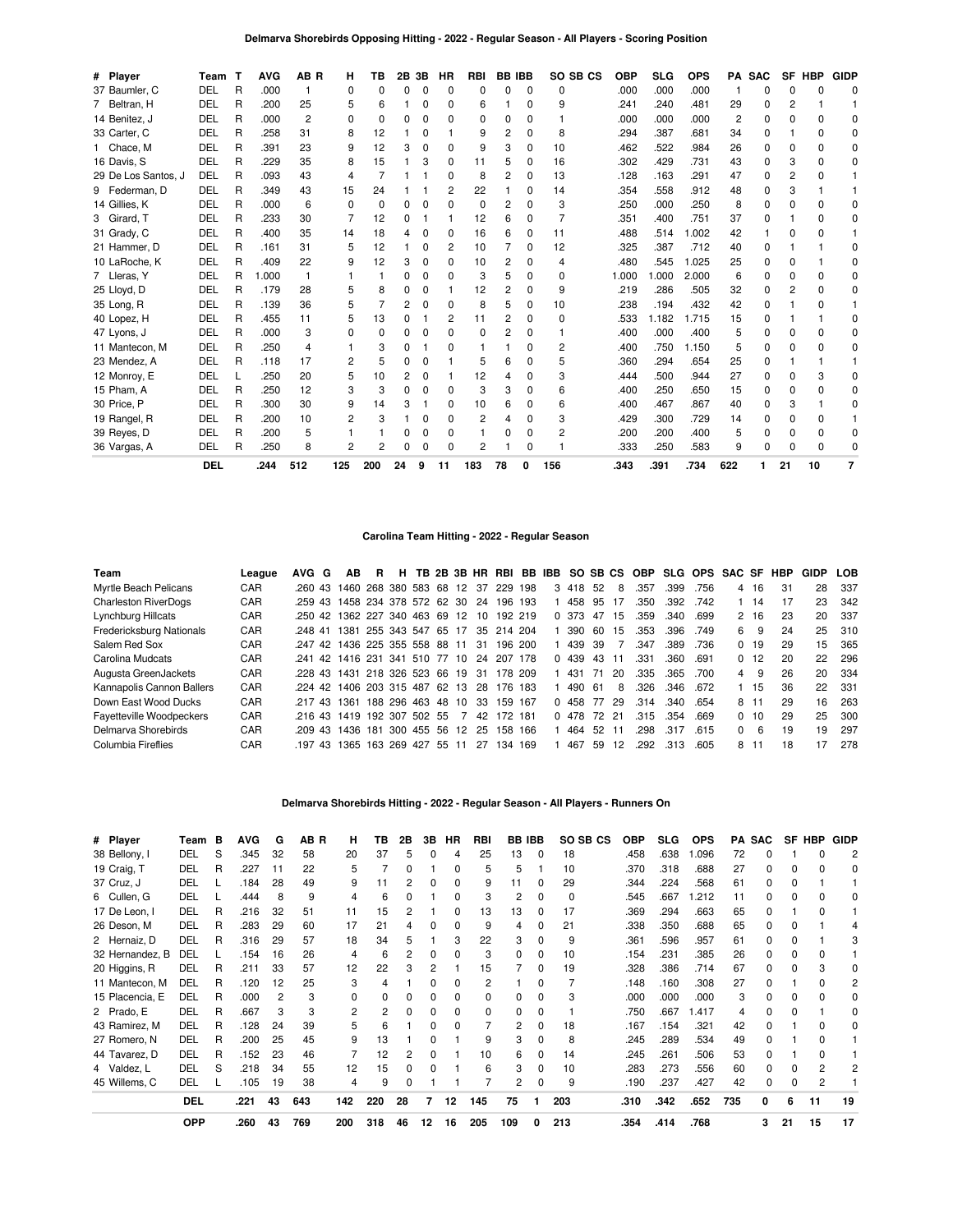|  |  | Delmarva Shorebirds Opposing Hitting - 2022 - Regular Season - All Players - Runners On |  |
|--|--|-----------------------------------------------------------------------------------------|--|
|  |  |                                                                                         |  |

| # Player            | Team       | ா | <b>AVG</b> | AB R           | н   | ΤВ       | 2В       | 3В | ΗR           | <b>RBI</b>   | <b>BB IBB</b> |          | SO SB CS | <b>OBP</b> | <b>SLG</b> | <b>OPS</b> |     | <b>PA SAC</b> |          | SF HBP         | <b>GIDP</b> |
|---------------------|------------|---|------------|----------------|-----|----------|----------|----|--------------|--------------|---------------|----------|----------|------------|------------|------------|-----|---------------|----------|----------------|-------------|
| 37 Baumler, C       | DEL        | R | .000       | $\overline{2}$ | 0   | $\Omega$ | $\Omega$ | 0  | $\Omega$     | <sup>0</sup> |               | $\Omega$ |          | .333       | .000       | .333       | 3   | $\Omega$      | O        |                | C           |
| 7 Beltran, H        | <b>DEL</b> | R | .184       | 38             |     | 11       | 2        |    | 0            |              | 2             | 0        | 13       | .233       | .289       | .522       | 43  | 0             | 2        |                |             |
| 14 Benitez, J       | DEL        | R | .250       | 4              |     | 3        | $\Omega$ |    | $\Omega$     |              | 0             | $\Omega$ |          | .250       | .750       | .000       | 4   | <sup>0</sup>  | O        |                | n           |
| 33 Carter, C        | DEL        | R | .295       | 44             | 13  | 18       | 2        | O  |              | 10           | 4             | 0        | 10       | .347       | .409       | .756       | 51  | 2             |          |                | O           |
| 1 Chace, M          | DEL        | R | .306       | 36             | 11  | 16       | 5        | 0  | 0            | 11           | 3             | $\Omega$ | 14       | .359       | .444       | .803       | 40  | 0             | O        |                |             |
| 16 Davis, S         | DEL        | R | .232       | 56             | 13  | 23       | 4        | 3  | 0            | 12           | 10            | 0        | 21       | .333       | .411       | .744       | 69  | O             | 3        |                |             |
| 29 De Los Santos, J | DEL        | R | .203       | 69             | 14  | 23       | 5        | 2  | 0            | 10           | 2             | 0        | 18       | .219       | .333       | .552       | 73  | 0             | 2        |                |             |
| 9 Federman, D       | DEL        | R | .351       | 77             | 27  | 45       | $\Delta$ |    |              | 26           | 4             | 0        | 19       | .384       | .584       | .968       | 86  | O             | 3        |                |             |
| 14 Gillies, K       | DEL        | R | .111       | 9              |     | 2        |          | 0  | $\Omega$     | $\Omega$     | 2             | $\Omega$ | 3        | .273       | .222       | .495       | 11  | O             | 0        |                | U           |
| 3 Girard, T         | DEL        | R | .231       | 39             | 9   | 14       | 0        |    |              | 12           | 6             | 0        | 8        | .326       | .359       | .685       | 46  | 0             |          |                |             |
| 31 Grady, C         | DEL        | R | .350       | 60             | 21  | 33       | 6        | 0  | 2            | 22           |               | 0        | 17       | .418       | .550       | .968       | 68  |               | n        |                |             |
| 21 Hammer, D        | DEL        | R | .200       | 45             | 9   | 18       | 3        | 0  | 2            | 12           | 10            | $\Omega$ | 14       | .373       | .400       | .773       | 59  | O             |          |                | U           |
| 10 LaRoche, K       | DEL        | R | .324       | 34             | 11  | 15       | 4        | 0  | <sup>0</sup> | 10           | 2             | $\Omega$ | 6        | .395       | .441       | .836       | 38  | 0             | O        | $\overline{c}$ | C           |
| 7 Lleras, Y         | DEL        | R | .000       | 1              |     |          | 0        | 0  | <sup>0</sup> | 3            | 6             | 0        | 0        | 1.000      | .000       | 2.000      |     | O             | 0        |                | n           |
| 25 Lloyd, D         | DEL        | R | .195       | 41             | 8   | 12       |          | 0  |              | 12           | 4             | 0        | 13       | .255       | .293       | .548       | 48  | 0             | 2        |                |             |
| 35 Long, R          | DEL        | R | .232       | 56             | 13  | 19       | 3        | 0  |              | 10           |               | 0        | 14       | .313       | .339       | .652       | 64  | O             |          |                | 2           |
| 40 Lopez, H         | DEL        | R | .357       | 14             | 5   | 13       | $\Omega$ |    | 2            | 11           | 5             | 0        | 2        | .524       | .929       | 1.453      | 21  | O             |          |                | O           |
| 47 Lyons, J         | DEL        | R | .222       | 9              | 2   | 2        | 0        | 0  | 0            | 0            | 3             | 0        | 3        | .417       | .222       | .639       | 12  | 0             | O        |                |             |
| 11 Mantecon, M      | <b>DEL</b> | R | .250       | 4              |     | 3        | 0        |    | U            |              |               | 0        | 2        | .400       | .750       | 1.150      | 5   | O             | n        |                |             |
| 23 Mendez, A        | DEL        | R | .208       | 24             |     | 8        | $\Omega$ | 0  |              | 5            | 8             | 0        | 8        | .412       | .333       | .745       | 34  | O             |          |                |             |
| 12 Monroy, E        | DEL        |   | .333       | 24             | 8   | 13       | 2        | 0  |              | 12           | 6             | 0        | 3        | .515       | .542       | 1.057      | 33  | 0             | O        |                |             |
| 15 Pham. A          | DEL        | R | .235       | 17             | 4   | 4        | $\Omega$ | O  | O            | 3            |               | 0        |          | .381       | .235       | .616       | 21  | O             | ŋ        |                | C           |
| 30 Price, P         | DEL        | R | .237       | 38             | 9   | 14       | 3        |    | <sup>0</sup> | 10           |               | 0        | 9        | .347       | .368       | .715       | 49  | O             | 3        |                | n           |
| 19 Rangel, R        | DEL        | R | .182       | 11             | 2   | 3        |          | 0  | 0            | 2            | 4             | 0        | 4        | .438       | .273       | .711       | 16  | 0             | 0        |                |             |
| 39 Reyes, D         | DEL        | R | .333       | 6              | 2   | 2        | $\Omega$ | 0  | <sup>0</sup> |              | 0             | $\Omega$ | 2        | .333       | .333       | .666       | 6   | O             | $\Omega$ |                | O           |
| 36 Vargas, A        | DEL        | R | .273       | 11             | 3   | 3        | n        | 0  | ŋ            | 2            |               | 0        |          | .333       | .273       | .606       | 12  | O             | O        | n              |             |
|                     | <b>DEL</b> |   | .260       | 769            | 200 | 318      | 46       | 12 | 16           | 205          | 109           | 0        | 213      | .354       | .414       | .768       | 919 | 3             | 21       | 15             | 17          |

## **Carolina Team Pitching - 2022 - Regular Season**

| Team                          | League W L ERA G GS CG SHO GF HLD SV SVO |  |                  |                    |                |       |       |     |       | IP                             | H |  |  |            |        |                |      |           | R ER HR HB BB IBB SO WP BK WHIP AVG GO/AO GIDP TBF |    |              | AB           |
|-------------------------------|------------------------------------------|--|------------------|--------------------|----------------|-------|-------|-----|-------|--------------------------------|---|--|--|------------|--------|----------------|------|-----------|----------------------------------------------------|----|--------------|--------------|
| Myrtle Beach Pelicans         | CAR                                      |  | 32 11 3.02 43 43 |                    | $\Omega$       |       | 3.43  | 10. | -11   | 11 375.0 289 156 126 15 20 186 |   |  |  | 2461       | -40    |                | 1.27 | .209      | 1.11                                               | 21 |              | 1603 1380    |
| <b>Charleston RiverDogs</b>   | CAR                                      |  | 30 13 3 14 43 43 |                    | $\Omega$       | 4 4 3 |       |     | 4 1 1 | 12 381 0 294 166 133 24 18 175 |   |  |  | 0462       | 44 3   |                | 1.23 | 210       | 1.16                                               |    |              | 30 1605 1403 |
| Lynchburg Hillcats            | CAR                                      |  | 23 19 3.87 42 42 |                    | - 0            |       | 1 42  |     | 8     | 10 356.0 305 189 153 30 13 140 |   |  |  | 0457 51    |        | -3             |      | 1.25 .227 | 0.94                                               |    |              | 17 1510 1342 |
| Down East Wood Ducks          | CAR                                      |  | 19 24 4.02 43 43 |                    | - 0            |       | 4 4 3 | 9   | -6    | 14 375 2 328 208 168 22 24 177 |   |  |  | 467        | -46    | 6              |      | 1.34 .232 | 1.01                                               |    |              | 24 1632 1413 |
| Augusta GreenJackets          | CAR                                      |  | 21 22 4.11 43 43 |                    | - 0            |       | 1 43  | q   | 6     | 16 379 0 338 214 173 30 29 183 |   |  |  | 2448 57    |        | 6              | 1.37 | .234      | 1.20                                               |    |              | 23 1671 1445 |
| Fayetteville Woodpeckers CAR  |                                          |  | 19 24 4 27 43 43 |                    | - 0            |       | - 43  |     | 3.7   | 14 381 2 282 223 181 22 27 251 |   |  |  | 2491       | -62    | 9              |      | 1.40 .201 | 1.14                                               |    |              | 15 1694 1405 |
| Carolina Mudcats              | CAR                                      |  | 24 18 4.40 42 42 |                    | - 0            |       | - 42  |     | 13 12 | 18 374 1 309 219 183 26 42 228 |   |  |  | 0446 53    |        | $\overline{4}$ |      | 1.43 .222 | 0.81                                               |    |              | 12 1683 1394 |
| Fredericksburg Nationals      | CAR                                      |  | 21 20 4.69 41 41 |                    | $\overline{0}$ | 241   |       | 10  | -5    | 10 355.0 326 199 185 31 28 132 |   |  |  | 0413 50    |        | $\overline{4}$ |      | 1.29 .237 | 1.30                                               |    |              | 22 1545 1376 |
| Kannapolis Cannon Ballers CAR |                                          |  |                  | 17 25 4.76 42 42 0 |                |       | 142   |     | 56    | 14 367.0 348 228 194 48 20 183 |   |  |  |            | 422 37 | 8              |      | 1.45 .247 | 1.11                                               |    |              | 22 1626 1407 |
| Delmarva Shorebirds           | CAR                                      |  | 15 28 4 96 43 43 |                    | - 0            | 0.43  |       | 8   | 9     | 12 377 2 381 258 208 31 31 203 |   |  |  | 0413 55    |        | 9              |      | 1.55 .256 | 0.98                                               |    | 17 1751 1491 |              |
| Salem Red Sox                 | CAR                                      |  | 21 21 5 24 42 42 |                    | - 0            |       | 3.42  | 10  | 8     | 17 367 2 360 255 214 26 25 215 |   |  |  | 2416 51    |        | $\overline{4}$ | .56  | .253      | 1.32                                               |    |              | 23 1680 1424 |
| Columbia Fireflies            | CAR                                      |  | 13 30 5.36 43 43 |                    | $\Omega$       |       | 0.43  | 5.  | 4     | 6 369.1 390 270 220 42 24 194  |   |  |  | 0409 54 14 |        |                |      | 1.58.269  | 1.09                                               |    | 26 1689 1451 |              |

## **Delmarva Shorebirds Hitting - 2022 - Regular Season - All Players - Bases Loaded**

| # Player       | Team       | в | <b>AVG</b> | G              | AB. | R<br>н   | ΤВ | 2B           |              | 3B HR    | RBI          | BB           | IBB          | SO.      | SB CS | <b>OBP</b> | <b>SLG</b> | <b>OPS</b> | PA             | SAC SF       |          | HBP      | <b>GIDP</b> |
|----------------|------------|---|------------|----------------|-----|----------|----|--------------|--------------|----------|--------------|--------------|--------------|----------|-------|------------|------------|------------|----------------|--------------|----------|----------|-------------|
| 38 Bellony, I  | DEL        | S | .000       | 2              |     | 0        |    | 0            | 0            |          |              |              |              | $\Omega$ |       | .500       | .000       | .500       | 2              | $\Omega$     | $\Omega$ | $\Omega$ | 0           |
| 19 Craig, T    | DEL        | R | 000.1      |                |     |          |    | 0            | 0            |          |              | 0            |              | $\Omega$ |       | 1.000      | 000.1      | 2.000      |                | 0            | $\Omega$ | $\Omega$ | 0           |
| 37 Cruz, J     | DEL        |   | .000       | 3              | 2   | $\Omega$ |    | 0            | 0            |          |              |              |              |          |       | .333       | .000       | .333       | 3              | $\Omega$     | $\Omega$ | $\Omega$ |             |
| 17 De Leon, I  | DEL        | R | .000       | 3              | 0   | 0        |    |              |              |          | 3            |              |              | 0        |       | .667       | .000       | .667       | 3              | 0            |          | $\Omega$ | 0           |
| 2 Hernaiz, D   | DEL        | R | .000       | 2              |     | 0        |    | 0            | $\Omega$     |          |              |              |              |          |       | .500       | .000       | .500       | 2              | 0            | 0        | $\Omega$ | 0           |
| 20 Higgins, R  | DEL        | R | 000.       | 3              | 2   | 2        | 4  | <sup>0</sup> |              | $\Omega$ | 6            |              | 0            | $\Omega$ |       | 000. ا     | 2.000      | 3.000      | 3              | $\Omega$     | $\Omega$ | $\Omega$ | 0           |
| 11 Mantecon, M | DEL        | R | .000       | $\overline{c}$ |     | 0        |    |              |              |          | 0            | 0            |              | 2        |       | .000       | .000       | .000       | $\overline{2}$ | 0            |          | $\Omega$ | 0           |
| 43 Ramirez, M  | DEL        | R | .333       | 2              | з   |          |    | 0            | <sup>0</sup> | $\Omega$ | 2            | 0            | <sup>0</sup> | $\Omega$ |       | .333       | .333       | .666       | 3              | 0            | $\Omega$ | $\Omega$ | 0           |
| 27 Romero, N   | DEL        | R | .000       |                |     | $\Omega$ |    | $\Omega$     |              |          | 0            | O            | 0            | $\Omega$ |       | .000       | .000       | .000       |                | <sup>0</sup> | $\Omega$ | $\Omega$ | 0           |
| 44 Tavarez, D  | DEL        | R | .333       | 3              | 3   |          |    | 0            | 0            |          |              | 0            |              | $\Omega$ |       | .333       | .333       | .666       | 3              | 0            | $\Omega$ | $\Omega$ | 0           |
| 4 Valdez, L    | DEL        | S | .000       | $\mathbf{2}$   | 2   | $\Omega$ |    | $\Omega$     | $\Omega$     | $\Omega$ | <sup>0</sup> | <sup>0</sup> | <sup>0</sup> | $\Omega$ |       | .000       | .000       | .000       | 2              | $\Omega$     | $\Omega$ | $\Omega$ | $\Omega$    |
| 45 Willems, C  | DEL        |   | .250       | 4              |     |          |    |              |              |          | 2            | 0            |              | 2        |       | .250       | .250       | .500       | 4              | 0            |          | $\Omega$ | 0           |
|                | <b>DEL</b> |   | .273       | 14             | 22  | 6        | 8  | 0            |              | 0        | 18           | 6            | 0            | 6        |       | .414       | .364       | .778       | 29             | 0            |          | O        |             |
|                | <b>OPP</b> |   | .143       | 25             | 63  | 9        | 13 | Δ            | 0            | 0        | 38           | 8            | 0            | 19       |       | .233       | .206       | .439       |                | 0            | 2        | 0        |             |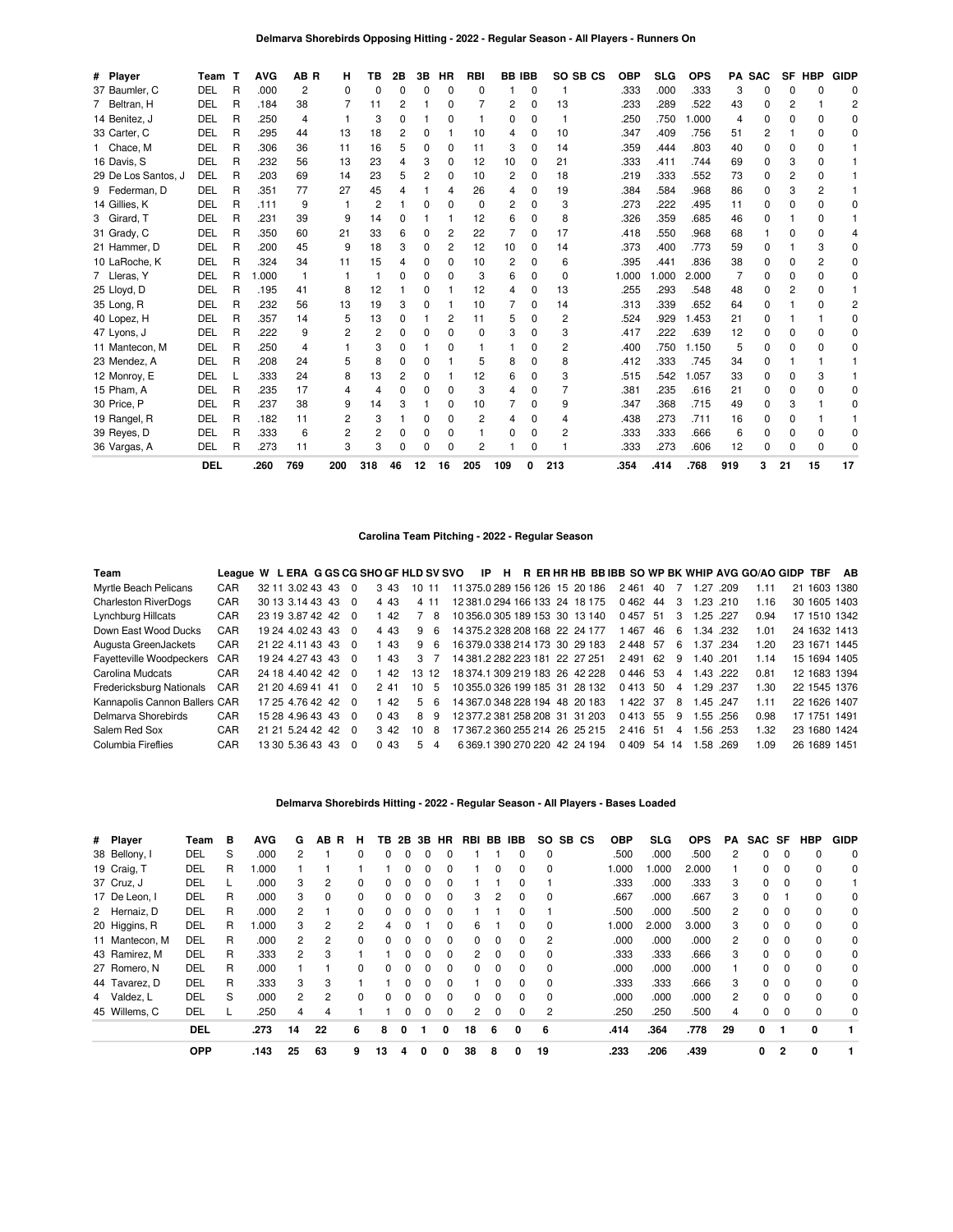| # Player            | Team       | т | <b>AVG</b> | AB R | н | ΤВ | 2B | 3B | HR           | RBI BB |   | IBB.         | SO. | SB CS | <b>OBP</b> | <b>SLG</b> | <b>OPS</b> | РA             | SAC SF |                | <b>HBP</b>   | <b>GIDP</b>  |
|---------------------|------------|---|------------|------|---|----|----|----|--------------|--------|---|--------------|-----|-------|------------|------------|------------|----------------|--------|----------------|--------------|--------------|
| Beltran, H          | DEL        | R | .500       | 2    |   |    |    |    | 0            |        |   |              | 0   |       | .500       | .500       | 1.000      | $\overline{c}$ | n      |                | <sup>0</sup> | $\Omega$     |
| Chace, M            | DEL        | R | .333       | 3    |   |    |    |    | 0            |        |   | <sup>0</sup> | 0   |       | .333       | .667       | 000.1      | 3              | ŋ      |                | <sup>0</sup> | 0            |
| 16 Davis, S         | DEL        | R | .000       | 2    |   | n  |    |    | <sup>0</sup> |        |   | <sup>0</sup> | 2   |       | .000       | .000       | .000       | 2              | ŋ      | $\Omega$       | 0            | 0            |
| 29 De Los Santos, J | DEL        | R | .000       | 2    |   | n  |    |    | O            |        |   |              |     |       | .000       | .000       | .000       | 2              |        |                | <sup>0</sup> | 0            |
| 9 Federman, D       | DEL        | R | .250       | 4    |   |    |    |    | ŋ            |        |   |              |     |       | .200       | .500       | .700       | 5              | U      |                | $\Omega$     | 0            |
| 14 Gillies, K       | DEL        | R | .000       | 3    |   | n  |    |    | O            |        |   | ŋ            | 2   |       | .000       | .000       | .000       | 3              | O      |                | $\Omega$     | 0            |
| 3 Girard, T         | DEL        | R | .222       | 9    | 2 |    |    |    | <sup>0</sup> | 4      |   | <sup>0</sup> |     |       | .222       | .222       | .444       | 9              | O      |                | 0            | 0            |
| 31 Grady, C         | DEL        | R | .000       | 3    |   |    |    |    | <sup>0</sup> |        |   |              | 0   |       | .250       | .000       | .250       | 4              |        |                | $\Omega$     | 0            |
| 21 Hammer, D        | DEL        | R | .200       | 5    |   |    |    |    |              |        |   |              |     |       | .333       | .400       | .733       | 6              | n      |                | $\Omega$     | <sup>0</sup> |
| 7 Lleras, Y         | DEL        | R | .000       | 0    |   |    |    |    | 0            |        |   | O            | 0   |       | 1.000      | .000       | 000.       | 3              | 0      |                | 0            | $\Omega$     |
| 25 Lloyd, D         | DEL        | R | .250       | 4    |   |    |    |    | <sup>0</sup> |        |   |              |     |       | .250       | .250       | .500       | 4              | n      |                | 0            | 0            |
| 35 Long, R          | DEL        | R | .000       | 5    |   |    |    |    |              |        |   |              | 2   |       | .167       | .000       | .167       | 6              | 0      |                | 0            | 0            |
| 40 Lopez, H         | DEL        | R | .000       | 2    |   |    |    |    | <sup>0</sup> |        |   |              |     |       | .000       | .000       | .000       | 3              | n      |                | $\Omega$     | <sup>0</sup> |
| 47 Lyons, J         | DEL        | R | .000       |      |   |    |    |    | O            |        |   |              |     |       | .000       | .000       | .000       |                | n      |                | $\Omega$     | 0            |
| 23 Mendez, A        | DEL        | R | .000       |      |   |    |    |    | O            |        |   |              |     |       | .500       | .000       | .500       | 2              | n      |                | $\Omega$     | 0            |
| 12 Monroy, E        | DEL        |   | .222       | 9    | 2 | 3  |    |    | O            | 9      |   |              |     |       | .300       | .333       | .633       | 10             | ŋ      |                | $\Omega$     | 0            |
| 15 Pham, A          | DEL        | R | .000       | 3    |   |    |    |    | O            |        |   |              | 3   |       | .000       | .000       | .000       | 3              | ŋ      |                | 0            | <sup>0</sup> |
| 30 Price, P         | DEL        | R | .000       | 4    |   | n  |    |    | 0            |        |   |              |     |       | .000       | .000       | .000       | 4              | O      |                | $\Omega$     | 0            |
| 19 Rangel, R        | DEL        | R | .000       |      |   | n  |    |    | n            |        |   |              | 0   |       | .000       | .000       | .000       |                | ŋ      |                | $\Omega$     |              |
|                     | <b>DEL</b> |   | .143       | 63   | 9 | 13 |    | 0  |              | 38     | 8 |              | 19  |       | .233       | .206       | .439       | 73             | 0      | $\overline{2}$ | 0            |              |

## **Charleston RiverDogs Hitting - 2022 - Regular Season - All Players**

| # Player           | Team B     |   | <b>AVG</b> | G   | ΑВ       | R        | н        | ΤВ  | 2В |          | 3B HR    | RBI | <b>BBIBB</b> |          | <b>SO</b> |          | SB CS | <b>OBP</b> | <b>SLG</b> | <b>OPS</b> |      | <b>PA SAC</b> |              |    | <b>SF HBP GIDP</b> | Е  |
|--------------------|------------|---|------------|-----|----------|----------|----------|-----|----|----------|----------|-----|--------------|----------|-----------|----------|-------|------------|------------|------------|------|---------------|--------------|----|--------------------|----|
| 19 Auer, M         | <b>CSC</b> | R | .299       | 37  | 144      | 24       | 43       | 67  | 4  |          | 2        | 17  | 16           | $\Omega$ | 24        | 13       |       | .372       | .465       | .837       | 164  | 0             |              | 2  |                    |    |
| 5 Baker, D         | CSC        | R | .370       | 24  | 92       | 19       | 34       | 49  | 2  |          | 3        | 22  | 16           |          | 21        | 17       | 3     | .473       | .533       | 1.006      | 110  | 0             |              |    |                    |    |
| 15 Barragan, E CSC |            | R | .375       | 2   | 8        |          | 3        | 6   | 0  | 0        |          | 3   | 0            | 0        | $\Omega$  |          | 0     | .444       | .750       | 1.194      | 9    | 0             | 0            |    |                    |    |
| 8 Berglund, M CSC  |            |   | .254       | -20 | 63       | 11       | 16       | 21  |    |          | 0        | 4   | 17           | 0        | 18        | 3        | 0     | .420       | .333       | .753       | 82   |               | ი            |    |                    |    |
| 27 Chevez, F       | <b>CSC</b> | R | .158       | 26  | 101      | 9        | 16       | 23  |    |          |          | 8   | 6            |          | 25        | 0        | 0     | .211       | .228       | .439       | 109  |               |              |    |                    |    |
| 28 Dimon, D        | <b>CSC</b> | R | .167       | 10  | 36       | 4        | 6        |     |    |          | 0        | 5   | 5            |          | 15        | 0        | 0     | .268       | .250       | .518       | 41   | <sup>0</sup>  | 0            |    |                    |    |
| 10 Leon, L         | <b>CSC</b> | S | .247       | 28  | 93       | 13       | 23       | 35  |    |          |          | 14  | 11           |          | 24        |          | 0     | .324       | .376       | .700       | 108  | 0             | 3            |    |                    |    |
| 17 Manzueta, O CSC |            | R | .264       | 33  | 110      | 19       | 29       | 49  | 6  | 4        | 2        | 14  | 24           | $\Omega$ | 44        |          | 2     | .396       | .445       | .841       | 134  | 0             | 0            | O. | 3                  |    |
| 2 Marte, J         | <b>CSC</b> | S | .277       | 30  | 94       | 17       | 26       | 32  | 3  |          |          |     | 13           | 0        | 37        | 4        |       | .382       | .340       | .722       | 110  | 0             | 0            |    |                    |    |
| 9 Ramirez, A       | <b>CSC</b> | S | .205       | 13  | 44       | 8        | 9        | 19  |    |          |          | 10  | 8            |          | 11        |          |       | .327       | .432       | .759       | 52   | <sup>0</sup>  |              |    |                    |    |
| 6 Sasaki, S        | <b>CSC</b> | R | .298       | 38  | 141      | 29       | 42       | 51  |    |          | 0        | 18  | 20           | 0        | 51        | 26       | 2     | .383       | .362       | .745       | 162  | 0             |              |    |                    |    |
| 31 Seymour, R      | <b>CSC</b> |   | .271       | 35  | 129      | 20       | 35       | 59  | 9  | 0        | 5        | 25  | 16           | n        | 41        |          | 0     | .349       | .457       | .806       | 149  | 0             |              |    |                    |    |
| 9 Spikes, R        | CSC        | R | .231       |     | 26       | 3        | 6        | 9   |    | $\Omega$ | $\Omega$ |     | 4            | $\Omega$ | 9         |          | 2     | .333       | .346       | .679       | 30   | $\Omega$      | <sup>0</sup> |    |                    |    |
| Turner, G          | <b>CSC</b> | R | .181       | -27 | 83       | 10       | 15       | 16  |    | 0        | 0        |     | 8            | 0        | 33        | 4        |       | .274       | .193       | .467       | 95   | 0             |              |    |                    |    |
| 13 Vasquez, W      | CSC        | R | .206       | 38  | 155      | 22       | 32       | 48  | 5  |          |          | 20  | 9            | 0        | 50        | 8        | 0     | .247       | .310       | .557       | 166  | <sup>0</sup>  |              |    |                    |    |
| 38 Whitten, K      | <b>CSC</b> | R | .000       | 13  | $\Omega$ | $\Omega$ | $\Omega$ |     | 0  | 0        | 0        | 0   |              | 0        | $\Omega$  | $\Omega$ | 0     | .000       | .000       | .000       | 0    | 0             | 0            | 0  |                    |    |
| 7 Williams, C      | <b>CSC</b> | R | .309       | 35  | 139      | 25       | 43       | 79  | 10 |          |          | 21  | 20           |          | 55        | 12       | 4     | .401       | .568       | .969       | 162  |               |              |    |                    |    |
|                    | <b>CSC</b> |   | .259       | 43  | 1458     | 234      | 378      | 572 | 62 | 30       | 24       | 196 | 193          | 1.       | 458       | 95       | 17    | .350       | .392       | .742       | 1683 |               | 14           | 17 | 23                 | 47 |
|                    | <b>OPP</b> |   | .210       | 43  | 1403     | 166      | 294      | 423 | 45 | 6        | 24       | 127 | 175          | 0        | 462       | 35       | 9     | .304       | .301       | .605       | 1605 |               | 5            | 18 | 30                 |    |

### **Charleston RiverDogs Pitching - 2022 - Regular Season - All Players**

| # Player             | Team       | т | W  |    | <b>ERA</b> | G  |    |   | <b>GS CG SHO</b> | <b>GF HLD</b> |   | <b>SV SVO</b> |    | ΙP    | н   | B   | ER  | HR. | нв           | <b>BBIBB</b> |              | <b>SO</b> | <b>AVG</b> | WP |              | <b>BK GIDP</b> | TBF  |
|----------------------|------------|---|----|----|------------|----|----|---|------------------|---------------|---|---------------|----|-------|-----|-----|-----|-----|--------------|--------------|--------------|-----------|------------|----|--------------|----------------|------|
| 20 Catalina, N       | <b>CSC</b> | R |    | n  | 5.74       | 13 |    | O | ი                | 4             |   |               |    | 15.2  | 10  | 16  | 10  | 0   |              | 19           | $\Omega$     | 17        | .169       |    | <sup>0</sup> | $\Omega$       | 79   |
| 24 Cortorreal, A     | <b>CSC</b> | R |    |    | 2.37       | 14 |    | o | n                | 8             |   | o             | o  | 19.0  | 9   | 10  | 5   |     | З            | 19           | 0            | 26        | .136       |    |              | <sup>0</sup>   | 88   |
| 33 Cuevas, J         | CSC        | R |    | 0  | 3.00       |    | n  | 0 | ŋ                |               |   | ŋ             | 0  | 3.0   |     |     |     | 0   | $\Omega$     |              |              |           | .100       | 0  | 0            | $\Omega$       | 11   |
| 28 Dimon, D          | <b>CSC</b> | R |    | n  | 0.00       |    |    | ŋ |                  |               |   | ŋ             | 0  | 1.2   |     |     |     |     |              | ი            |              |           | 167        | ŋ  | 0            | $\Omega$       | 6    |
| 16 Fernandez, C      | <b>CSC</b> | R |    |    | 2.39       | g  |    |   |                  |               |   |               |    | 26.1  | 17  | 9   |     | 2   | З            | 12           |              | 47        | .181       |    |              | $\Omega$       | 110  |
| 22 Fields, K         | <b>CSC</b> | R |    | n  | 3.78       | 13 |    | ŋ | n                |               |   |               |    | 16.2  | 14  | 9   |     | Δ   |              | 11           | 0            | 11        | .222       |    |              | 2              | 74   |
| 25 Galue, O          | CSC        | R |    | 0  | 3.00       | 11 | n  | ŋ |                  |               |   |               |    | 30.0  | 19  | 11  | 10  |     |              | 15           | 0            | 29        | .183       |    |              |                | 120  |
| 26 Gaston, S         | CSC        | R |    | 2  | 9.47       | 10 |    | 0 | n                |               |   |               | n  | 19.0  | 17  | 21  | 20  | 2   | 3            | 20           | <sup>0</sup> | 23        | .236       | 11 |              | <sup>0</sup>   | 97   |
| 21 Goss, J           | CSC        | R |    |    | 3.13       | 8  | 8  | 0 | n                | n             |   | 0             | o  | 23.0  | 22  | 9   | 8   |     |              | 3            | <sup>0</sup> | 19        | .265       | 2  |              |                | 89   |
| 30 Jimenez, A        | <b>CSC</b> |   |    |    | 3.34       | 9  | 9  | 0 |                  |               |   | o             |    | 32.1  | 28  | 14  | 12  |     |              | 15           |              | 42        | .233       | 3  |              |                | 136  |
| 35 Molina, A         | CSC        | R |    | 0  | 5.14       |    |    | ŋ |                  |               |   |               | 0  | 7.0   | 5   | 4   |     |     |              |              | 0            | 10        | .200       | 0  |              | 0              | 26   |
| 12 Munoz, V          | <b>CSC</b> | R |    |    | 4.10       |    |    | o |                  |               |   |               |    | 26.1  | 29  | 18  | 12  |     |              | 9            |              | 20        | .271       | 5  |              |                | 116  |
| 11 Peoples, B        | <b>CSC</b> | R |    |    | 3.60       | 8  | 8  | 0 | n                |               |   | ŋ             |    | 30.0  | 27  | 14  | 12  | 4   |              | 17           | 0            | 37        | .245       | 2  |              | $\overline{2}$ | 129  |
| 29 Rivera, J         | <b>CSC</b> | R |    | 0  | 8.00       |    |    | o | n                |               |   | ŋ             | o  | 1.0   |     | 2   | 2   |     | <sup>0</sup> | 3            |              | o         | .200       | ŋ  |              | <sup>0</sup>   | 8    |
| 34 Snyder, J         | CSC        | R |    | 0  | 0.51       | 9  | n  | 0 | n                | հ             |   | 2             | 2  | 17.2  | 14  | 2   |     | ŋ   | <sup>0</sup> |              | 0            | 22        | .209       | 0  |              | 2              | 75   |
| 23 Vernon, A         | <b>CSC</b> | R |    |    | 1.34       | g  |    | o |                  |               |   | o             |    | 33.2  | 17  | 5   |     |     |              | 12           | <sup>0</sup> | 55        | .144       |    |              | 2              | 131  |
| 38 Whitten, K        | <b>CSC</b> | R |    | 0  | 2.08       | 13 |    |   | ი                |               |   | 6             | 6  | 17.1  | 13  | 4   |     |     |              | 2            |              | 14        | .210       |    |              | $\Omega$       | 65   |
| 29 Whittle, D        | <b>CSC</b> | R |    | n  | .69        |    |    | ŋ |                  |               |   | ŋ             | 0  | 10.2  | 13  |     |     |     |              | 2            |              | 8         | .289       | 2  |              | 2              | 48   |
| 33 Wicklander, P CSC |            |   |    |    | 2.96       |    |    | o | 0                |               |   | 0             | 0  | 27.1  | 22  | 10  | 9   | 3   |              |              |              | 45        | .210       | 0  |              | <sup>0</sup>   | 112  |
| 15 Workman, L        | <b>CSC</b> | R |    |    | 0.77       | ี  | հ  | 0 | n                |               |   |               |    | 23.1  | 15  | 3   | 2   |     |              | 3            |              | 34        | .183       | ŋ  |              | 3              | 85   |
|                      | <b>CSC</b> |   | 30 | 13 | 3.14       | 43 | 43 | 0 | 4                | 43            | 4 | 11            | 12 | 381.0 | 294 | 166 | 133 | 24  | 18           | 175          | 0            | 462       | .210       | 44 | 3            | 30             | 1605 |
|                      | <b>OPP</b> |   | 13 | 30 | 4.48       | 43 | 43 | 0 |                  | 43            |   |               |    | 369.1 | 378 | 234 | 184 | 24  | 17           | 193          |              | 458       | .259       | 48 | 12           | 23             | 1683 |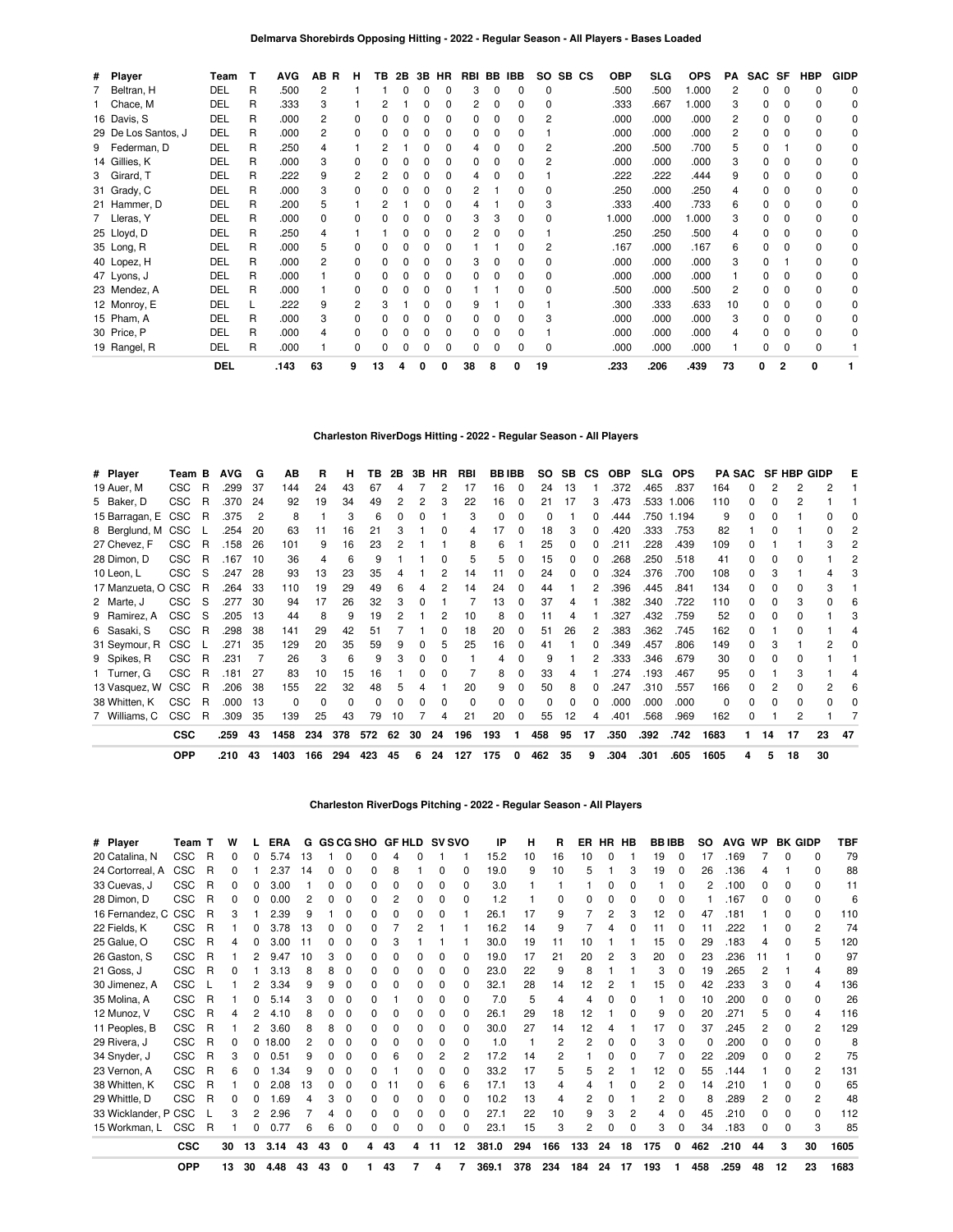| # Player        | Team | в | <b>AVG</b> | G              |    | ABRH                | TB |   | 2B 3B        | HR           | RBI BB |   | IBB          | SO. | SB.          | СS       | <b>OBP</b> | <b>SLG</b> | <b>OPS</b> | <b>PA</b> | <b>SAC</b>   | SF           | HBP | GIDP E         |                |
|-----------------|------|---|------------|----------------|----|---------------------|----|---|--------------|--------------|--------|---|--------------|-----|--------------|----------|------------|------------|------------|-----------|--------------|--------------|-----|----------------|----------------|
| 38 Bellony, I   | DEL  | S | .318       | -5             | 22 | 5<br>-7             | 9  | 2 | $\Omega$     | 0            | 4      |   | 0            | 8   | $\Omega$     | $\Omega$ | .348       | .409       | .757       | 23        | 0            | $\Omega$     | 0   | $0\quad 0$     |                |
| 19 Craig, T     | DEL  | R | .111       | -5             | 18 | $\overline{2}$      | 2  | 0 | 0            | ŋ            | 3      | 4 | 0            | 9   | $\Omega$     | 0        | .273       | .111       | .384       | 22        | $\Omega$     | $\Omega$     | 0   | $0\quad 0$     |                |
| 37 Cruz, J      | DEL  |   | .133       | -5             | 15 | 3<br>$\overline{2}$ | 3  |   | $\Omega$     | 0            |        | 2 | 0            |     | 0            | 0        | .278       | .200       | .478       | 18        | 0            | $\Omega$     |     | 00             |                |
| 6 Cullen, G     | DEL  |   | .278       | 5              | 18 | 2<br>-5             |    | 0 |              | ŋ            | 3      | 3 | 0            | 3   | 0            | 0        | .381       | .389       | .770       | 21        | 0            | $\Omega$     | 0   | n n            |                |
| 17 De Leon, I   | DEL  | R | .333 5     |                | 18 | 3<br>6              |    |   | 0            | 0            | 4      | 2 | 0            | 6   | 0            |          | .381       | .389       | .770       | -21       | $\Omega$     |              | 0   | ი ი            |                |
| 26 Deson, M     | DEL  | R | .353       | 5 <sub>5</sub> | 17 | 2<br>-6             |    |   |              | 0            | 3      | 3 | 0            | 5   |              |          | .450       | .412       | .862       | 20        | $\Omega$     | 0            | 0   |                | 10             |
| 2 Hernaiz, D    | DEL  | R | .316       | - 5            | 19 | 5<br>6              |    |   | 0            | 0            | 3      |   | $\Omega$     | 2   | 2            |          | .409       | .368       | .777       | 22        | $\Omega$     | 0            | 2   | 0 <sub>0</sub> |                |
| 32 Hernandez, B | DEL  |   | .111       | 5 <sup>5</sup> | 18 | 2                   | 3  |   | 0            | O            |        |   | $\Omega$     | 4   | 0            |          | .158       | .167       | .325       | 19        | $\Omega$     |              | 0   |                | 1 0            |
| 20 Higgins, R   | DEL  | R | $.313 - 5$ |                | 16 | 2 5                 | 9  |   |              |              | 3      | 3 | 0            | 4   | <sup>0</sup> |          | .421       | .563       | .984       | 19        | $\Omega$     | $\Omega$     | 0   | $0\quad 0$     |                |
| 6 Long Jr., S   | DEL  |   | .000       |                | 0  | $\Omega$<br>0       |    |   | 0            | <sup>0</sup> |        | 0 | 0            | 0   | <sup>0</sup> |          | .000       | .000       | 1.000      |           | O.           |              |     | n n            |                |
| 11 Mantecon, M  | DEL  | R | .350 5     |                | 20 | 4                   | 9  |   |              | ŋ            |        |   | $\Omega$     | 5   | <sup>0</sup> |          | .364       | .450       | .814       | 22        | $\Omega$     |              | 0   | $0\quad 0$     |                |
| 15 Placencia, E | DEL  | R | .273       | 3              | 11 | 3<br>2              | 3  |   |              | 0            |        |   | 0            |     | 0            |          | .333       | .273       | .606       | 12        | 0            | $\Omega$     | 0   |                | 00             |
| 2 Prado, E      | DEL  | R | .400       | 3              | 10 | 2<br>Δ              |    |   |              | <sup>0</sup> |        | 2 | $\Omega$     |     | <sup>0</sup> |          | .538       | .400       | .938       | 13        | <sup>0</sup> | <sup>n</sup> |     |                | 0 <sub>0</sub> |
| 43 Ramirez, M   | DEL  | R | .158       | - 5            | 19 | 3                   |    |   | ŋ            | 0            |        |   | $\Omega$     | 8   | <sup>0</sup> |          | .200       | .211       | .411       | 20        | 0            |              |     | 0 <sub>0</sub> |                |
| 27 Romero, N    | DEL  | R | .375       | 5              | 16 | 5<br>6              | 8  |   | <sup>0</sup> | <sup>0</sup> |        |   | $\Omega$     |     |              |          | .412       | .500       | .912       | 17        | O.           |              | 0   |                | 0 <sub>0</sub> |
| 44 Tavarez, D   | DEL  | R | .250       | -5             | 16 | 3<br>4              |    |   | <sup>0</sup> | O            |        |   | <sup>0</sup> | 6   |              |          | .294       | .313       | .607       | 17        | 0            | <sup>0</sup> | 0   | 0 <sub>0</sub> |                |
| 4 Valdez, L     | DEL  | S | .300       | -5             | 20 | 5<br>6              | 9  |   | 0            |              |        | 5 | $\Omega$     |     | 3            |          | .440       | .450       | .890       | 25        | 0            | <sup>0</sup> | 0   | 0 <sub>0</sub> |                |
| 45 Willems, C   | DEL  |   | .214       | -5             | 14 | 2<br>3              | 3  |   | <sup>0</sup> |              |        | O | $\Omega$     | 3   | 0            |          | .214       | .214       | .428       | 14        | 0            | $\Omega$     | O   | n n            |                |

### **Delmarva Shorebirds Pitching - Last 5 Games - Regular Season - All Players**

| # | Player              | Team | T. | W L            | ERA G GS CG       |                |              |              | <b>SHO</b>   | GF | <b>HLD</b> | sv           | <b>SVO</b> | ΙP         | н     | R.           | ER           | HR HB BB |    |    | IBB.         | so | <b>AVG</b> | WP           | BK           | <b>GIDP</b>  | <b>TBF</b> |
|---|---------------------|------|----|----------------|-------------------|----------------|--------------|--------------|--------------|----|------------|--------------|------------|------------|-------|--------------|--------------|----------|----|----|--------------|----|------------|--------------|--------------|--------------|------------|
|   | 37 Baumler, C       | DEL  | R  | 0 <sub>0</sub> | 0.001             |                |              | O            |              | 0  | 0          | 0            | 0          | 3.0        |       |              |              |          |    |    | 0            | 5  | .100       | 0            | $\Omega$     | n            | 11         |
|   | 7 Beltran, H        | DEL  | R  | 2 <sub>1</sub> | 1.50 5            |                | 0            | O            | 0            |    | 0          | <sup>0</sup> | 0          | 6.0        | 6     | 3            |              | 0        |    |    | 0            | 9  | .273       | <sup>0</sup> | <sup>0</sup> | O            | 25         |
|   | 14 Benitez, J       | DEL  | R  | 0 <sub>0</sub> | 9.001             |                | 0            | <sup>0</sup> | 0            | n  | 0          | 0            | 0          | $\Omega$   |       | 2            |              | O        | 0  |    | <sup>0</sup> | 2  | .200       | <sup>0</sup> | <sup>n</sup> | <sup>0</sup> | 6          |
|   | 33 Carter, C        | DEL  | R  | 0 <sub>0</sub> | 3.00, 5           |                | <sup>0</sup> | O            | 0            |    | 0          | <sup>0</sup> |            | 12.0       | 14    | Δ            | Δ            |          |    |    | 0            | 11 | .286       | 2            |              | $\Omega$     | 53         |
|   | Chace, M            | DEL  | R  | 0 <sub>2</sub> | 7.43 5            |                | 4            | <sup>0</sup> | 0            |    | 0          |              |            | 13.1       | 15    | 12           | 11           | 0        |    | 8  | 0            | 21 | .268       | 4            |              |              | 66         |
|   | 16 Davis, S         | DEL  | R  | -3<br>1        | 4.03 5            |                | 4            | U            | 0            |    | 0          | 0            | 0          | 22.1       | 19    | 16           | 10           | 2        | 0  |    | 0            | 25 | .226       | 2            |              |              | 94         |
|   | 29 De Los Santos, J | DEL  | R  | 0 <sub>3</sub> | 4.30 5            |                | 5            | <sup>0</sup> | 0            |    | 0          | 0            | 0          | 23.0 25 13 |       |              | -11          | 2        | n. | 8  | 0            | 29 | .269       | 5            | <sup>0</sup> | 0            | 103        |
|   | 9 Federman, D       | DEL  | R  | 0 <sub>3</sub> | 6.85 5            |                | 5            | <sup>0</sup> | 0            |    | 0          | 0            | 0          | 23.2 28 18 |       |              | 18           |          |    |    | 0            | 24 | .280       | 0            | <sup>0</sup> |              | 109        |
|   | 14 Gillies, K       | DEL  | R  | 0 <sub>0</sub> | 0.002             |                | <sup>0</sup> | <sup>0</sup> | 0            |    | 0          | 0            | 0          | 4.0        | 4     | $\Omega$     | <sup>0</sup> | O        | 0  | 3  | O            | 3  | .250       | 0            | <sup>0</sup> | O            | 19         |
|   | 3 Girard, T         | DEL  | R  | 10             | 2.45 <sub>5</sub> |                | <sup>0</sup> | <sup>0</sup> | 0            |    |            | 0            | 0          | 7.1        | 6     | 3            | 2            | O        | 0  | 5  | 0            | 8  | .240       | 2            |              |              | 31         |
|   | 31 Grady, C         | DEL  | R  | $\overline{2}$ | $7.23\quad5$      |                | 3            | <sup>n</sup> | 0            |    | 0          | 0            | 0          | 18.2 29 23 |       |              | 15           | 2        | 3  | 6  | 0            | 19 | .367       | 3            |              | 3            | 89         |
|   | 21 Hammer, D        | DEL  | R  | 2              | 7.63 5            |                | 3            | <sup>0</sup> | <sup>0</sup> |    |            | 0            | 0          | 15.1 11    |       | 13           | 13           |          |    | 15 | 0            | 17 | .200       | 2            | n            | <sup>0</sup> | 72         |
|   | 10 LaRoche, K       | DEL  | R  |                | 8.71              | -5             | <sup>0</sup> | <sup>0</sup> | 0            |    | 0          | 0            |            | 10.1       | 16 11 |              | 10           | 0        |    |    | 0            |    | .340       |              |              | 0            | 50         |
|   | 7 Lleras, Y         | DEL  | R  | 0 <sub>0</sub> | $-1 - 1$          | $\overline{2}$ | <sup>0</sup> | U            | <sup>0</sup> |    | 0          | 0            | 0          | 0.0        |       | 6            | 6            | n        | 0  |    | 0            | 0  | 000.       | 3            |              | <sup>0</sup> | 8          |
|   | 25 Lloyd, D         | DEL  | R  | 0 <sub>0</sub> | 4.15 5            |                | <sup>0</sup> | O            | 0            |    | 0          | 2            | 2          | 13.0       | 14    | 10           | 6            |          |    | 2  | 0            | 11 | .259       | 2            |              | <sup>0</sup> | 60         |
|   | 35 Long, R          | DEL  | R  | 1 <sub>0</sub> | 2.35 <sub>5</sub> |                | 2            | <sup>0</sup> | $\Omega$     | 2  | 0          | $\Omega$     | 0          | 15.1 15    |       |              | Δ            | O        |    | 8  | 0            | 15 | .242       |              | <sup>n</sup> | 2            | 72         |
|   | 40 Lopez, H         | DEL  | R  | 0 <sub>1</sub> | 15.19 4           |                | <sup>0</sup> | O            | 0            |    | 0          | 0            | 0          | 5.1        | 9     | 10           | 9            | 2        |    |    | 0            | 3  | .391       |              | <sup>0</sup> | <sup>0</sup> | 32         |
|   | 47 Lyons, J         | DEL  | R  | 2 <sub>0</sub> | 3.38 2            |                | 0            | <sup>0</sup> | 0            |    | 0          | $\Omega$     | 0          | 5.1        | 5     | 2            | 2            | 0        |    | 4  | $\Omega$     | 8  | .250       | $\Omega$     | <sup>0</sup> | 0            | 25         |
|   | 11 Mantecon, M      | DEL  | R  | 0 <sub>0</sub> | 0.001             |                | <sup>0</sup> | <sup>n</sup> | 0            |    | 0          | <sup>0</sup> | 0          | 1.0        |       | <sup>0</sup> | ŋ            |          |    |    | 0            | 2  | .250       |              |              | ŋ            |            |
|   | 23 Mendez, A        | DEL  | R  | 0 <sub>0</sub> | 12.00 5           |                | 0            | <sup>0</sup> | 0            |    | 2          | 0            | 0          | 6.0        | 4     | 8            | 8            |          |    | 11 | 0            | 9  | .190       | հ            | 2            |              | 34         |
|   | 12 Monroy, E        | DEL  |    | 0 <sub>0</sub> | 15.00 5           |                | <sup>n</sup> | <sup>0</sup> | 0            | 2  |            | <sup>0</sup> | 0          | 6.0        | 12 13 |              | 10           | 2        | з  | 5  | 0            | 5  | .400       |              | n            |              | 38         |
|   | 15 Pham, A          | DEL  | R  | 0 <sub>0</sub> | 1.74 <sub>5</sub> |                | <sup>0</sup> | <sup>0</sup> | 0            |    | 0          |              |            | 10.1       |       | 2            | 2            | 0        |    |    | 0            | 15 | .184       |              | <sup>0</sup> | 0            | 45         |
|   | 30 Price, P         | DEL  | R  | 0 <sub>0</sub> | 3.86 5            |                | 0            | <sup>0</sup> | 0            |    |            | 2            | 2          | 11.2       | 8     | 6            | 5            | O        |    | 4  | 0            | 13 | .186       | 2            | <sup>n</sup> | O            | 50         |
|   | 19 Rangel, R        | DEL  | R  | 0 <sub>1</sub> | 5.79 3            |                |              | 0            | 0            |    | 0          | <sup>0</sup> | 0          | 4.2        | 3     |              |              | O        |    | 5  | 0            |    | .167       | 2            | $\Omega$     |              | 24         |
|   | 39 Reyes, D         | DEL  | R  | 1 <sub>0</sub> | 1.80              |                |              | O            | 0            |    | 0          | 0            | 0          | 5.0        | з     |              |              |          |    |    | 0            | 5  | .167       | n            | <sup>0</sup> | 0            | 19         |
|   | 36 Vargas, A        | DEL  | R  | 0 <sub>0</sub> | $6.23$ 2          |                | n            | $\Omega$     | O            | O  | O          | $\Omega$     | 0          | 4.1        |       | 3            | 3            |          | 0  | 2  | $\Omega$     | Δ  | .350       |              | $\Omega$     | $\Omega$     | 22         |
|   |                     |      |    |                |                   |                |              |              |              |    |            |              |            |            |       |              |              |          |    |    |              |    |            |              |              |              |            |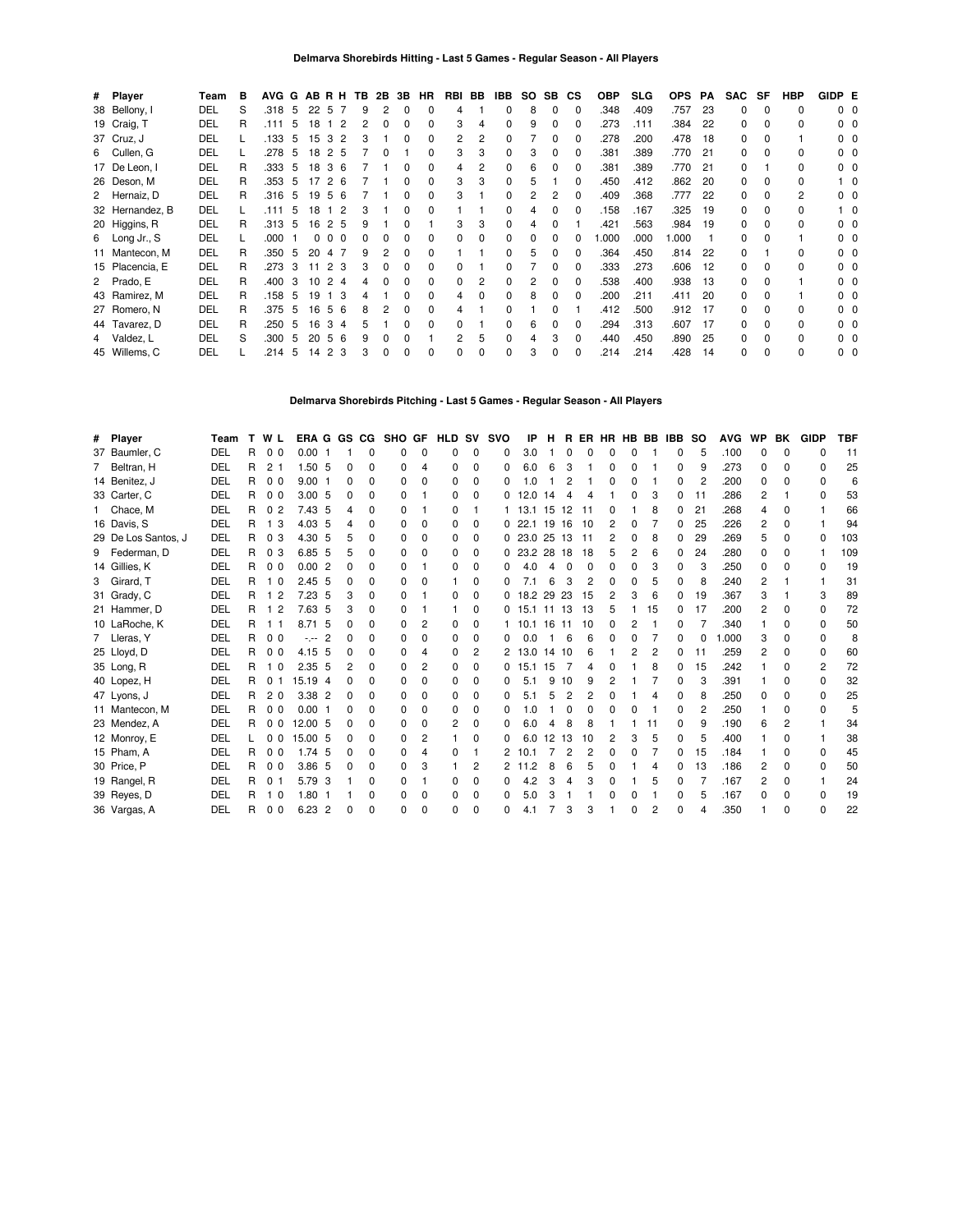| # Player       | Team       | в | <b>AVG</b> | G  | AB R | н   | ΤВ  | 2В | 3В             | НR | RBI | <b>BB IBB</b> |              | SO SB CS | OBP  | <b>SLG</b> | <b>OPS</b> | PA   | <b>SAC</b> | SF           | <b>HBP</b> | <b>GIDP</b>  |
|----------------|------------|---|------------|----|------|-----|-----|----|----------------|----|-----|---------------|--------------|----------|------|------------|------------|------|------------|--------------|------------|--------------|
| 19 Auer, M     | <b>CSC</b> | R | .309       | 37 | 123  | 38  | 62  | 4  |                | 2  | 15  | 12            | $\Omega$     | 18       | .374 | .504       | .878       | 139  | 0          |              | 2          |              |
| 5 Baker, D     | <b>CSC</b> | R | .372       | 24 | 78   | 29  | 44  |    | 2              | 3  | 21  | 15            | 0            | 19       | .484 | .564       | 1.048      | 95   | 0          |              | 2          |              |
| 15 Barragan, E | <b>CSC</b> | R | .375       | 2  | 8    | 3   | 6   |    |                |    | 3   | 0             |              | 0        | .444 | .750       | 1.194      | 9    | 0          |              |            |              |
| 8 Berglund, M  | <b>CSC</b> |   | .273       | 19 | 55   | 15  | 19  |    |                |    | 4   | 13            |              | 17       | .420 | .345       | .765       | 70   |            |              |            | <sup>0</sup> |
| 27 Chevez, F   | <b>CSC</b> | R | .131       | 26 | 84   | 11  | 17  |    |                |    |     | 5             |              | 21       | .187 | .202       | .389       | 91   | 0          |              |            | 3            |
| 28 Dimon, D    | CSC        | R | .214       | 10 | 28   | 6   | 9   |    |                |    | 5   | 4             |              | 11       | .313 | .321       | .634       | 32   | 0          |              |            |              |
| 10 Leon, L     | <b>CSC</b> | S | .247       | 27 | 81   | 20  | 29  |    |                |    | 11  | 9             |              | 22       | .319 | .358       | .677       | 94   | 0          |              |            |              |
| 17 Manzueta, O | <b>CSC</b> | R | .271       | 33 | 96   | 26  | 45  | 5  | 4              | 2  | 12  | 17            | <sup>0</sup> | 39       | .381 | .469       | .850       | 113  | 0          | <sup>0</sup> | o          | 3            |
| 2 Marte, J     | CSC        | S | .284       | 28 | 81   | 23  | 29  | 3  | 0              |    | 5   | 12            | 0            | 30       | .383 | .358       | .741       | 94   | 0          | <sup>0</sup> |            | 0            |
| 9 Ramirez, A   | <b>CSC</b> | S | .225       | 13 | 40   | 9   | 19  |    |                | 2  | 10  | 8             |              | 10       | .354 | .475       | .829       | 48   | 0          |              |            |              |
| 6 Sasaki, S    | <b>CSC</b> | R | .308       | 35 | 120  | 37  | 46  |    |                |    | 16  | 17            |              | 40       | .391 | .383       | .774       | 138  | 0          |              |            |              |
| 31 Seymour, R  | <b>CSC</b> |   | .278       | 34 | 108  | 30  | 50  |    |                |    | 23  | 15            |              | 33       | .365 | .463       | .828       | 126  | 0          |              |            | 2            |
| 9 Spikes, R    | CSC        | R | .200       |    | 20   | 4   |     |    |                | ŋ  |     | 3             |              | 8        | .304 | .350       | .654       | 23   | 0          |              | o          |              |
| 1 Turner, G    | <b>CSC</b> | R | .221       | 24 | 68   | 15  | 16  |    |                | ŋ  |     | 5             |              | 24       | .299 | .235       | .534       | 77   | 0          |              | 3          |              |
| 13 Vasquez, W  | <b>CSC</b> | R | .183       | 38 | 126  | 23  | 31  |    | 3              | 0  | 16  | 8             | <sup>0</sup> | 43       | .228 | .246       | .474       | 136  | 0          |              | ŋ          | 2            |
| 7 Williams, C  | CSC        | R | .322       | 35 | 121  | 39  | 72  | 9  | 6              | 4  | 21  | 19            | 0            | 47       | .420 | .595       | 1.015      | 143  | 0          |              | 2          | 0            |
|                | <b>CSC</b> |   | .265       | 43 | 1237 | 328 | 501 | 54 | 28             | 21 | 177 | 162           |              | 382      | .354 | .405       | .759       | 1428 |            | 13           | 15         | 21           |
|                | <b>OPP</b> |   | .194       | 43 | 732  | 142 | 205 | 23 | $\overline{2}$ | 12 | 63  | 84            | 0            | 257      | .283 | .280       | .563       |      | 2          | 3            | 8          | 18           |

**Charleston RiverDogs Opposing Hitting - 2022 - Regular Season - All Players - Vs Right**

| # Player         | Team       | т | <b>AVG</b> | AB R           | н   | ΤВ  | 2Β | 3В | <b>HR</b> | RBI |    | <b>BB IBB</b> | SO.          | SB <sub>CS</sub> | <b>OBP</b> | <b>SLG</b> | <b>OPS</b> | РA  | <b>SAC</b> | <b>SF</b> | <b>HBP</b>   | <b>GIDP</b>  |
|------------------|------------|---|------------|----------------|-----|-----|----|----|-----------|-----|----|---------------|--------------|------------------|------------|------------|------------|-----|------------|-----------|--------------|--------------|
| 20 Catalina, N   | <b>CSC</b> | R | .115       | 26             | 3   | 3   |    |    |           | 3   |    | $\Omega$      | 10           |                  | .324       | .115       | .439       | 34  | 0          | O         |              | 0            |
| 24 Cortorreal, A | <b>CSC</b> | R | .152       | 33             | 5   | 5   |    |    | 0         | 4   | 10 | $\Omega$      | 13           |                  | .349       | .152       | .501       | 43  | n.         | o         | <sup>0</sup> | 0            |
| 33 Cuevas, J     | <b>CSC</b> | R | .200       | 5              |     |     |    |    |           |     |    | 0             |              |                  | .333       | .400       | .733       | 6   | O.         |           |              | <sup>0</sup> |
| 28 Dimon, D      | <b>CSC</b> | R | .333       | 3              |     |     |    |    |           |     | n  | <sup>0</sup>  | <sup>0</sup> |                  | .333       | .333       | .666       | 3   | n.         |           |              | 0            |
| 16 Fernandez, C  | <b>CSC</b> | R | .191       | 47             | 9   | 13  |    |    |           | 3   | 3  | $\Omega$      | 26           |                  | .283       | .277       | .560       | 53  |            |           |              | <sup>0</sup> |
| 22 Fields, K     | <b>CSC</b> | R | .161       | 31             | 5   | 11  |    |    | 2         |     | 5  | $\Omega$      | 5            |                  | .278       | .355       | .633       | 36  | 0          |           |              |              |
| 25 Galue, O      | <b>CSC</b> | R | .153       | 59             | 9   | 11  |    |    | 0         | 6   | 8  | $\Omega$      | 16           |                  | .254       | .186       | .440       | 67  | O.         | o         |              |              |
| 26 Gaston, S     | <b>CSC</b> | R | .147       | 34             | 5   | 10  |    |    |           | 6   | 11 | $\Omega$      | 12           |                  | .354       | .294       | .648       | 48  | 0          |           |              | O            |
| 21 Goss, J       | <b>CSC</b> | R | .191       | 47             | 9   | 12  |    |    |           | 2   | 0  | <sup>0</sup>  | 10           |                  | .208       | .255       | .463       | 49  |            |           |              |              |
| 30 Jimenez, A    | <b>CSC</b> |   | .250       | 88             | 22  | 34  |    |    | 2         | 9   | 11 | $\Omega$      | 26           |                  | .340       | .386       | .726       | 100 | 0          |           |              |              |
| 35 Molina, A     | <b>CSC</b> | R | .333       | 9              | 3   | 4   |    |    |           |     | 0  | 0             | 4            |                  | .333       | .444       | .777       | 9   | 0          |           |              | O            |
| 12 Munoz, V      | <b>CSC</b> | R | .255       | 51             | 13  | 18  |    |    |           | 9   | 4  | <sup>0</sup>  | 11           |                  | .309       | .353       | .662       | 55  | 0          |           |              |              |
| 11 Peoples, B    | <b>CSC</b> | R | .277       | 47             | 13  | 17  |    |    |           | 3   |    | $\Omega$      | 20           |                  | .370       | .362       | .732       | 54  | O.         |           |              | <sup>0</sup> |
| 29 Rivera, J     | <b>CSC</b> | R | .500       | $\overline{2}$ |     |     |    |    | ŋ         | 0   | 3  | $\Omega$      | 0            |                  | .800       | .500       | 1.300      | 5   | n          |           |              | <sup>0</sup> |
| 34 Snyder, J     | <b>CSC</b> | R | .194       | 36             |     |     |    |    | n         |     | 4  | $\Omega$      | 14           |                  | .275       | .194       | .469       | 41  |            | o         |              |              |
| 23 Vernon, A     | <b>CSC</b> | R | .129       | 62             | 8   | 13  |    |    |           |     | 4  | U             | 33           |                  | .182       | .210       | .392       | 66  | O.         |           |              | <sup>0</sup> |
| 38 Whitten, K    | <b>CSC</b> | R | .133       | 30             |     |     |    |    |           |     |    | <sup>0</sup>  | 9            |                  | .156       | .133       | .289       | 32  | 0          |           |              | 0            |
| 29 Whittle, D    | <b>CSC</b> | R | .280       | 25             |     | 9   | n  |    | U         |     |    | <sup>0</sup>  | 5            |                  | .308       | .360       | .668       | 26  | 0          |           |              |              |
| 33 Wicklander, P | <b>CSC</b> |   | .190       | 63             | 12  | 24  |    |    |           | 6   | 3  | <sup>0</sup>  | 28           |                  | .239       | .381       | .620       | 67  | 0          |           |              |              |
| 15 Workman, L    | CSC        | R | .147       | 34             | 5   | 6   |    |    |           | ŋ   |    | <sup>0</sup>  | 14           |                  | .171       | .176       | .347       | 35  | 0          |           | $\Omega$     |              |
|                  | <b>CSC</b> |   | .194       | 732            | 142 | 205 | 23 | 2  | 12        | 63  | 84 |               | 257          |                  | .283       | .280       | .563       | 829 |            | 3         | 8            | 18           |

## **Delmarva Shorebirds Hitting - Last 10 Games - Regular Season - All Players**

| # Player        | Team       | в | AVG. | G  |    |                |    |    |   |          | ABR H TB 2B 3B HR | RBI | BB       | IBB          | SO. | SB. | CS       | <b>OBP</b> | SLG  | OPS PA |    | <b>SAC</b> | SF       | HBP | GIDP E |                |
|-----------------|------------|---|------|----|----|----------------|----|----|---|----------|-------------------|-----|----------|--------------|-----|-----|----------|------------|------|--------|----|------------|----------|-----|--------|----------------|
| 38 Bellony, I   | DEL        | S | .293 | 10 | 41 | 8              | 12 | 22 | 4 | $\Omega$ |                   | 11  | 3        | 0            | 16  | 0   | n        | .341       | .537 | .878   | 44 | 0          | $\Omega$ | 0   |        | 10             |
| 19 Craig, T     | DEL        | R | .171 | 10 | 35 | 4              | 6  |    |   |          | O                 | 5   |          | 0            | 13  | 0   |          | .326       | .257 | 583.   | 43 | O.         |          |     |        | 00             |
| 37 Cruz, J      | DEL        |   | .067 | 10 | 30 | -5             | 2  |    |   |          |                   | 3   | 9        | 0            | 17  | 0   |          | .300       | .100 | .400   | 40 | O.         |          |     |        | 00             |
| 6 Cullen, G     | DEL        |   | .276 | 9  | 29 | 4              | 8  | 10 |   |          | 0                 | 3   | 4        | 0            |     | 0   |          | .364       | .345 | .709   | 33 | O.         |          | 0   |        | $0\quad 0$     |
| 17 De Leon, I   | DEL        | R | .229 | 10 | 35 | 5              | 8  | 12 |   |          |                   |     | 6        | 0            | 12  | 0   |          | .333       | .343 | .676   | 42 | 0          |          | 0   |        | 10             |
| 26 Deson, M     | <b>DEL</b> | R | .242 | 10 | 33 | 3              | 8  |    |   |          |                   |     | 6        | 0            | 12  | 2   |          | .359       | .273 | .632   | 39 | O.         |          |     |        | $2\quad0$      |
| 2 Hernaiz, D    | DEL        | R | .237 | 10 | 38 | 9              | 9  | 13 |   |          |                   | 6   | 3        | 0            |     | 4   |          | .341       | .342 | .683   | 44 | O.         |          | 3   |        | $0\quad 0$     |
| 32 Hernandez, B | DEL        |   | .152 | 10 | 33 |                | 5  | 8  |   |          |                   |     |          | 0            | 10  | ŋ   |          | .176       | .242 | .418   | 34 | O.         |          |     |        | 10             |
| 20 Higgins, R   | DEL        | R | .229 | 10 | 35 | 5              | 8  | 12 |   |          |                   |     |          | 0            |     | 0   |          | .308       | .343 | .651   | 39 | O.         |          | 0   |        | 00             |
| 6 Long Jr., S   | DEL        |   | .000 |    | 0  |                |    |    |   |          |                   |     | $\Omega$ | 0            |     | 0   |          | .000       | .000 | .000   |    | U          |          |     |        | $0\quad 0$     |
| 11 Mantecon, M  | DEL        | R | .263 | 10 | 38 | -5             | 10 | 12 |   |          |                   |     | 3        | 0            | 9   | 0   |          | .310       | .316 | .626   | 42 | 0          |          | 0   |        | 20             |
| 15 Placencia, E | DEL        | R | .273 | 3  |    | $\overline{2}$ | 3  |    |   |          |                   |     |          | 0            |     | 0   |          | .333       | .273 | .606   | 12 | O.         | n        | 0   |        | 0 <sub>0</sub> |
| 2 Prado, E      | <b>DEL</b> | R | .400 | 3  | 10 | 2              | 4  |    |   |          |                   |     |          | O.           | 2   | 0   |          | .538       | .400 | .938   | 13 | 0          | $\Omega$ |     |        | 00             |
| 43 Ramirez, M   | <b>DEL</b> | R | .161 | 10 | 31 | 4              | 5  | 6  |   |          |                   | 5   | 2        | <sup>0</sup> | 10  | 0   |          | .250       | .194 | .444   | 36 | 0          |          | 2   |        | 00             |
| 27 Romero, N    | DEL        | R | .250 | 10 | 36 | -8             | 9  | 13 | 4 |          |                   | 4   |          | O.           | 5   | 2   |          | .289       | .361 | .650   | 38 | 0          | n        | 0   |        | 00             |
| 44 Tavarez, D   | <b>DEL</b> | R | .188 | 10 | 32 | -5             | 6  |    |   |          |                   |     | 3        | O.           | 13  | 0   | n        | .257       | .219 | .476   | 35 | 0          | $\Omega$ | 0   | n n    |                |
| 4 Valdez, L     | <b>DEL</b> | S | .179 | 10 | 39 | 8              |    | 11 |   |          |                   |     |          | <sup>0</sup> |     | 5   |          | .319       | .282 | .601   | 47 | 0          | $\Omega$ |     |        | 00             |
| 45 Willems, C   | <b>DEL</b> |   | .290 | 10 | 31 | 6              | 9  | 17 |   |          |                   | 5   |          | 0            | 5   | 0   | $\Omega$ | .353       | .548 | .901   | 34 | 0          | $\Omega$ | 2   |        | 00             |
|                 |            |   |      |    |    |                |    |    |   |          |                   |     |          |              |     |     |          |            |      |        |    |            |          |     |        |                |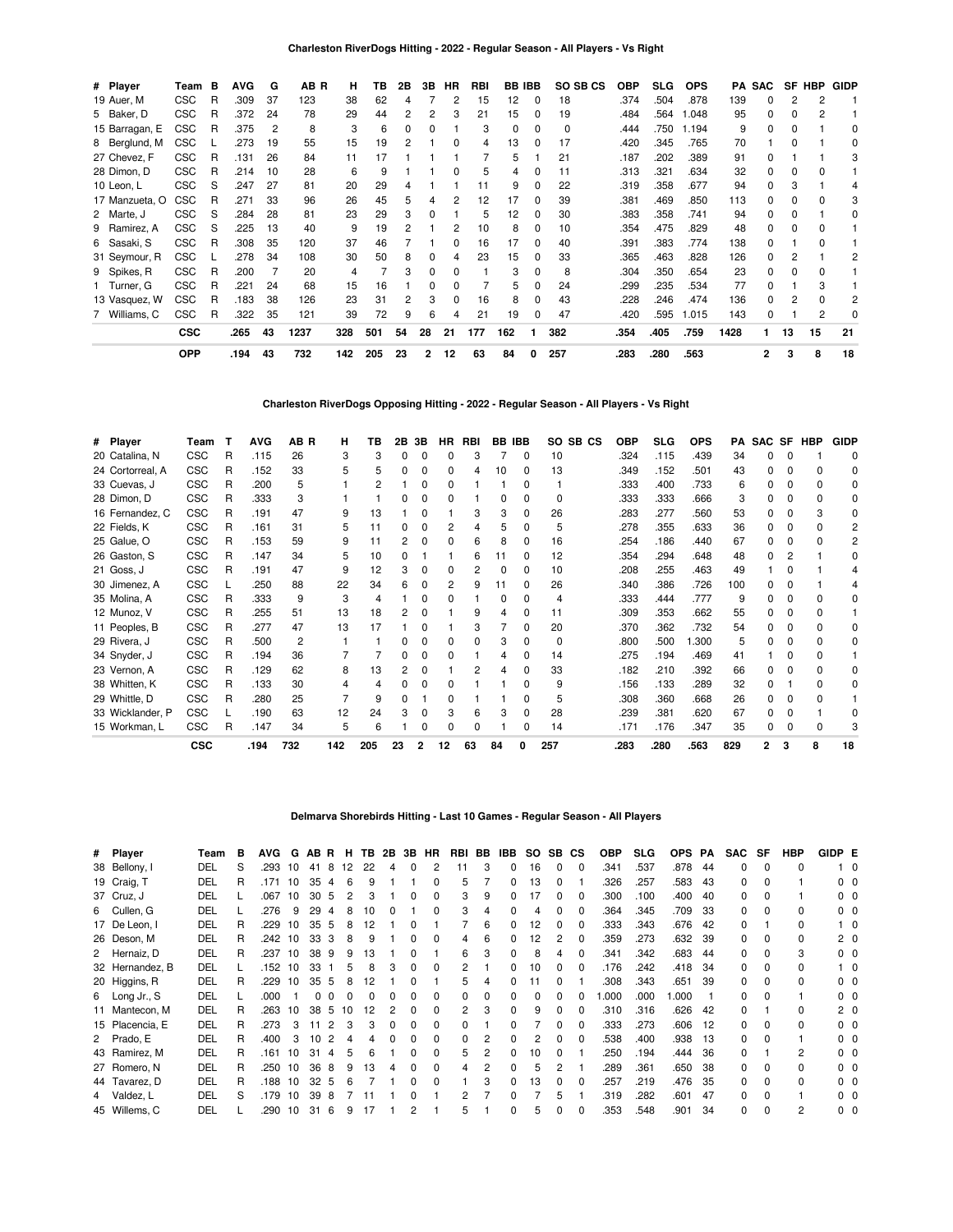| # Player            | Team       |   | <b>TWL</b>           |         |    |              |          | ERA G GS CG SHO GF |          | <b>HLD SV</b> |              | <b>SVO</b> | IP          | н     |                |                |              |   |    | R ER HR HB BB IBB SO |    | <b>AVG</b> | <b>WP</b> | BK           | <b>GIDP</b>  | <b>TBF</b> |
|---------------------|------------|---|----------------------|---------|----|--------------|----------|--------------------|----------|---------------|--------------|------------|-------------|-------|----------------|----------------|--------------|---|----|----------------------|----|------------|-----------|--------------|--------------|------------|
| 37 Baumler, C       | DEL        | R | 0 <sub>0</sub>       | 0.00    |    |              | 0        | 0                  | $\Omega$ | 0             | 0            | 0          | 3.0         |       | 0              | C              |              | ი |    | 0                    | 5  | .100       | $\Omega$  | $\Omega$     | <sup>0</sup> | 11         |
| 7 Beltran, H        | DEL        | R | 2 <sub>1</sub>       | 1.29    | 10 | $\Omega$     | O        | 0                  | 6        | $\Omega$      | $\Omega$     | 0          | 14.0        | 12    | 5              | 2              | <sup>0</sup> |   | 2  | 0                    | 14 | .231       | $\Omega$  |              |              | 57         |
| 14 Benitez, J       | DEL        | R | 0 <sub>0</sub>       | 9.00    | 1  | 0            | 0        | 0                  | $\Omega$ | $\Omega$      | $\Omega$     | 0          | 1.0         |       | 2              |                | 0            | 0 |    | 0                    | 2  | .200       | 0         | $\Omega$     | 0            | 6          |
| 33 Carter, C        | DEL        | R | 0 <sub>1</sub>       | 4.24 10 |    | 0            | 0        | 0                  | 5        | $\Omega$      | $\Omega$     | 0          | 17.0        | 18    | 9              | 8              | 3            | 0 | Δ  | 0                    | 15 | .265       | 3         |              | <sup>0</sup> | 74         |
| 1 Chace, M          | DEL        | R | $\overline{2}$<br>0  | 7.43    | 5  | 4            | O        | 0                  |          | $\Omega$      |              |            | 13.1        | 15    | 12             | 11             |              |   | 8  | 0                    | 21 | .268       | 4         | $\Omega$     |              | 66         |
| 16 Davis, S         | DEL        | R | 4                    | 3.89    | 9  | 8            | O        | <sup>0</sup>       | $\Omega$ | <sup>0</sup>  | <sup>0</sup> |            | 0, 37.0, 30 |       | 24             | 16             |              |   | 17 | 0                    | 45 | .214       | 3         | $\Omega$     |              | 161        |
| 29 De Los Santos, J | DEL        | R | 5                    | 3.15    | 9  | 9            | $\Omega$ | 0                  | $\Omega$ | $\Omega$      | $\Omega$     |            | 0.40.0      | 36    | 16             | 14             | 2            | 0 | 15 | 0                    | 44 | .238       | 6         | 0            |              | 168        |
| 9 Federman, D       | DEL        | R | 0 <sub>5</sub>       | 7.00    | 9  |              | 0        | 0                  | $\Omega$ | $\Omega$      | $\Omega$     | 0          | 36.0        | 48    | -28            | 28             | 6            | 2 | 11 | 0                    | 37 | .308       | 2         | 0            |              | 172        |
| 14 Gillies, K       | DEL        | R | 0 <sub>0</sub>       | 0.00    | 2  | ŋ            | $\Omega$ | 0                  |          | $\Omega$      | $\Omega$     | O          | 4.0         | 4     | 0              | 0              | 0            | 0 | 3  | 0                    | 3  | .250       | $\Omega$  | O            | n            | 19         |
| 3 Girard, T         | DEL        | R | 10                   | 1.59    | 10 | 0            | O        | 0                  |          | 2             | $\Omega$     |            | 17.0        | 14    | 5              | 3              | <sup>0</sup> | 0 | 12 | 0                    | 17 | .230       | 3         |              |              | 74         |
| 31 Grady, C         | DEL        | R | 23                   | 6.28    | 8  |              | 0        | 0                  |          | n             | <sup>0</sup> | 0          | 28.2        | 39 31 |                | 20             | 4            | 3 | 9  | 0                    | 32 | .325       | 4         |              |              | 133        |
| 21 Hammer, D        | DEL        | R | 2<br>$\overline{2}$  | 5.76    | 8  | Δ            | 0        | 0                  |          |               | $\Omega$     |            | 025.0       | 15    | 17             | 16             | 5            | 4 | 26 | 0                    | 29 | .170       | 5         |              | 0            | 119        |
| 10 LaRoche, K       | DEL        | R | 2 <sub>1</sub>       | 5.87    |    | ŋ            | O        | 0                  | 3        | 0             |              | 2          | 15.1        | 20    | 12             | 10             | <sup>0</sup> | 3 | 2  | 0                    | 10 | .294       |           | <sup>0</sup> | <sup>0</sup> | 73         |
| 7 Lleras, Y         | DEL        | R | 0 <sub>0</sub>       | -.--    |    | ŋ            | $\Omega$ | <sup>0</sup>       | $\Omega$ | $\Omega$      | 0            | 0          | 0.0         |       | 6              | 6              | <sup>0</sup> | n |    | 0                    | 0  | 1.000      | 3         | $\Omega$     | <sup>0</sup> | 8          |
| 25 Lloyd, D         | DEL        | R | 0 <sub>0</sub>       | 2.86    | 10 | <sup>0</sup> | O        | <sup>0</sup>       | 6        | $\Omega$      | 2            |            | 22.0        | 19 11 |                |                |              | 2 | 5  | 0                    | 22 | .226       | 2         | <sup>0</sup> |              | 94         |
| 35 Long, R          | DEL        | R |                      | 3.33    | 8  | Δ            | 0        | $\Omega$           | 2        | $\Omega$      | $\Omega$     | 0          | 24.1        | 24    | 12             | 9              |              | 4 | 13 | 0                    | 27 | .247       |           | O            | 2            | 115        |
| 40 Lopez, H         | DEL        | R | $\Omega$             | 15.19   | 4  | ŋ            | $\Omega$ | 0                  | $\Omega$ | $\Omega$      | $\Omega$     | 0          | 5.1         | 9     | 10             | 9              | 2            |   |    | 0                    | 3  | .391       |           | <sup>0</sup> | 0            | 32         |
| 47 Lyons, J         | DEL        | R | 2<br>0               | 3.38    | 2  | O            | O        | 0                  | $\Omega$ | 0             | 0            | 0          | 5.1         | 5     | $\overline{2}$ | $\overline{2}$ | <sup>0</sup> |   | 4  | 0                    | 8  | .250       | 0         | <sup>0</sup> | 0            | 25         |
| 11 Mantecon, M      | DEL        | R | 0 <sub>0</sub>       | 0.00    |    | ŋ            | O        | <sup>0</sup>       | $\Omega$ | O             | <sup>0</sup> | O          | 1.0         |       | 0              | C              |              | n |    | <sup>0</sup>         | 2  | .250       |           | <sup>0</sup> | <sup>0</sup> | 5          |
| 23 Mendez, A        | <b>DEL</b> | R | 0 <sub>0</sub>       | 8.10    |    | 0            | $\Omega$ | 0                  | $\Omega$ | 2             | $\Omega$     | 0          | 10.0        | 8     | 9              | 9              |              |   | 15 | 0                    | 13 | .216       | 6         | 3            |              | 54         |
| 12 Monroy, E        | DEL        |   | 0<br>$\Omega$        | 18.00   | 6  | n            | 0        | $\Omega$           | 2        |               | $\Omega$     | 0          | 7.0         | 14    | 17             | 14             |              | Δ | 8  | 0                    | 5  | .400       |           | 0            |              | 47         |
| 15 Pham, A          | DEL        | R | 0 <sub>0</sub>       | 1.59    | 6  | ŋ            | O        | 0                  |          | O             | 2            | 3          | 11.1        | 8     | $\overline{c}$ | $\overline{2}$ | 0            | 0 |    | 0                    | 15 | .190       |           | O            | <sup>0</sup> | 49         |
| 30 Price, P         | DEL        | R | 0 <sub>0</sub>       | 4.08    | 10 | 0            | 0        | 0                  | 6        |               | 3            | 3          | 17.2        | 13    | -11            | 8              | <sup>0</sup> | 2 | 10 | 0                    | 17 | .197       | 3         | <sup>0</sup> | <sup>0</sup> | 81         |
| 19 Rangel, R        | DEL        | R | 0<br>-1              | 5.79    | 3  |              | 0        | <sup>0</sup>       |          | O             | <sup>0</sup> | 0          | 4.2         | 3     | 4              | З              |              |   | 5  | 0                    |    | .167       | 2         | $\Omega$     |              | 24         |
| 39 Reyes, D         | DEL        | R | $\Omega$             | 1.80    |    |              | 0        | 0                  | $\Omega$ | $\Omega$      | 0            | 0          | 5.0         | 3     |                |                |              | 0 |    | 0                    | 5  | .167       | 0         | 0            | 0            | 19         |
| 36 Vargas, A        | DEL        | R | $\Omega$<br>$\Omega$ | 6.23    | 2  |              | ŋ        | <sup>0</sup>       | n        | ŋ             | U            | U          | 4.1         |       | 3              | 3              |              | n | 2  | n                    |    | .350       |           | <sup>n</sup> | U            | 22         |

## **Charleston RiverDogs Hitting - 2022 - Regular Season - All Players - Vs Left**

| # Player       | Team       | в | <b>AVG</b> | G  | AB R | н   | TВ  | 2В | 3В             | HR. | RBI |    | BB IBB | SO SB CS | <b>OBP</b> | <b>SLG</b> | <b>OPS</b> | PA  |                |   | SAC SF HBP | <b>GIDP</b>    |
|----------------|------------|---|------------|----|------|-----|-----|----|----------------|-----|-----|----|--------|----------|------------|------------|------------|-----|----------------|---|------------|----------------|
| 19 Auer, M     | <b>CSC</b> | R | .238       | 15 | 21   | 5   | 5   |    | 0              |     | 2   |    | 0      | 6        | .360       | .238       | .598       | 25  | 0              | 0 |            |                |
| 5 Baker, D     | <b>CSC</b> | R | .357       | 9  | 14   | 5   | 5   |    | 0              | 0   |     |    |        | 2        | .400       | .357       | .757       | 15  | 0              | 0 |            | 0              |
| 8 Berglund, M  | <b>CSC</b> |   | .125       | 5  | 8    |     |     |    |                |     |     |    |        |          | .364       | .250       | .614       | 11  | 0              |   |            | 0              |
| 27 Chevez, F   | <b>CSC</b> | R | .294       | 11 | 17   | 5   | 6   |    |                |     |     |    |        |          | .333       | .353       | .686       | 18  |                |   |            | 0              |
| 28 Dimon, D    | <b>CSC</b> | R | .000       | 5  | 8    | 0   |     |    |                |     |     |    |        | 4        | .111       | .000       | .111       | 9   | 0              |   |            | 0              |
| 10 Leon, L     | CSC        | S | .250       | 9  | 12   | 3   | 6   |    |                |     |     |    | 0      | 2        | .357       | .500       | .857       | 14  |                |   |            | 0              |
| 17 Manzueta, O | <b>CSC</b> | R | .214       | 11 | 14   | 3   |     |    |                |     |     |    | 0      | 5        | .476       | .286       | .762       | 21  | 0              |   |            | 0              |
| 2 Marte, J     | CSC        | S | .231       | 9  | 13   | 3   | 3   |    |                |     |     |    |        |          | .375       | .231       | .606       | 16  | 0              |   |            | 0              |
| 9 Ramirez, A   | <b>CSC</b> | S | .000       |    | 4    | 0   |     |    |                | 0   | 0   |    | 0      |          | .000       | .000       | .000       | 4   |                |   |            | 0              |
| 6 Sasaki, S    | <b>CSC</b> | R | .238       | 13 | 21   | 5   | 5   |    | 0              | 0   | 2   | 3  | 0      | 11       | .333       | .238       | .571       | 24  | 0              |   |            | 0              |
| 31 Seymour, R  | <b>CSC</b> |   | .238       | 13 | 21   | 5   | 9   |    |                |     |     |    | 0      | 8        | .261       | .429       | .690       | 23  | 0              |   |            | 0              |
| 9 Spikes, R    | <b>CSC</b> | R | .333       | 5  | 6    | 2   | 2   | 0  | 0              |     |     |    |        |          | .429       | .333       | .762       |     | 0              |   |            | 0              |
| 1 Turner, G    | <b>CSC</b> | R | .000       | 12 | 15   | 0   |     |    |                | 0   | 0   |    | 0      | 9        | .167       | .000       | .167       | 18  | 0              |   |            | 0              |
| 13 Vasquez, W  | <b>CSC</b> | R | .310       | 17 | 29   | 9   | 17  | З  |                |     |     |    |        |          | .333       | .586       | .919       | 30  | 0              |   |            | 0              |
| 7 Williams, C  | <b>CSC</b> | R | .222       | 12 | 18   | 4   |     |    |                | 0   | 0   |    | 0      | 8        | .263       | .389       | .652       | 19  | 0              | 0 |            |                |
|                | <b>CSC</b> |   | .226       | 19 | 221  | 50  | 71  | 8  | $\overline{2}$ | 3   | 19  | 30 | 0      | 76       | .323       | .321       | .644       | 254 | 0              |   | 2          | $\overline{2}$ |
|                | <b>OPP</b> |   | .227       | 43 | 671  | 152 | 218 | 22 | 4              | 12  | 64  | 91 | 0      | 205      | .327       | .325       | .652       |     | $\overline{2}$ | 2 | 10         | 12             |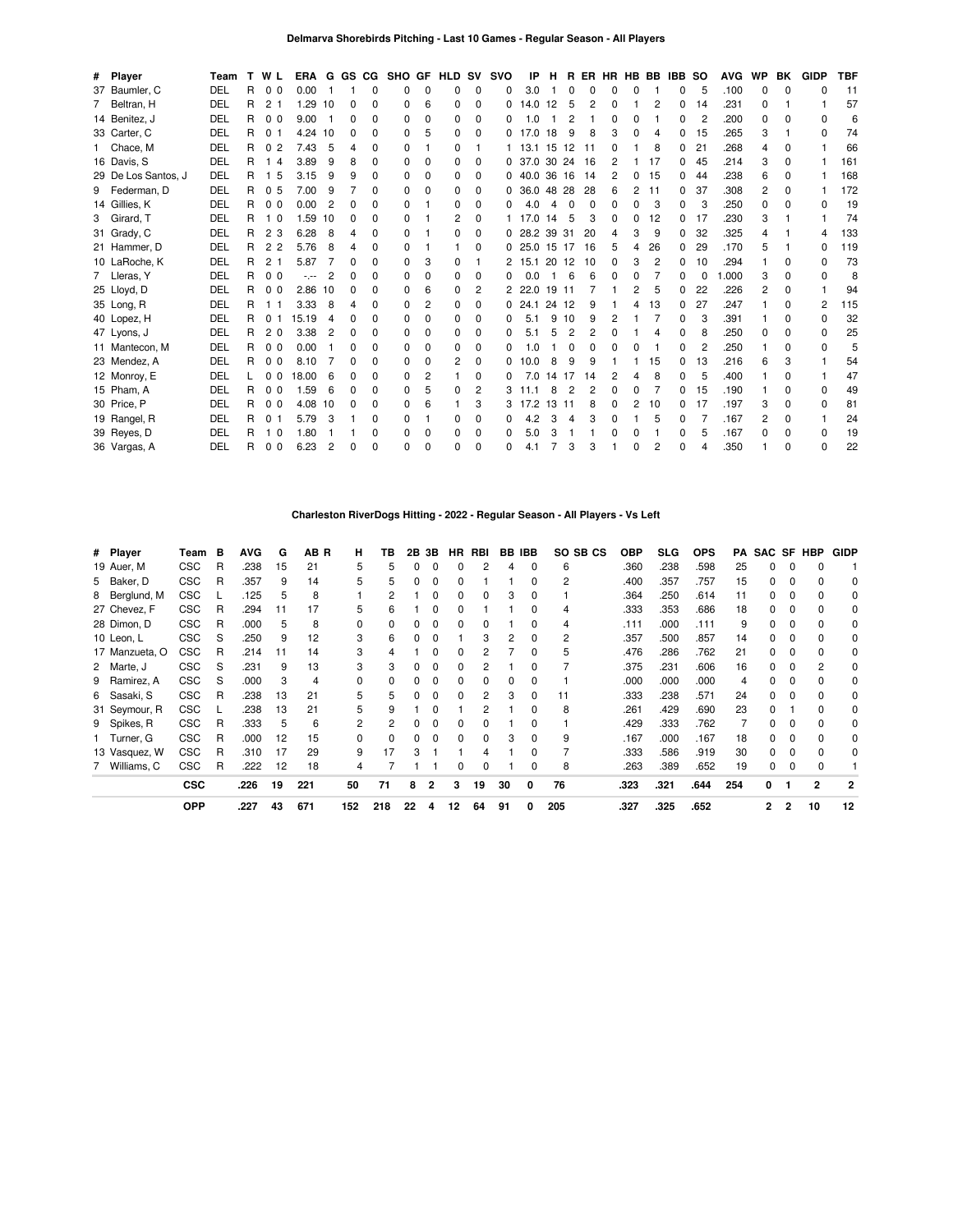| # Player         | Team       | т | <b>AVG</b> | AB R | н            | ΤВ  | 2Β | 3В | ΗR | RBI | BB. | <b>IBB</b>   |     | SO SB CS | <b>OBP</b> | <b>SLG</b> | <b>OPS</b> | РA  | <b>SAC</b> | SF | HBP          | <b>GIDP</b>  |
|------------------|------------|---|------------|------|--------------|-----|----|----|----|-----|-----|--------------|-----|----------|------------|------------|------------|-----|------------|----|--------------|--------------|
| 20 Catalina, N   | <b>CSC</b> | R | .212       | 33   | 7            | 9   |    |    |    | 4   | 12  | 0            |     |          | .422       | .273       | .695       | 45  | 0          |    | <sup>0</sup> | 0            |
| 24 Cortorreal, A | <b>CSC</b> | R | .121       | 33   | 4            |     |    |    |    | 3   | 9   | 0            | 13  |          | .356       | .212       | .568       | 45  |            |    | 3            | <sup>0</sup> |
| 33 Cuevas, J     | <b>CSC</b> | R | .000       | 5    | ŋ            |     |    |    |    | 0   | 0   | o            |     |          | .000       | .000       | .000       | 5   |            |    |              | <sup>0</sup> |
| 28 Dimon, D      | CSC        | R | .000       | 3    | n            |     |    |    |    | 0   | 0   | <sup>0</sup> |     |          | .000       | .000       | .000       | 3   | O.         |    |              | 0            |
| 16 Fernandez, C  | <b>CSC</b> | R | .170       | 47   | 8            | 15  |    |    |    |     | 9   | ŋ            | 21  |          | .298       | .319       | .617       | 57  | n          |    |              | <sup>0</sup> |
| 22 Fields, K     | <b>CSC</b> | R | .281       | 32   | 9            | 16  |    |    |    | 8   | 6   | 0            | 6   |          | .395       | .500       | .895       | 38  | 0          |    |              |              |
| 25 Galue, O      | <b>CSC</b> | R | .222       | 45   | 10           | 14  |    |    |    | 2   |     | <sup>0</sup> | 13  |          | .340       | .311       | .651       | 53  | 0          |    |              |              |
| 26 Gaston, S     | <b>CSC</b> | R | .316       | 38   | 12           | 19  |    |    |    | 9   | 9   | n            | 11  |          | .469       | .500       | .969       | 49  | n          |    |              | U            |
| 21 Goss, J       | <b>CSC</b> | R | .361       | 36   | 13           | 19  |    |    |    |     | 3   | 0            | 9   |          | .410       | .528       | .938       | 40  |            |    |              | 0            |
| 30 Jimenez, A    | <b>CSC</b> |   | .188       | 32   | 6            | 6   |    |    |    | 2   |     | <sup>0</sup> | 16  |          | .278       | .188       | .466       | 36  | 0          |    |              | 0            |
| 35 Molina, A     | <b>CSC</b> | R | .125       | 16   | 2            | 2   |    |    |    | 3   |     | <sup>0</sup> | 6   |          | .176       | .125       | .301       | 17  | O.         |    |              | n            |
| 12 Munoz, V      | <b>CSC</b> | R | .286       | 56   | 16           | 18  |    |    |    |     | 5   | 0            | 9   |          | .344       | .321       | .665       | 61  | 0          |    |              |              |
| 11 Peoples, B    | <b>CSC</b> | R | .222       | 63   | 14           | 25  |    |    |    |     | 10  | <sup>0</sup> | 17  |          | .333       | .397       | .730       | 75  | O.         |    |              |              |
| 29 Rivera, J     | <b>CSC</b> | R | .000       | 3    | <sup>0</sup> |     |    |    |    | n   | n   | n            | 0   |          | .000       | .000       | .000       | 3   |            |    |              | n            |
| 34 Snyder, J     | <b>CSC</b> | R | .226       | 31   |              | 8   |    |    |    | 2   | 3   | 0            | 8   |          | .294       | .258       | .552       | 34  | 0          |    |              |              |
| 23 Vernon, A     | <b>CSC</b> | R | .161       | 56   | 9            | 14  |    |    |    | 3   | 8   | <sup>0</sup> | 22  |          | .277       | .250       | .527       | 65  | O.         |    |              |              |
| 38 Whitten, K    | <b>CSC</b> | R | .281       | 32   | 9            | 15  |    |    |    | 3   |     | ŋ            | 5   |          | .303       | .469       | .772       | 33  | 0          |    |              |              |
| 29 Whittle, D    | <b>CSC</b> | R | .300       | 20   | 6            |     |    |    |    |     |     | O            | 3   |          | .364       | .350       | .714       | 22  | 0          |    |              |              |
| 33 Wicklander, P | <b>CSC</b> |   | .238       | 42   | 10           | 12  |    |    |    | 3   |     | 0            | 17  |          | .273       | .286       | .559       | 45  |            |    |              | <sup>0</sup> |
| 15 Workman, L    | <b>CSC</b> | R | .208       | 48   | 10           | 12  |    |    |    | 2   |     | n            | 20  |          | .240       | .250       | .490       | 50  | 0          |    |              |              |
|                  | <b>CSC</b> |   | .227       | 671  | 152          | 218 | 22 |    | 12 | 64  | 91  |              | 205 |          | .327       | .325       | .652       | 776 | 2          | 2  | 10           | 12           |

## **Charleston RiverDogs Hitting - 2022 - Regular Season - All Players - Leading Off**

| # Player       | Team       | в | <b>AVG</b> | G  | AB R | н              | ΤВ           |    |   |   | 2B 3B HR RBI |    | BB IBB       |          | SO SB CS | <b>OBP</b> | SLG. | <b>OPS</b> | PA  | SAC SF |              | HBP          | <b>GIDP</b> |
|----------------|------------|---|------------|----|------|----------------|--------------|----|---|---|--------------|----|--------------|----------|----------|------------|------|------------|-----|--------|--------------|--------------|-------------|
| 19 Auer, M     | <b>CSC</b> | R | .366       | 33 | 41   | 15             | 23           | 0  | 4 |   |              |    | 0            | 6        |          | .458       | .561 | 1.019      | 48  | 0      |              |              | 0           |
| 5 Baker, D     | <b>CSC</b> | R | .350       | 15 | 20   |                | 9            |    |   |   |              | 2  | $\Omega$     |          |          | .435       | .450 | .885       | 23  | 0      |              |              | 0           |
| 15 Barragan, E | <b>CSC</b> | R | 1.000      |    |      |                |              |    |   |   | 0            | 0  | $\Omega$     | $\Omega$ |          | 1.000      | .000 | 2.000      |     | O.     |              |              | 0           |
| 8 Berglund, M  | CSC        |   | .286       |    |      | 2              |              |    |   |   |              | 4  | <sup>0</sup> | 0        |          | .545       | .286 | .831       | 11  | 0      |              |              | 0           |
| 27 Chevez, F   | <b>CSC</b> | R | .143       | 20 | 28   |                |              |    |   | n | 0            |    |              | 8        |          | .172       | .179 | .351       | 29  | 0      |              |              | 0           |
| 28 Dimon, D    | <b>CSC</b> | R | .000       | 4  | 6    | <sup>0</sup>   | <sup>0</sup> |    |   |   | <sup>0</sup> | 0  | $\Omega$     | 3        |          | .000       | .000 | .000       | 6   | O.     | <sup>0</sup> | <sup>0</sup> | 0           |
| 10 Leon, L     | <b>CSC</b> | S | .320       | 17 | 25   | 8              | 10           |    | O | O | 0            | 2  | $\Omega$     | 8        |          | .370       | .400 | .770       | 27  | 0      | 0            |              | 0           |
| 17 Manzueta, O | <b>CSC</b> | R | .389       | 16 | 18   |                | 17           |    |   |   | 2            | 2  |              | 4        |          | .450       | .944 | 1.394      | 20  | 0      |              |              | 0           |
| 2 Marte, J     | <b>CSC</b> | S | .261       | 19 | 23   | 6              | 6            |    |   |   |              |    |              | 9        |          | .346       | .261 | .607       | 26  | 0      |              |              | 0           |
| 9 Ramirez, A   | <b>CSC</b> | S | .200       | 9  | 10   | $\overline{2}$ |              |    |   |   |              | 2  | <sup>0</sup> | 3        |          | .333       | .400 | .733       | 12  | 0      |              |              | 0           |
| 6 Sasaki, S    | <b>CSC</b> | R | .340       | 34 | 53   | 18             | 20           |    |   |   |              |    | $\Omega$     | 16       |          | .417       | .377 | .794       | 60  | 0      |              |              | 0           |
| 31 Seymour, R  | <b>CSC</b> |   | .381       | 18 | 21   | 8              | 17           |    |   |   | 2            | 2  |              | 9        |          | .435       | .810 | 1.245      | 23  | O.     |              |              | 0           |
| 9 Spikes, R    | <b>CSC</b> | R | .429       | 6  |      | 3              |              |    |   |   |              |    |              |          |          | .500       | .714 | 1.214      | 8   | 0      |              |              | 0           |
| Turner, G      | <b>CSC</b> | R | .071       | 12 | 14   |                |              |    |   |   | n            |    | <sup>0</sup> | 6        |          | .278       | .071 | .349       | 18  | 0      |              |              | 0           |
| 13 Vasquez, W  | <b>CSC</b> | R | .219       | 26 | 32   |                | 13           |    |   |   |              |    | $\Omega$     | 10       |          | .242       | .406 | .648       | 33  | 0      |              |              | 0           |
| 7 Williams, C  | CSC        | R | .391       | 21 | 23   | 9              | 16           | 2  |   |   |              |    | $\Omega$     | 8        |          | .440       | .696 | 1.136      | 25  | 0      | 0            |              |             |
|                | <b>CSC</b> |   | .298       | 43 | 329  | 98             | 149          | 17 | 8 | 6 | 6            | 38 |              | 98       |          | .376       | .453 | .829       | 370 | 0      | o            | 3            |             |
|                | <b>OPP</b> |   | .203       | 43 | 345  | 70             | 107          | 10 | 0 | 9 | 9            | 33 |              | 108      |          | .278       | .310 | .588       |     | O      | 0            | 3            | 0           |

## **Charleston RiverDogs Opposing Hitting - 2022 - Regular Season - All Players - Leading Off**

| # Player         | Team       | т | AVG  | AB R | н        | ΤВ  | 2В | 3В | HR. | RBI | BB. | IBB          | SO SB CS     | <b>OBP</b> | SLG  | <b>OPS</b> | PA  | SAC SF |   | HBP | <b>GIDP</b> |
|------------------|------------|---|------|------|----------|-----|----|----|-----|-----|-----|--------------|--------------|------------|------|------------|-----|--------|---|-----|-------------|
| 20 Catalina, N   | <b>CSC</b> | R | .000 | 13   | 0        |     |    |    |     |     | 3   | 0            | 2            | .235       | .000 | .235       | 17  |        |   |     |             |
| 24 Cortorreal, A | <b>CSC</b> | R | .067 | 15   |          | 4   |    |    |     |     | 3   | ŋ            | 6            | .222       | .267 | .489       | 18  |        |   |     |             |
| 33 Cuevas, J     | <b>CSC</b> | R | .000 | 3    | n        |     |    |    |     |     |     |              |              | .000       | .000 | .000       | 3   |        |   |     | O           |
| 28 Dimon, D      | <b>CSC</b> | R | .000 |      |          |     |    |    |     |     |     |              |              | .000       | .000 | .000       |     |        |   |     |             |
| 16 Fernandez, C  | <b>CSC</b> | R | .120 | 25   | 3        | 9   |    |    |     |     |     |              | 16           | .120       | .360 | .480       | 25  |        |   |     | 0           |
| 22 Fields, K     | <b>CSC</b> | R | .091 | 11   |          |     |    |    |     |     | 4   | 0            | 3            | .333       | .364 | .697       | 15  |        |   |     |             |
| 25 Galue, O      | <b>CSC</b> | R | .240 | 25   | 6        |     |    |    |     |     |     |              | 5            | .387       | .280 | .667       | 31  |        |   |     |             |
| 26 Gaston, S     | <b>CSC</b> | R | .235 | 17   | 4        |     |    |    |     |     |     |              | 3            | .409       | .294 | .703       | 22  | n      |   |     |             |
| 21 Goss, J       | <b>CSC</b> | R | .227 | 22   | 5        |     |    |    |     |     |     |              |              | .261       | .273 | .534       | 23  |        |   |     |             |
| 30 Jimenez, A    | <b>CSC</b> |   | .273 | 33   | 9        | 12  |    |    |     |     |     |              | 12           | .273       | .364 | .637       | 33  |        |   |     |             |
| 35 Molina, A     | <b>CSC</b> | R | .167 | 6    |          |     |    |    |     |     |     | <sup>n</sup> | 2            | .286       | .167 | .453       |     |        |   |     | 0           |
| 12 Munoz, V      | <b>CSC</b> | R | .160 | 25   |          |     |    |    |     |     |     |              | 5            | .222       | .160 | .382       | 27  |        |   |     |             |
| 11 Peoples, B    | <b>CSC</b> | R | .172 | 29   | 5        | 11  |    |    |     |     | 2   |              | 9            | .226       | .379 | .605       | 31  |        |   |     |             |
| 29 Rivera, J     | <b>CSC</b> | R | .000 | 2    | $\Omega$ |     |    |    |     |     |     |              | o            | .000       | .000 | .000       | 2   |        |   |     | 0           |
| 34 Snyder, J     | <b>CSC</b> | R | .400 | 15   | 6        |     |    |    |     |     |     |              | 3            | .438       | .467 | .905       | 16  |        |   |     |             |
| 23 Vernon, A     | <b>CSC</b> | R | .167 | 30   |          |     |    |    |     |     |     |              | 14           | .219       | .233 | .452       | 32  |        |   |     |             |
| 38 Whitten, K    | <b>CSC</b> | R | .333 | 15   | 5        |     |    |    |     |     |     |              | <sup>0</sup> | .375       | .600 | .975       | 16  |        |   |     |             |
| 29 Whittle, D    | <b>CSC</b> | R | .400 | 10   | 4        |     |    |    |     |     |     |              |              | .455       | .400 | .855       | 11  | n.     |   |     |             |
| 33 Wicklander, P | <b>CSC</b> |   | .231 | 26   | 6        | 12  |    |    |     |     |     |              | 12           | .259       | .462 | .721       | 27  |        |   |     |             |
| 15 Workman, L    | <b>CSC</b> | R | .227 | 22   | 5        | 5   |    |    |     |     |     | 0            |              | .292       | .227 | .519       | 24  | n.     |   |     |             |
|                  | <b>CSC</b> |   | .203 | 345  | 70       | 107 | 10 |    |     | 9   | 33  |              | 108          | .278       | .310 | .588       | 381 | o      | 0 | 3   |             |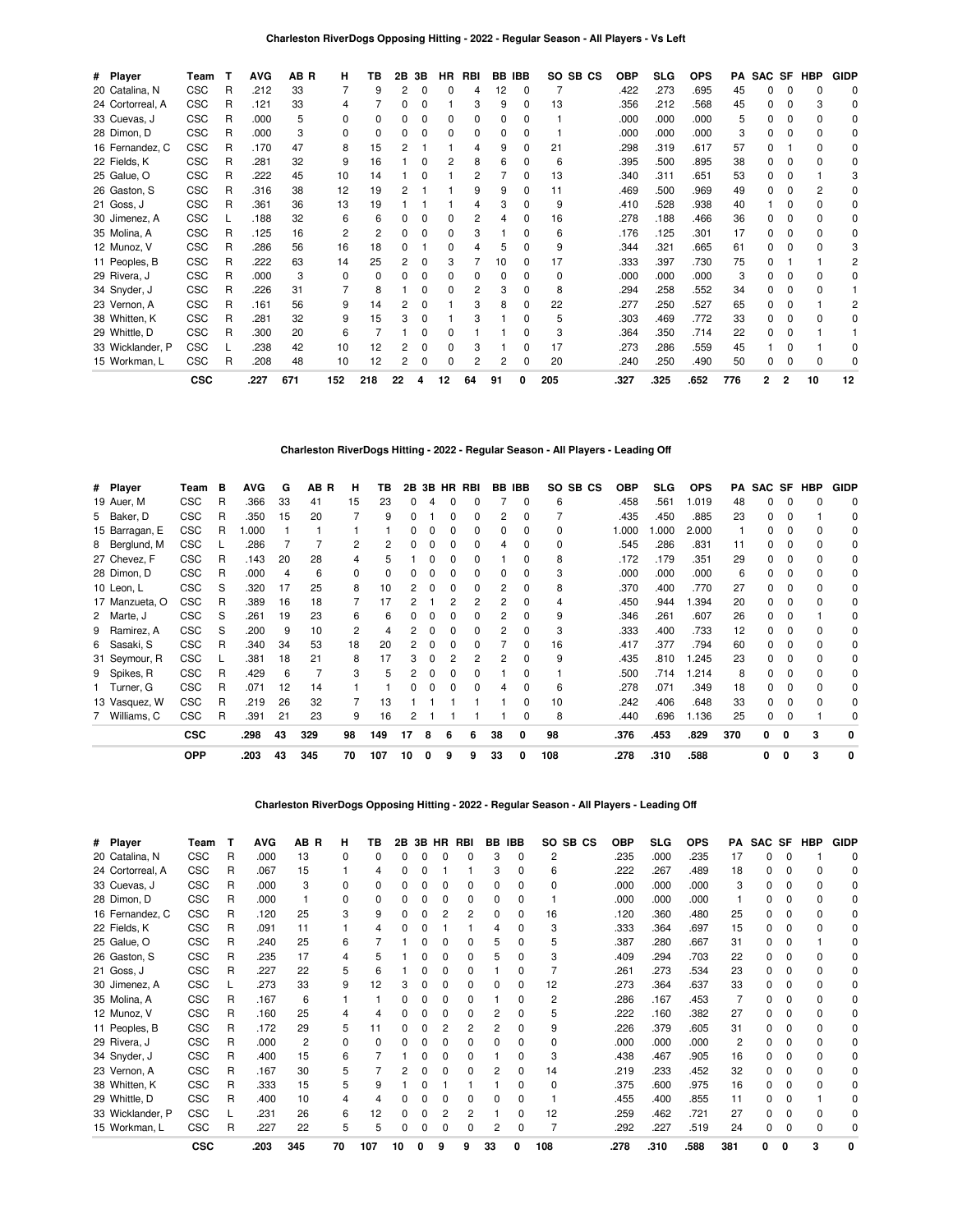| # Player       | Team       | в | <b>AVG</b> | G  | AB R | н   | ΤВ  | 2Β | 3В. | HR       | RBI | <b>BB IBB</b> |              | SO.<br>SB CS | <b>OBP</b> | <b>SLG</b> | <b>OPS</b> | PA  | <b>SAC</b>   | SF | HBP | <b>GIDP</b>  |
|----------------|------------|---|------------|----|------|-----|-----|----|-----|----------|-----|---------------|--------------|--------------|------------|------------|------------|-----|--------------|----|-----|--------------|
| 19 Auer, M     | <b>CSC</b> | R | .214       | 33 | 42   | 9   | 15  | 0  | 3   | 0        | 14  | 4             | 0            |              | .286       | .357       | .643       | 49  | $\Omega$     | 2  |     |              |
| 5 Baker, D     | <b>CSC</b> | R | .302       | 23 | 43   | 13  | 19  |    |     |          | 19  | 8             | 0            |              | .423       | .442       | .865       | 52  | 0            | 0  |     |              |
| 15 Barragan, E | <b>CSC</b> | R | .333       | 2  | 3    |     |     |    |     |          |     |               |              | 0            | .333       | .333       | .666       |     |              |    |     |              |
| 8 Berglund, M  | <b>CSC</b> |   | .136       | 14 | 22   | 3   | 5   |    |     |          | 3   |               |              |              | .269       | .227       | .496       | 27  |              |    |     | <sup>0</sup> |
| 27 Chevez, F   | <b>CSC</b> | R | .161       | 21 | 31   | 5   | 11  |    |     |          | 8   |               |              | 8            | .250       | .355       | .605       | 36  | $\Omega$     |    |     | 2            |
| 28 Dimon, D    | <b>CSC</b> | R | .308       | 9  | 13   | 4   | 5   |    |     |          | 5   |               | $\Omega$     | 5            | .438       | .385       | .823       | 16  | <sup>0</sup> | 0  |     |              |
| 10 Leon, L     | <b>CSC</b> | S | .133       | 20 | 30   | 4   |     |    |     |          | 10  |               | $\Omega$     | 8            | .216       | .233       | .449       | 37  | $\Omega$     | 3  |     |              |
| 17 Manzueta, O | <b>CSC</b> | R | .310       | 23 | 29   | 9   | 14  |    |     | 0        | 9   | 9             | $\Omega$     | 11           | .474       | .483       | .957       | 38  | $\Omega$     | 0  |     |              |
| 2 Marte, J     | <b>CSC</b> | S | .304       | 19 | 23   |     | 11  |    |     |          |     | 4             | $\Omega$     | 11           | .407       | .478       | .885       | 27  | 0            | 0  |     | 0            |
| 9 Ramirez, A   | <b>CSC</b> | S | .294       | 12 | 17   | 5   | 13  |    |     | 2        | 10  | З             | 0            | 3            | .400       | .765       | 1.165      | 20  | 0            |    |     | 0            |
| 6 Sasaki, S    | <b>CSC</b> | R | .326       | 32 | 46   | 15  | 21  |    |     |          | 18  |               |              | 20           | .385       | .457       | .842       | 52  | 0            |    |     | 0            |
| 31 Seymour, R  | <b>CSC</b> |   | .204       | 31 | 49   | 10  | 17  |    |     |          | 19  |               | <sup>0</sup> | 12           | .288       | .347       | .635       | 59  | 0            | 3  |     |              |
| 9 Spikes, R    | <b>CSC</b> | R | .071       |    | 14   |     | 2   |    |     |          |     |               |              | 5            | .133       | .143       | .276       | 15  | 0            | 0  |     |              |
| 1 Turner, G    | <b>CSC</b> | R | .167       | 19 | 30   | 5   | 6   |    |     |          |     |               |              | 15           | .188       | .200       | .388       | 32  | 0            |    |     |              |
| 13 Vasquez, W  | <b>CSC</b> | R | .196       | 31 | 56   | 11  | 16  |    |     |          | 18  |               | $\Omega$     | 21           | .242       | .286       | .528       | 62  | 0            | 2  |     |              |
| 7 Williams, C  | <b>CSC</b> | R | .217       | 30 | 46   | 10  | 17  | 3  | 2   | $\Omega$ | 14  |               | $\Omega$     | 21           | .327       | .370       | .697       | 55  | $\Omega$     |    |     |              |
|                | <b>CSC</b> |   | .227       | 43 | 494  | 112 | 180 | 22 | 14  | 6        | 163 | 68            |              | 161          | .316       | .364       | .680       | 580 |              | 14 | 3   | 12           |
|                | <b>OPP</b> |   | .199       | 43 | 356  | 71  | 92  |    |     | 4        | 95  | 55            | 0            | 120          | .311       | .258       | .569       |     | $\mathbf{2}$ | 5  | 5   | 11           |

## **Charleston RiverDogs Opposing Hitting - 2022 - Regular Season - All Players - Scoring Position**

| # Player         | Team       | т | <b>AVG</b> | AB R | н  | ΤВ | 2Β | 3B HR | <b>RBI</b> | BB           | <b>IBB</b> | SB CS<br>SO. | <b>OBP</b> | <b>SLG</b> | <b>OPS</b> | PА             | <b>SAC</b> | SF           | <b>HBP</b>   | <b>GIDP</b>  |
|------------------|------------|---|------------|------|----|----|----|-------|------------|--------------|------------|--------------|------------|------------|------------|----------------|------------|--------------|--------------|--------------|
| 20 Catalina, N   | <b>CSC</b> | R | .238       | 21   | 5  | 5  |    |       |            | 10           | $\Omega$   | 6            | .484       | .238       | .722       | 31             | $\Omega$   | <sup>0</sup> | $\Omega$     | 0            |
| 24 Cortorreal, A | <b>CSC</b> | R | .286       | 14   |    |    |    |       | 6          | 6            | 0          | 4            | .524       | .286       | .810       | 21             | 0          | 0            |              | 0            |
| 33 Cuevas, J     | CSC        | R | .000       |      |    |    |    |       | o          | <sup>0</sup> | 0          | 0            | .000       | .000       | .000       |                |            |              | 0            | 0            |
| 28 Dimon, D      | <b>CSC</b> | R | .333       | 3    |    |    |    |       |            | <sup>0</sup> | 0          | $\Omega$     | .333       | .333       | .666       | 3              |            |              | $\Omega$     | 0            |
| 16 Fernandez, C  | <b>CSC</b> | R | .238       | 21   |    |    |    |       | 5          | 2            | 0          | 8            | .292       | .238       | .530       | 24             |            |              | <sup>0</sup> | <sup>0</sup> |
| 22 Fields, K     | <b>CSC</b> | R | .250       | 20   |    |    |    |       | 8          | 3            | 0          | 2            | .348       | .300       | .648       | 23             | 0          |              | 0            |              |
| 25 Galue, O      | <b>CSC</b> | R | .190       | 21   | 4  |    |    |       | 8          |              | 0          | 6            | .320       | .333       | .653       | 25             | O          | <sup>0</sup> | <sup>0</sup> |              |
| 26 Gaston, S     | <b>CSC</b> | R | .333       | 18   | 6  |    |    |       |            | 6            | 0          | 5            | .481       | .500       | .981       | 27             | 0          |              |              |              |
| 21 Goss, J       | <b>CSC</b> | R | .316       | 19   |    |    |    |       | 5          | ŋ            | 0          | 5            | .350       | .368       | .718       | 21             |            |              |              |              |
| 30 Jimenez, A    | <b>CSC</b> |   | .171       | 35   | 6  |    |    |       | 9          | 5            | 0          | 16           | .275       | .257       | .532       | 40             |            |              | $\Omega$     |              |
| 35 Molina, A     | CSC        | R | .429       |      |    |    |    |       |            | 0            | 0          |              | .429       | .571       | .000       |                | O          |              | 0            |              |
| 12 Munoz, V      | <b>CSC</b> | R | .241       | 29   |    | 10 |    |       | 10         | 3            | 0          | 5            | .313       | .345       | .658       | 32             | O          | <sup>0</sup> | <sup>0</sup> |              |
| 11 Peoples, B    | <b>CSC</b> | R | .174       | 23   |    |    |    |       | 4          |              | 0          | 8            | .375       | .217       | .592       | 32             |            |              |              | <sup>0</sup> |
| 29 Rivera, J     | <b>CSC</b> | R | .000       | 0    |    |    |    |       | 0          | 2            | 0          | 0            | 1.000      | .000       | .000       | $\overline{2}$ | O          |              | <sup>0</sup> |              |
| 34 Snyder, J     | <b>CSC</b> | R | .107       | 28   |    |    |    |       | 3          | 2            | 0          | 12           | .167       | .107       | .274       | 30             | O          | <sup>0</sup> | <sup>0</sup> |              |
| 23 Vernon, A     | <b>CSC</b> | R | .080       | 25   |    |    |    |       | 2          |              | 0          | 14           | .179       | .080       | .259       | 28             | O          |              | <sup>0</sup> |              |
| 38 Whitten, K    | <b>CSC</b> | R | .083       | 12   |    |    |    |       | 3          | <sup>0</sup> | 0          | 5            | .077       | .083       | .160       | 13             |            |              | <sup>0</sup> |              |
| 29 Whittle, D    | CSC        | R | .158       | 19   | 3  |    |    |       | 2          | 2            | 0          | 3            | .238       | .211       | .449       | 21             | ŋ          | <sup>0</sup> | <sup>0</sup> |              |
| 33 Wicklander, P | <b>CSC</b> |   | .174       | 23   |    |    |    |       | 5          | <sup>0</sup> | 0          | 11           | .208       | .304       | .512       | 25             |            |              |              |              |
| 15 Workman, L    | <b>CSC</b> | R | .118       | 17   |    |    |    |       | 2          |              | 0          | 9            | .118       | .176       | .294       | 17             | 0          |              | 0            |              |
|                  | <b>CSC</b> |   | .199       | 356  | 71 | 92 |    |       | 95         | 55           | 0          | 120          | .311       | .258       | .569       | 423            | 2          | 5            | 5            | 11           |

### **Charleston RiverDogs Hitting - 2022 - Regular Season - All Players - Runners On**

| # Player       | Team       | в | <b>AVG</b> | G              | AB R | н   | ΤВ  | 2В | 3В | HR | RBI |    | <b>BB IBB</b> | SO SB CS | OBP  | <b>SLG</b> | <b>OPS</b> | PA  | <b>SAC</b>   | SF             | HBP | <b>GIDP</b> |
|----------------|------------|---|------------|----------------|------|-----|-----|----|----|----|-----|----|---------------|----------|------|------------|------------|-----|--------------|----------------|-----|-------------|
| 19 Auer, M     | <b>CSC</b> | R | .262       | 36             | 65   | 17  | 28  | 2  | 3  |    | 16  | 6  | 0             | 13       | .333 | .431       | .764       | 75  | <sup>0</sup> | 2              |     | 2           |
| 5 Baker, D     | <b>CSC</b> | R | .296       | 23             | 54   | 16  | 25  |    |    |    | 21  |    | 0             | 10       | .406 | .463       | .869       | 64  | $\Omega$     | 0              |     |             |
| 15 Barragan, E | <b>CSC</b> | R | .400       | $\overline{2}$ | 5    | 2   | 5   |    | 0  |    | 3   |    | 0             | 0        | .400 | .000       | .400       | 5   | $\Omega$     | 0              |     | 0           |
| 8 Berglund, M  | <b>CSC</b> |   | .229       | 20             | 35   | 8   |     |    |    |    | 4   |    | 0             | 10       | .372 | .314       | .686       | 44  |              | 0              |     |             |
| 27 Chevez, F   | <b>CSC</b> | R | .180       | 26             | 50   | 9   | 15  |    |    |    | 8   |    |               | 11       | .250 | .300       | .550       | 56  | 0            |                |     |             |
| 28 Dimon, D    | <b>CSC</b> | R | .278       | 10             | 18   | 5   | 6   |    | ŋ  | ŋ  | 5   |    | 0             | 6        | .409 | .333       | .742       | 22  | $\Omega$     | 0              |     |             |
| 10 Leon, L     | <b>CSC</b> | S | .250       | 24             | 48   | 12  | 19  |    |    |    | 13  | 5  | 0             | 11       | .304 | .396       | .700       | 56  | $\Omega$     | 3              |     |             |
| 17 Manzueta, O | <b>CSC</b> | R | .296       | 30             | 54   | 16  | 25  |    | 3  | 0  | 12  | 12 | 0             | 18       | .424 | .463       | .887       | 66  | $\Omega$     | 0              |     |             |
| 2 Marte, J     | <b>CSC</b> | S | .286       | 25             | 49   | 14  | 18  |    | 0  |    |     | 6  | 0             | 19       | .375 | .367       | .742       | 56  | 0            | 0              |     | 0           |
| 9 Ramirez, A   | <b>CSC</b> | S | .250       | 13             | 24   | 6   | 14  |    |    | 2  | 10  | 6  | 0             | 6        | .400 | .583       | .983       | 30  | 0            | 0              |     |             |
| 6 Sasaki, S    | <b>CSC</b> | R | .302       | 36             | 63   | 19  | 25  |    |    |    | 18  |    | 0             | 23       | .375 | .397       | .772       | 72  | 0            |                |     |             |
| 31 Seymour, R  | <b>CSC</b> |   | .229       | 32             | 70   | 16  | 28  | 6  | 0  | 2  | 22  | 11 | 0             | 19       | .329 | .400       | .729       | 85  | $\Omega$     | 3              |     |             |
| 9 Spikes, R    | <b>CSC</b> | R | .067       |                | 15   |     | 2   |    | 0  |    |     |    | 0             | 6        | .222 | .133       | .355       | 18  | $\Omega$     | 0              |     |             |
| 1 Turner, G    | <b>CSC</b> | R | .152       | 24             | 46   |     | 8   |    | 0  |    |     |    | 0             | 21       | .167 | .174       | .341       | 48  | $\Omega$     |                |     |             |
| 13 Vasquez, W  | <b>CSC</b> | R | .203       | 33             | 79   | 16  | 23  |    | 2  |    | 19  |    | 0             | 27       | .244 | .291       | .535       | 86  | 0            | $\overline{c}$ |     |             |
| 7 Williams, C  | <b>CSC</b> | R | .274       | 33             | 73   | 20  | 35  |    |    |    | 18  |    | 0             | 29       | .372 | .479       | .851       | 86  | $\Omega$     |                |     |             |
|                | <b>CSC</b> |   | .246       | 43             | 748  | 184 | 287 | 31 | 18 | 12 | 184 | 98 |               | 229      | .334 | .384       | .718       | 869 |              | 14             | 8   | 23          |
|                | <b>OPP</b> |   | .228       | 43             | 601  | 137 | 181 | 19 | 2  | 7  | 110 | 76 | 0             | 194      | .323 | .301       | .624       |     | 4            | 5              | 11  | 30          |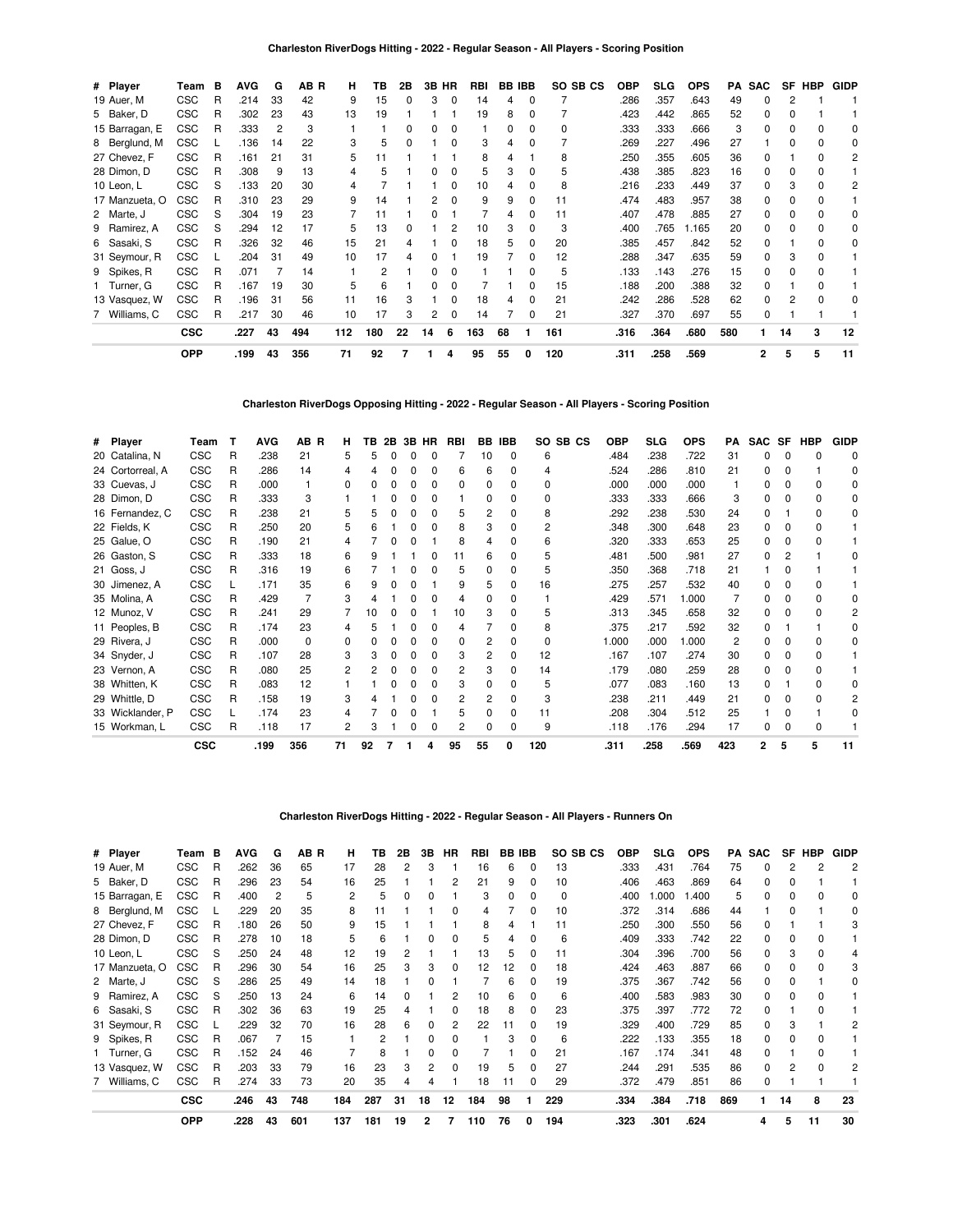| # Player         | Team       | т | <b>AVG</b> | AB R | н              | ΤВ  | 2В | 3В           | HR           | RBI | BB. | <b>IBB</b>   |              | SO SB CS | <b>OBP</b> | <b>SLG</b> | <b>OPS</b> | РA  | SAC SF |   | HBP          | <b>GIDP</b>  |
|------------------|------------|---|------------|------|----------------|-----|----|--------------|--------------|-----|-----|--------------|--------------|----------|------------|------------|------------|-----|--------|---|--------------|--------------|
| 20 Catalina, N   | CSC        | R | .194       | 31   | 6              | 6   | 0  | 0            | 0            |     | 11  | $\mathbf 0$  | 12           |          | .405       | .194       | .599       | 42  | U      |   | <sup>0</sup> | 0            |
| 24 Cortorreal, A | <b>CSC</b> | R | .207       | 29   | 6              | 6   | ŋ  |              | 0            | 6   | 9   | 0            | 10           |          | .425       | .207       | .632       | 40  | n.     |   | 2            | <sup>0</sup> |
| 33 Cuevas, J     | <b>CSC</b> | R | .500       | 2    |                |     |    |              | 0            |     | 0   | <sup>0</sup> | 0            |          | .500       | .000       | .500       | 2   | 0      |   |              | <sup>0</sup> |
| 28 Dimon, D      | <b>CSC</b> | R | .333       | 3    |                |     | o  |              | 0            |     | 0   | <sup>0</sup> | <sup>0</sup> |          | .333       | .333       | .666       | 3   | n      |   |              | 0            |
| 16 Fernandez, C  | <b>CSC</b> | R | .263       | 38   | 10             | 12  | 2  |              | <sup>0</sup> | 5   | 3   | <sup>0</sup> | 15           |          | .341       | .316       | .657       | 44  | n      |   |              | <sup>0</sup> |
| 22 Fields, K     | <b>CSC</b> | R | .226       | 31   |                | 8   |    |              | 0            | 8   |     | 0            | 4            |          | .314       | .258       | .572       | 35  | 0      |   |              |              |
| 25 Galue, O      | <b>CSC</b> | R | .217       | 46   | 10             | 13  | 0  |              |              | 8   | 5.  | <sup>0</sup> | 14           |          | .294       | .283       | .577       | 51  | 0      |   |              | 5            |
| 26 Gaston, S     | <b>CSC</b> | R | .310       | 29   | 9              | 18  |    |              | 2            | 15  | 10  | <sup>0</sup> | 9            |          | .488       | .621       | 1.109      | 43  | n.     |   |              | n            |
| 21 Goss, J       | <b>CSC</b> | R | .310       | 29   | 9              | 10  |    |              |              | 5   | 0   | 0            | 5            |          | .333       | .345       | .678       | 32  | 2      |   |              |              |
| 30 Jimenez, A    | <b>CSC</b> |   | .220       | 50   | 11             | 15  |    |              |              | 10  | 9   | <sup>0</sup> | 20           |          | .350       | .300       | .650       | 60  | 0      |   |              |              |
| 35 Molina, A     | <b>CSC</b> | R | .444       | 9    | $\overline{4}$ | 5   |    |              | n            | 4   | 0   | <sup>0</sup> |              |          | .444       | .556       | 1.000      | 9   |        |   |              | O            |
| 12 Munoz, V      | <b>CSC</b> | R | .320       | 50   | 16             | 23  |    |              |              | 13  | 4   | 0            | 10           |          | .370       | .460       | .830       | 54  | 0      |   |              |              |
| 11 Peoples, B    | <b>CSC</b> | R | .250       | 44   | 11             | 16  |    |              |              |     | 8   | <sup>0</sup> | 11           |          | .370       | .364       | .734       | 54  | O.     |   |              |              |
| 29 Rivera, J     | <b>CSC</b> | R | 1.000      |      |                |     |    |              | <sup>0</sup> | ŋ   | 2   | <sup>0</sup> | 0            |          | 1.000      | 000.       | 2.000      | 3   |        |   |              | O            |
| 34 Snyder, J     | <b>CSC</b> | R | .154       | 39   | 6              | 6   |    |              | 0            | 3   | 5   | 0            | 13           |          | .250       | .154       | .404       | 45  |        |   |              |              |
| 23 Vernon, A     | <b>CSC</b> | R | .143       | 49   |                | 9   |    |              | 0            | 3   | з   | <sup>0</sup> | 26           |          | .192       | .184       | .376       | 52  | O.     |   |              | 2            |
| 38 Whitten, K    | <b>CSC</b> | R | .087       | 23   | 2              |     |    |              | <sup>0</sup> | 3   | 0   | <sup>0</sup> | 8            |          | .083       | .130       | .213       | 24  | n.     |   |              | n            |
| 29 Whittle, D    | <b>CSC</b> | R | .250       | 28   |                | 8   |    |              | 0            | 2   | 2   | 0            | 5            |          | .300       | .286       | .586       | 30  | 0      |   |              |              |
| 33 Wicklander, P | <b>CSC</b> |   | .220       | 41   | 9              | 14  |    |              |              |     | 0   | 0            | 18           |          | .256       | .341       | .597       | 44  |        |   |              | <sup>0</sup> |
| 15 Workman, L    | <b>CSC</b> | R | .138       | 29   | 4              | 5   |    |              | $\Omega$     | 2   |     | O            | 13           |          | .167       | .172       | .339       | 30  | O.     |   | $\Omega$     |              |
|                  | <b>CSC</b> |   | .228       | 601  | 137            | 181 | 19 | $\mathbf{2}$ |              | 110 | 76  |              | 194          |          | .323       | .301       | .624       | 697 | 4      | 5 | 11           | 30           |

## **Charleston RiverDogs Hitting - 2022 - Regular Season - All Players - Bases Loaded**

| # Player       | Team       | в | <b>AVG</b> | G  | AB. | R<br>н | ΤВ | 2B |   | 3B HR | RBI BB |   | IBB | SO. | SB CS | <b>OBP</b> | SLG   | <b>OPS</b> | PA             | SAC SF |              | <b>HBP</b>   | <b>GIDP</b> |
|----------------|------------|---|------------|----|-----|--------|----|----|---|-------|--------|---|-----|-----|-------|------------|-------|------------|----------------|--------|--------------|--------------|-------------|
| 19 Auer, M     | <b>CSC</b> | R | .000       | 2  | 2   | 0      |    |    |   |       |        |   |     | 2   |       | .000       | .000  | .000       |                | 0      |              | <sup>0</sup> | 0           |
| 5 Baker, D     | <b>CSC</b> | R | .000       | 2  |     | 0      |    |    |   |       | ŋ      |   |     |     |       | .000       | .000  | .000       | 2              | 0      |              | $\Omega$     | $\Omega$    |
| 15 Barragan, E | <b>CSC</b> | R | 000.1      |    |     |        |    |    |   |       |        | 0 |     | ŋ   |       | 1.000      | 1.000 | 2.000      |                |        |              | $\Omega$     | 0           |
| 8 Berglund, M  | <b>CSC</b> |   | .000       |    |     |        |    |    |   |       |        |   |     | 0   |       | 1.000      | 1.000 | 2.000      |                |        |              | $\Omega$     | 0           |
| 27 Chevez, F   | <b>CSC</b> | R | .000       | 2  |     |        |    |    |   |       |        |   |     | 0   |       | .500       | .000  | .500       | $\overline{c}$ | ŋ      |              | $\Omega$     | 0           |
| 28 Dimon, D    | <b>CSC</b> | R | .000       | 2  | 3   | 0      |    |    |   |       | 0      | 0 |     |     |       | .000       | .000  | .000       | 3              | 0      | O            | $\Omega$     |             |
| 10 Leon, L     | <b>CSC</b> | S | .000       | 4  | 3   | 0      |    |    |   |       | 2      | 0 |     | 0   |       | .000       | .000  | .000       | 4              | ŋ      |              | $\Omega$     | 0           |
| 17 Manzueta, O | <b>CSC</b> | R | 1.000      |    |     |        |    |    | O |       |        | 0 |     | 0   |       | 1.000      | 1.000 | 2.000      |                | ŋ      |              | 0            | 0           |
| 2 Marte, J     | <b>CSC</b> | S | .000       | 2  |     | 0      |    |    |   |       |        |   |     |     |       | .500       | .000  | .500       | 2              | 0      |              | $\Omega$     | 0           |
| 9 Ramirez, A   | <b>CSC</b> | S | .250       | 3  |     |        |    |    |   |       | 5      |   |     |     |       | .250       | 1.000 | .250       | 4              | 0      |              | 0            | 0           |
| 6 Sasaki, S    | <b>CSC</b> | R | .000       | 3  | 3   | 0      |    |    |   |       |        |   |     |     |       | .000       | .000  | .000       | 3              |        |              | 0            | 0           |
| 31 Seymour, R  | <b>CSC</b> |   | .000       | 3  |     | 0      |    |    |   |       |        |   |     |     |       | .333       | .000  | .333       | 3              | 0      | <sup>0</sup> | $\Omega$     | 0           |
| 9 Spikes, R    | CSC        | R | .000       |    | 2   | 0      |    |    |   |       | ŋ      |   |     | O   |       | .000       | .000  | .000       | 2              |        | <sup>0</sup> | $\Omega$     | 0           |
| 1 Turner, G    | <b>CSC</b> | R | .000       |    |     | 0      |    |    |   |       | 0      |   |     |     |       | .000       | .000  | .000       |                |        |              | 0            | 0           |
| 13 Vasquez, W  | <b>CSC</b> | R | .250       | 5  |     |        |    |    |   |       | 5      | 0 |     |     |       | .200       | .750  | .950       | 5              | 0      |              | $\Omega$     | 0           |
| 7 Williams, C  | <b>CSC</b> | R | .333       | 4  | 3   |        |    |    |   |       | 4      | ŋ |     | 2   |       | .250       | .667  | .917       | 4              | ŋ      |              | $\Omega$     | 0           |
|                | <b>CSC</b> |   | .176       | 18 | 34  | 6      | 12 |    |   |       | 23     | з | 0   | 13  |       | .225       | .353  | .578       | 40             | 0      | 3            | 0            |             |
|                | <b>OPP</b> |   | .171       | 22 | 41  |        | 10 |    | 0 |       | 24     | 6 | 0   | 16  |       | .271       | .244  | .515       |                | 0      |              | 0            | 2           |

### **Charleston RiverDogs Opposing Hitting - 2022 - Regular Season - All Players - Bases Loaded**

| # Player         | Team       |   | <b>AVG</b> | AВ<br>B | н            | ΤВ | 2B | 3В | <b>HR</b>    | <b>RBI</b>   | BB | <b>IBB</b> | SO.            | SB CS | <b>OBP</b> | SLG   | <b>OPS</b> | <b>PA</b> | <b>SAC</b> | SF           | <b>HBP</b>   | <b>GIDP</b> |
|------------------|------------|---|------------|---------|--------------|----|----|----|--------------|--------------|----|------------|----------------|-------|------------|-------|------------|-----------|------------|--------------|--------------|-------------|
| 20 Catalina, N   | <b>CSC</b> | R | .250       | 4       |              |    |    |    |              | .h           |    |            |                |       | .500       | .250  | .750       | 6         |            |              | $\Omega$     | $\Omega$    |
| 24 Cortorreal, A | <b>CSC</b> | R | .000       | 4       | $\Omega$     |    |    |    | 0            |              |    |            |                |       | .000       | .000  | .000       | 4         |            | 0            | 0            | 0           |
| 16 Fernandez, C  | <b>CSC</b> | R | 1.000      |         |              |    | ი  |    | <sup>0</sup> |              |    |            | 0              |       | 000.1      | 1.000 | 2.000      |           | 0          | 0            | $\Omega$     | 0           |
| 22 Fields, K     | <b>CSC</b> | R | .250       | 4       |              |    |    |    |              | 4            |    |            | <sup>0</sup>   |       | .250       | .250  | .500       | 4         |            | 0            | $\Omega$     | 0           |
| 25 Galue, O      | <b>CSC</b> | R | .500       |         |              |    |    |    | 0            | 2            |    |            |                |       | .500       | .500  | 000.1      | 2         |            | 0            | 0            | 0           |
| 26 Gaston, S     | <b>CSC</b> | R | 1.000      |         |              |    |    |    | <sup>0</sup> | 2            |    |            | 0              |       | 000.1      | 1.000 | 2.000      | 2         | 0          | 0            | $\Omega$     | 0           |
| 21 Goss, J       | <b>CSC</b> | R | .000       |         | $\Omega$     |    |    |    |              |              |    |            | <sup>0</sup>   |       | .000       | .000  | .000       |           | 0          | <sup>0</sup> | $\Omega$     |             |
| 30 Jimenez, A    | <b>CSC</b> |   | .143       |         |              |    |    |    | <sup>0</sup> | 5.           | 3  |            | 5              |       | .400       | .143  | .543       | 10        |            | 0            | <sup>0</sup> | 0           |
| 12 Munoz, V      | <b>CSC</b> | R | .500       | 2       |              | 4  |    |    |              | 4            |    | $\Omega$   | 0              |       | .500       | 2.000 | 2.500      | 2         | 0          | $\Omega$     | $\Omega$     |             |
| 11 Peoples, B    | <b>CSC</b> | R | .000       | 2       | $\Omega$     | U  |    |    | n            |              |    |            |                |       | .000       | .000  | .000       | 3         | 0          |              | $\Omega$     | 0           |
| 34 Snyder, J     | <b>CSC</b> | R | .000       | 4       | $\Omega$     |    |    |    |              |              |    |            | $\overline{c}$ |       | .000       | .000  | .000       | 4         |            | 0            | $\Omega$     | 0           |
| 23 Vernon, A     | <b>CSC</b> | R | .000       | 4       | $\Omega$     | 0  | ŋ  |    | <sup>0</sup> | <sup>0</sup> |    |            |                |       | .000       | .000  | .000       | 4         | 0          | 0            | $\Omega$     | 0           |
| 29 Whittle, D    | <b>CSC</b> | R | .000       |         | <sup>0</sup> |    |    |    | <sup>n</sup> |              |    |            |                |       | .000       | .000  | .000       |           | n          | <sup>0</sup> | $\Omega$     | $\Omega$    |
| 33 Wicklander, P | <b>CSC</b> |   | .000       | 4       | $\Omega$     |    |    |    |              |              |    |            | 3              |       | .000       | .000  | .000       | 4         |            | O            |              | 0           |
|                  | <b>CSC</b> |   | .171       | 41      |              | 10 | 0  | 0  |              | 24           | 6  | 0          | 16             |       | .271       | .244  | .515       | 48        | 0          |              | 0            | 2           |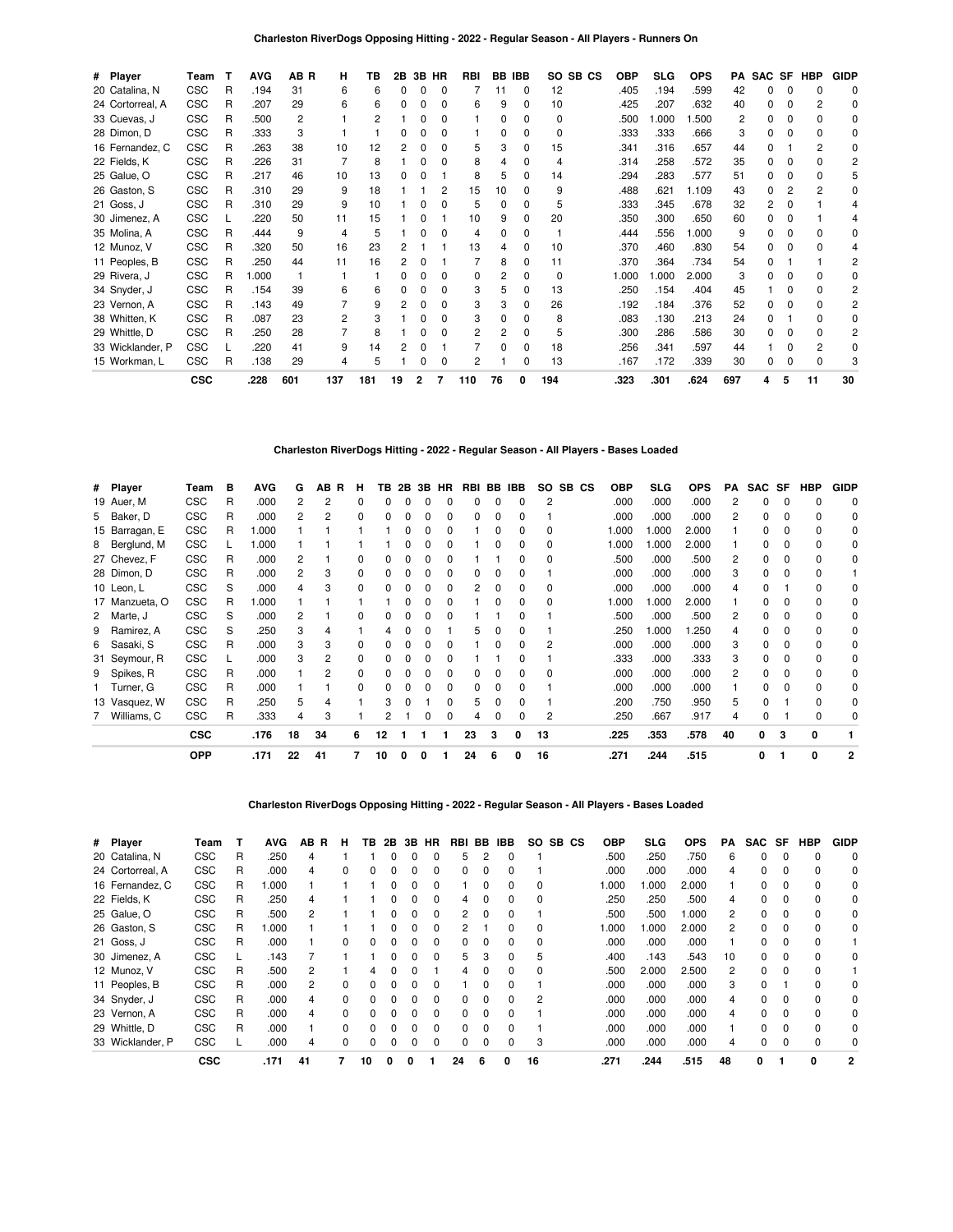|    | # Player       | Team       | в | AVG G AB R H TB |    |          |                      |    | 2B | 3B           | HR       | RBI          | BB             | IBB      | SO. | SB. | СS           | <b>OBP</b> | <b>SLG</b> | <b>OPS</b> | PA       | <b>SAC</b>   | SF           | <b>HBP</b> | GIDP E |                |
|----|----------------|------------|---|-----------------|----|----------|----------------------|----|----|--------------|----------|--------------|----------------|----------|-----|-----|--------------|------------|------------|------------|----------|--------------|--------------|------------|--------|----------------|
|    | 19 Auer, M     | <b>CSC</b> | R | .333            | -5 | 21       | - 5<br>-7            | 14 | 0  | 2            |          | 5            | 0              | 0        | 3   |     | $\Omega$     | .333       | .667       | 1.000      | 21       | 0            | 0            | 0          |        | $0\quad 0$     |
|    | 5 Baker, D     | <b>CSC</b> | R | .318            | -5 | 22       | -5<br>-7             | 8  |    | 0            | $\Omega$ | 3            | 0              | $\Omega$ | 8   | 5   | <sup>0</sup> | .348       | .364       | .712       | -23      | 0            | 0            |            |        | 0 0            |
|    | 15 Barragan, E | <b>CSC</b> | R | .375            | -2 | 8        | 3                    | 6  | 0  | 0            |          | 3            | 0              | $\Omega$ |     |     |              | .444       | .750       | 1.194      | 9        | 0            | 0            |            |        | 0 0            |
|    | 8 Berglund, M  | <b>CSC</b> |   | .263            | 5  | 19       | -5<br>$\overline{4}$ | 6  |    | 0            |          | <sup>0</sup> | 2              | $\Omega$ | 4   | 0   |              | .333       | .316       | .649       | 21       | 0            | <sup>0</sup> | 0          |        | $0\quad 0$     |
|    | 27 Chevez, F   | <b>CSC</b> | R | .105            | 5  | 19       | 2 2                  | 2  | 0  | 0            |          |              | $\overline{2}$ | 0        |     | 0   |              | .227       | .105       | .332       | -22      | 0            | 0            |            |        | $2\quad 0$     |
|    | 28 Dimon, D    | <b>CSC</b> | R | .176            | 5  | 17       | 3                    |    |    | 0            |          | 3            | 3              | $\Omega$ | 8   | 0   |              | .300       | .235       | .535       | -20      | 0            | <sup>0</sup> | $\Omega$   |        | 0 <sub>0</sub> |
|    | 10 Leon, L     | <b>CSC</b> | S | .176            | -5 | 17       | 3<br>$\overline{4}$  | 5  | 0  |              |          |              | 2              | 0        |     |     |              | .300       | .294       | .594       | -20      | <sup>0</sup> | <sup>0</sup> |            |        | $0\quad 0$     |
|    | 17 Manzueta, O | <b>CSC</b> | R | .421            | 5  | 19       | 6<br>-8              | 14 |    |              |          | з            |                | 0        |     |     |              | .450       | .737       | 1.187      | 20       | 0            | <sup>0</sup> | $\Omega$   |        | $0\quad 0$     |
|    | 2 Marte, J     | <b>CSC</b> | S | .313            | 5  | 16       | 55                   | 5  |    | ŋ            |          |              | 2              | $\Omega$ | 5   |     |              | .421       | .313       | .734       | 19       | 0            |              |            |        | 0 <sub>0</sub> |
| 9  | Ramirez, A     | <b>CSC</b> | S | .133            | 5  | 15       | 3<br>$\overline{c}$  |    | n  |              |          | 5            |                | 0        |     |     |              | .316       | .467       | .783       | 19       | <sup>0</sup> | <sup>0</sup> |            |        | $1\quad$ 0     |
|    | 6 Sasaki, S    | <b>CSC</b> | R | .238            | -5 | 21       | 3<br>5               |    |    |              |          | 3            | 2              | $\Omega$ | 6   |     |              | .292       | .333       | .625       | 24       | <sup>n</sup> |              |            |        | $0\quad 0$     |
|    | 31 Seymour, R  | <b>CSC</b> |   | .300            | -5 | 20       | 2<br>-6              | 13 |    | ŋ            |          |              | 2              | 0        | 5   |     |              | .348       | .650       | .998       | -23      | 0            |              |            |        | 0 <sub>0</sub> |
|    | 9 Spikes, R    | <b>CSC</b> | R | .300            | 5  | 20       | -6<br>$\mathbf{1}$   | 9  | 3  | <sup>0</sup> |          |              | 2              | $\Omega$ | 5   |     | 2            | .364       | .450       | .814       | -22      | <sup>n</sup> |              |            |        | 10             |
|    | Turner, G      | <b>CSC</b> | R | .182            | 5  | 11       | 2<br>-2              |    |    | ŋ            |          |              | 3              | $\Omega$ | 4   | 2   |              | .438       | .182       | .620       | -16      | <sup>0</sup> |              | 2          |        | $0\quad 0$     |
|    | 13 Vasquez, W  | <b>CSC</b> | R | .300            | -5 | 20       | -5<br>- 6            | 8  |    |              |          | 0            | 3              | $\Omega$ | 6   | 0   |              | .391       | .400       | .791       | -23      | 0            |              |            |        | $0\quad 0$     |
| 38 | Whitten, K     | <b>CSC</b> | R | .000            |    | $\Omega$ | $\Omega$<br>$\Omega$ | 0  |    | 0            |          | 0            | 0              | $\Omega$ | 0   | 0   | 0            | .000       | .000       | .000       | $\Omega$ |              | 0            |            |        | $0\quad 0$     |
|    | Williams, C    | <b>CSC</b> | R | .381            | 5  | 21       | 8<br>4               | 12 | 2  |              |          | 5            | 2              | $\Omega$ | 8   | 2   |              | .458       | .571       | 1.029      | 24       | 0            | 0            |            |        | $0\quad 0$     |

# **Charleston RiverDogs Pitching - Last 5 Games - Regular Season - All Players**

| # Player         | Team       |    | W L            | ERA               |     |              | G GS CG      | SHO GF |              | <b>HLD SV</b> |              | <b>SVO</b> | ΙP   | н  | R. | ER | HR | HB BB | IBB          | SO. | <b>AVG</b> | <b>WP</b>    | BK           | <b>GIDP</b>  | TBF |
|------------------|------------|----|----------------|-------------------|-----|--------------|--------------|--------|--------------|---------------|--------------|------------|------|----|----|----|----|-------|--------------|-----|------------|--------------|--------------|--------------|-----|
| 20 Catalina, N   | <b>CSC</b> | R  | 0 <sub>0</sub> | 9.95 5            |     |              | $\Omega$     | 0      | <sup>0</sup> | 0             | <sup>0</sup> | 0          | 6.1  | 4  | 11 |    |    | 11    |              | 8   | 167        | 6            | <sup>0</sup> | O            | 36  |
| 24 Cortorreal, A | <b>CSC</b> | R  | 0 <sub>0</sub> | 1.80              | - 5 | 0            | 0            | ŋ      |              | 0             | 0            | 0          | 5.0  |    |    |    |    |       |              |     | .158       |              | 0            |              | 25  |
| 33 Cuevas, J     | <b>CSC</b> | R. | 0 <sub>0</sub> | 3.00              |     | 0            | <sup>0</sup> | ŋ      | <sup>0</sup> | 0             | <sup>0</sup> | 0          | 3.0  |    |    |    |    |       | 0            |     | .100       | 0            | <sup>0</sup> | <sup>0</sup> | 11  |
| 28 Dimon, D      | <b>CSC</b> | R. | 0 <sub>0</sub> | 0.002             |     | 0            | 0            | 0      | 2            | 0             | 0            |            | .2   |    |    |    |    |       |              |     | 167        | 0            | 0            |              | 6   |
| 16 Fernandez, C  | <b>CSC</b> | R. | 2 <sub>1</sub> | 2.87 <sub>5</sub> |     |              | 0            | n      |              | 0             |              |            | 15.2 | 12 |    |    |    |       |              | 29  | .207       | <sup>n</sup> |              |              | 65  |
| 22 Fields, K     | <b>CSC</b> | R  | 0 <sub>0</sub> | 3.86              | - 5 | ŋ            | 0            | 0      | 3            | 0             |              |            | 4.2  |    |    |    |    |       |              |     | .235       | U            |              |              | 20  |
| 25 Galue, O      | <b>CSC</b> | R. | 4 0            | 3.06              | - 5 | 0            | n.           | ŋ      |              | 0             |              |            | 17.2 | 10 |    |    |    |       |              | 17  | .164       |              |              | 2            | 69  |
| 26 Gaston, S     | <b>CSC</b> | R. | 10             | 7.50 5            |     | 0            | 0            | ŋ      | 0            | 0             | 0            | 0          | 6.0  |    | 5  | 5  |    | 10    | 0            | 10  | .143       |              | o            | 0            | 31  |
| 21 Goss, J       | <b>CSC</b> | R. | $\Omega$       | 3.71              | - 5 | 5            | <sup>0</sup> | 0      | 0            | 0             | O            | 0          | 17 O | 19 |    |    |    |       | <sup>0</sup> | 14  | .297       |              |              |              | 69  |
| 30 Jimenez, A    | <b>CSC</b> |    | 10             | 1.29              | .5  | 5            | n.           | ŋ      | O            | 0             | O            | 0          | 21.0 | 17 |    |    |    |       |              | 25  | .218       | 2            |              |              | 82  |
| 35 Molina, A     | <b>CSC</b> | R  | 1 <sub>0</sub> | 5.14              | 3   | ŋ            | 0            | ŋ      |              | 0             | 0            |            | 7 በ  |    |    |    |    |       |              | 10  | .200       |              |              | <sup>0</sup> | 26  |
| 12 Munoz, V      | <b>CSC</b> | R. | 2 <sub>1</sub> | 6.32 5            |     | 0            | 0            | 0      | 0            | 0             | 0            | 0          | 15.2 | 17 | 15 |    |    | 8     | 0            | 12  | .266       | 5            | <sup>0</sup> | 2            | 72  |
| 11 Peoples, B    | <b>CSC</b> | R. | 11             | 3.10 <sub>5</sub> |     | 5            | 0            | ŋ      | 0            | 0             | 0            | 0          | 20.1 | 19 | 9  |    |    | 9     | 0            | 26  | .257       | 2            | 0            |              | 85  |
| 29 Rivera, J     | <b>CSC</b> | R. | 0 <sub>0</sub> | 18.00             | -2  | o            | <sup>n</sup> | n      | O            | 0             | O            | 0          | 1 በ  |    |    |    |    |       |              |     | .200       | <sup>n</sup> |              |              | 8   |
| 34 Snyder, J     | <b>CSC</b> | R  | 1 <sub>0</sub> | 0.87              | - 5 | 0            | 0            | 0      | 3            | 0             | 2            |            | 10.1 |    |    |    |    |       |              | 12  | .256       |              |              | 2            | 43  |
| 23 Vernon, A     | <b>CSC</b> | R. | 4 0            | $0.44\quad 5$     |     | <sup>0</sup> | <sup>0</sup> | n      |              | 0             | O            | 0          | 20.1 | 9  |    |    |    | 6     | <sup>0</sup> | 34  | .129       |              | 0            |              | 76  |
| 38 Whitten, K    | <b>CSC</b> | R. | 0 <sub>0</sub> | 3.00, 5           |     | 0            | 0            | 0      | 5            | 0             | 3            |            | 6.0  |    |    |    |    |       |              | З   | .190       | o            | o            |              | 23  |
| 29 Whittle, D    | <b>CSC</b> | R. | 0 <sub>0</sub> | 1.69              | -4  | 3            | <sup>0</sup> | o      | 0            | 0             |              | 0          | 10.2 | 13 |    |    |    |       |              | 8   | 289        | 2            |              |              | 48  |
| 33 Wicklander, P | <b>CSC</b> |    | $\overline{2}$ | 3.98              | - 5 |              | <sup>0</sup> | ŋ      |              | O             | 0            | 0          | 20.1 | 18 | 10 |    |    |       |              | 29  | .228       | U            |              |              | 85  |
| 15 Workman, L    | <b>CSC</b> | R  | 1 <sub>0</sub> | 0.93, 5           |     | 5            | $\Omega$     | 0      | $\Omega$     | O             | $\Omega$     | 0          | 19.1 | 12 | З  | 2  |    |       |              | 28  | .179       | U            | $\Omega$     | 2            | 70  |
|                  |            |    |                |                   |     |              |              |        |              |               |              |            |      |    |    |    |    |       |              |     |            |              |              |              |     |

### **Charleston RiverDogs Hitting - Last 10 Games - Regular Season - All Players**

| # Player       | Team       | в | <b>AVG</b> | G  | AB. | В. | н. | TB. | 2B | 3В. | HR       | RBI | BB | IBB          |    | SO SB CS     |              | <b>OBP</b> | <b>SLG</b> | <b>OPS</b> | PA       | <b>SAC</b> | SF       | HBP | GIDP E |                |
|----------------|------------|---|------------|----|-----|----|----|-----|----|-----|----------|-----|----|--------------|----|--------------|--------------|------------|------------|------------|----------|------------|----------|-----|--------|----------------|
| 19 Auer, M     | <b>CSC</b> | R | .342       | 10 | 38  | 10 | 13 | 21  |    | 2   |          | 5   | 5  | 0            | 3  | 5            |              | .419       | .553       | .972       | 43       | 0          |          | 0   |        | 0 <sub>0</sub> |
| 5 Baker, D     | <b>CSC</b> | R | .317       | 10 | 41  | 8  | 13 | 15  |    | n   | 0        | 8   | 5  | 0            | 12 | 8            |              | .404       | .366       | .770       | 47       | O.         |          |     |        | $0\quad 0$     |
| 15 Barragan, E | <b>CSC</b> | R | .375       | 2  | 8   |    |    |     |    |     |          | 3   |    | 0            | 0  |              | 0            | .444       | .750       | .194       | 9        | 0          |          |     |        | 00             |
| 8 Berglund, M  | <b>CSC</b> |   | .243       | 10 | 37  | 6  | 9  | з   |    |     |          | 2   | 6  | 0            | 9  |              | <sup>0</sup> | .349       | .351       | .700       | 43       | 0          | $\Omega$ | 0   |        | $0\quad 0$     |
| 27 Chevez, F   | <b>CSC</b> | R | .103       | 10 | 39  |    |    |     |    |     |          | 2   |    | 0            | 8  |              |              | .163       | .103       | .266       | -43      | 0          |          |     |        | 20             |
| 28 Dimon, D    | <b>CSC</b> | R | .167       | 10 | 36  | 4  | 6  |     |    |     | 0        | 5   | 5  | 0            | 15 | <sup>0</sup> |              | 268        | .250       | .518       | 41       | 0          | $\Omega$ | 0   |        | 10             |
| 10 Leon, L     | <b>CSC</b> | S | .229       | 10 | 35  |    | 8  |     |    |     |          | 6   | 5  | 0            | 9  |              |              | .341       | .400       | .741       | 41       | O.         |          |     |        | 10             |
| 17 Manzueta, O | <b>CSC</b> | R | .368       | 10 | 38  | 8  | 14 | 22  |    |     |          |     |    | 0            | 10 |              |              | .400       | .579       | .979       | 40       | O.         |          | 0   |        | - 0            |
| 2 Marte, J     | CSC        | S | .265       | 10 | 34  | 8  | 9  |     |    |     |          | 0   | 5  | 0            | 13 | 2            |              | .375       | .265       | .640       | 40       | O.         |          |     |        | 00             |
| 9 Ramirez, A   | <b>CSC</b> | S | .147       | 10 | 34  | 5  | 5  |     |    |     |          | 5   | 6  | 0            | 8  |              |              | .275       | .324       | .599       | 40       | 0          |          |     |        | 10             |
| 6 Sasaki, S    | <b>CSC</b> | R | .366       | 10 | 41  | 11 | 15 | 21  | 4  |     | $\Omega$ | 9   | 6  | 0            | 9  |              |              | .438       | .512       | .950       | 48       | 0          |          |     |        | 00             |
| 31 Seymour, R  | <b>CSC</b> |   | .262       | 10 | 42  | 3  | 11 | 21  | 4  | 0   | 2        | 10  | 2  | 0            |    | <sup>0</sup> | <sup>n</sup> | .289       | .500       | .789       | 45       | O.         |          | 0   |        | 10             |
| 9 Spikes, R    | <b>CSC</b> | R | .231       |    | 26  |    | 6  |     |    |     |          |     | 4  | 0            | 9  |              |              | .333       | .346       | .679       | 30       | 0          | $\Omega$ | 0   |        | 10             |
| 1 Turner, G    | <b>CSC</b> | R | .227       | 10 | 22  |    | 5  |     |    |     |          | 3   | 5  | <sup>0</sup> |    | 3            |              | .400       | .227       | .627       | 30       | 0          |          | 2   |        | 00             |
| 13 Vasquez, W  | <b>CSC</b> | R | .317       | 10 | 41  | 5  | 13 | 16  |    |     |          | 3   | 3  | 0            | 12 |              |              | 364        | .390       | .754       | 44       | O.         | n        | 0   |        | 00             |
| 38 Whitten, K  | <b>CSC</b> | R | .000       |    |     |    |    |     |    |     |          | 0   |    |              | U  |              |              | .000       | .000       | .000       | $\Omega$ | n          |          | 0   |        | 00             |
| 7 Williams, C  | <b>CSC</b> | R | .341       | 10 | 41  |    | 14 | 23  |    |     |          | 10  | 6  | 0            | 14 |              |              | .438       | .561       | .999       | 48       | 0          |          |     |        | 00             |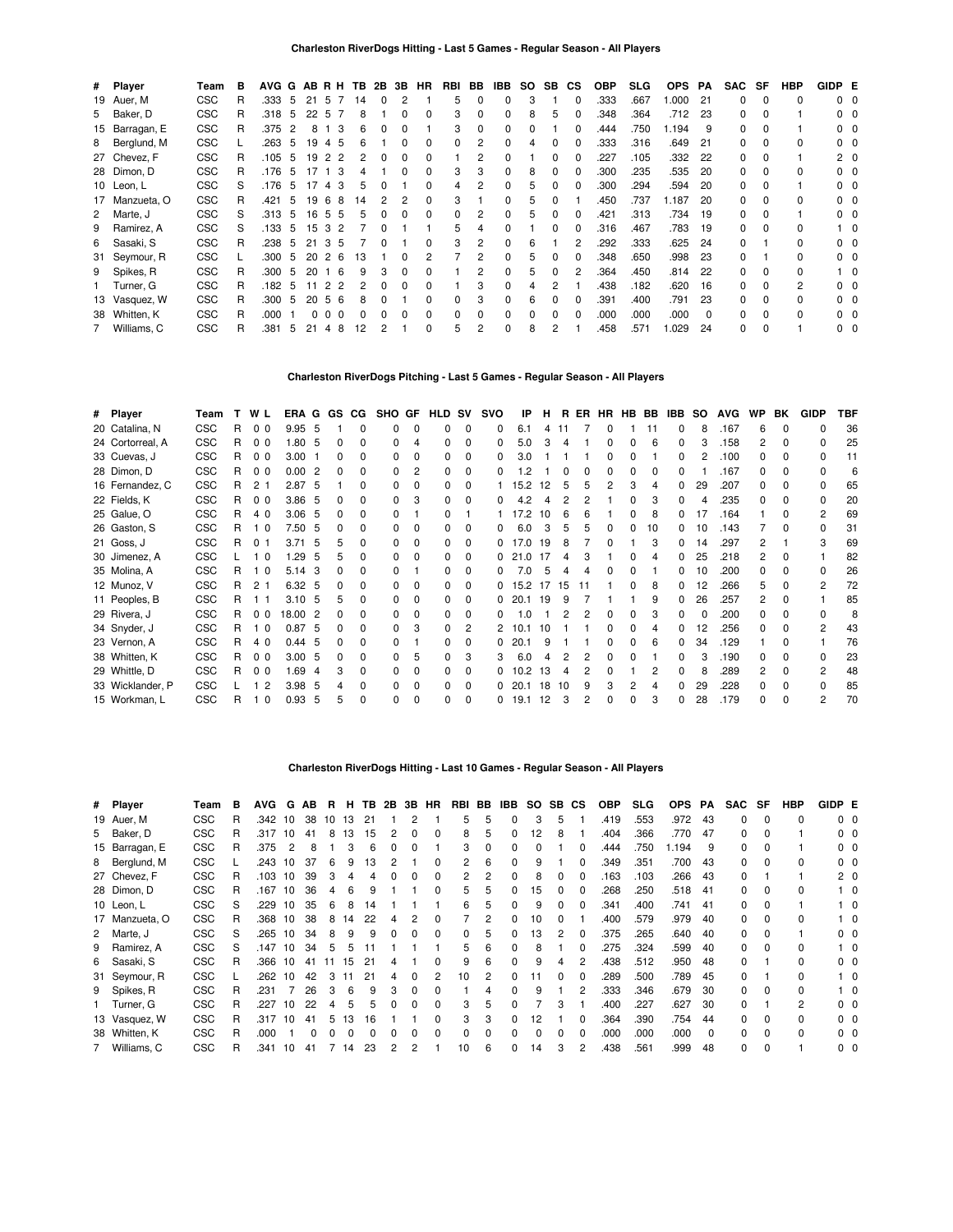| # Player         | Team       | т. | W L                 | ERA G GS CG |    |              |              | SHO GF HLD SV |                |              |              | <b>SVO</b>   | IP          | Н. |    | R ER | HR HB BB |              |          | IBB. | SO. | <b>AVG</b> | <b>WP</b> | BK           | <b>GIDP</b>  | TBF |
|------------------|------------|----|---------------------|-------------|----|--------------|--------------|---------------|----------------|--------------|--------------|--------------|-------------|----|----|------|----------|--------------|----------|------|-----|------------|-----------|--------------|--------------|-----|
| 20 Catalina, N   | <b>CSC</b> | R  | 0 <sub>0</sub>      | 7.71 10     |    |              | 0            | $\Omega$      | $\overline{2}$ | $\Omega$     |              |              | 11.2        | 10 | 16 | 10   | $\Omega$ |              | 17       | 0    | 16  | .213       |           | $\Omega$     | <sup>0</sup> | 65  |
| 24 Cortorreal, A | <b>CSC</b> | R  | 0 <sub>1</sub>      | 3.46 10     |    |              | 0            | $\Omega$      | 5              |              | 0            | 0            | 13.0        | 8  | 10 | 5    |          | 2            | 15       | 0    | 16  | .167       | 4         |              | 0            | 65  |
| 33 Cuevas, J     | <b>CSC</b> | R  | 0 <sub>0</sub>      | 3.00        |    |              |              | $\Omega$      | 0              | 0            | $\Omega$     | 0            | 3.0         |    |    |      |          |              |          |      |     | .100       |           | <sup>0</sup> | 0            | 11  |
| 28 Dimon, D      | <b>CSC</b> | R  | 0 <sub>0</sub>      | 0.00        | 2  | <sup>0</sup> | 0            | <sup>0</sup>  | 2              | <sup>0</sup> | $\Omega$     | 0            | $\cdot$     |    | 0  | 0    | $\Omega$ | <sup>n</sup> | $\Omega$ | 0    |     | .167       | $\Omega$  | <sup>0</sup> | <sup>0</sup> | 6   |
| 16 Fernandez, C  | <b>CSC</b> | R  | 3 <sub>1</sub>      | 2.39        | 9  |              | 0            | <sup>0</sup>  | 0              | 0            | $\Omega$     |              | 26.1        |    | 9  |      | 2        |              | 12       | 0    | 47  | .181       |           |              | 0            | 110 |
| 22 Fields, K     | <b>CSC</b> | R. | 0 <sub>0</sub>      | 4.63 10     |    |              |              | $\Omega$      | 6              |              |              |              | 11.2        | 14 |    | 6    |          |              |          | U    |     | .298       |           |              | 2            | 54  |
| 25 Galue, O      | <b>CSC</b> | R  | 4 0                 | 2.86 10     |    |              |              | $\Omega$      |                |              |              |              | 28.1        |    | q  | ċ    |          |              | 13       | 0    | 28  | .175       |           | <sup>0</sup> | 4            | 111 |
| 26 Gaston, S     | <b>CSC</b> | R  | $\overline{2}$      | 9.47        | 10 |              |              | 0             |                | <sup>0</sup> | $\Omega$     |              | 19.0        | 17 | 21 | 20   | 2        |              | 20       | 0    | 23  | .236       |           |              | <sup>0</sup> | 97  |
| 21 Goss, J       | <b>CSC</b> | R  | 0 <sub>1</sub>      | 3.13        | 8  | 8            | 0            | 0             | $\Omega$       | <sup>0</sup> | $\Omega$     |              | 023.0       | 22 | 9  | 8    |          |              | 3        | 0    | 19  | .265       |           |              | 4            | 89  |
| 30 Jimenez, A    | <b>CSC</b> |    | 1 <sub>2</sub>      | 3.34        | 9  |              |              | <sup>0</sup>  | 0              | 0            | 0            | 0            | 32.1        | 28 | 14 | 12   | 2        |              | 15       |      | 42  | .233       |           |              | 4            | 136 |
| 35 Molina, A     | <b>CSC</b> | R  | $\Omega$            | 5.14        | 3  |              |              | $\Omega$      |                | <sup>0</sup> | <sup>0</sup> | <sup>o</sup> | 7.0         |    |    |      | $\Omega$ | n            |          | 0    | 10  | .200       | O.        | O            | $\Omega$     | 26  |
| 12 Munoz, V      | <b>CSC</b> | R  | $\overline{2}$<br>4 | 4.10        | 8  |              |              | <sup>0</sup>  | 0              | 0            | $\Omega$     |              | 26.1        | 29 | 18 | 12   |          |              | 9        | 0    | 20  | .271       | 5         | <sup>0</sup> | 4            | 116 |
| 11 Peoples, B    | <b>CSC</b> | R. | $\overline{2}$      | 3.60        | 8  | 8            | <sup>0</sup> | <sup>0</sup>  | $\Omega$       | <sup>0</sup> | $\Omega$     |              | 0.30.0      | 27 | 14 | 12   | 4        |              | 17       | 0    | 37  | .245       | 2         | <sup>0</sup> | 2            | 129 |
| 29 Rivera, J     | <b>CSC</b> | R  | 0 <sub>0</sub>      | 18.00       | 2  |              |              | <sup>0</sup>  | 0              | <sup>0</sup> | 0            |              | $\Omega$    |    |    | 2    | 0        | <sup>0</sup> |          | O.   |     | .200       |           | <sup>0</sup> | <sup>0</sup> | 8   |
| 34 Snyder, J     | <b>CSC</b> | R. | 30                  | 0.51        | 9  |              |              | <sup>0</sup>  | 6              | <sup>0</sup> | 2            |              | 17.2        | 14 |    |      | ŋ        |              |          | U    | 22  | .209       |           |              | 2            | 75  |
| 23 Vernon, A     | <b>CSC</b> | R  | 60                  | 1.34        | 9  |              |              | <sup>0</sup>  |                | 0            | <sup>0</sup> |              | 0.33.2      |    |    | 5    |          |              | 12       | n    | 55  | .144       |           | O            | 2            | 131 |
| 38 Whitten, K    | <b>CSC</b> | R  | $\Omega$            | 1.42        | 10 |              |              | <sup>n</sup>  | 9              | <sup>0</sup> | 5            | 5.           | 12.2        | 10 |    | 2    |          |              |          | 0    | 9   | .222       |           |              | U            | 48  |
| 29 Whittle, D    | <b>CSC</b> | R  | 0 <sub>0</sub>      | 1.69        | Δ  |              | 0            | 0             | $\Omega$       | <sup>0</sup> | $\Omega$     |              | 10.2        | 13 |    | 2    | O        |              |          | 0    | 8   | .289       | 2         | <sup>0</sup> | 2            | 48  |
| 33 Wicklander, P | <b>CSC</b> |    | 32                  | 2.96        |    |              | 0            | <sup>0</sup>  | $\Omega$       | <sup>0</sup> | $\Omega$     |              |             | 22 | 10 | 9    | 3        |              |          | 0    | 45  | .210       |           | $\Omega$     | 0            | 112 |
| 15 Workman, L    | <b>CSC</b> | R  | $\Omega$            | 0.77        | 6  | 6            | 0            | 0             | $\Omega$       | 0            | $\Omega$     |              | $0$ 23.1 15 |    | 3  | 2    | $\Omega$ | <sup>0</sup> | 3        | 0    | 34  | .183       |           | $\Omega$     | 3            | 85  |

## **Ben Peoples - Pitching - Game Log - 2022 - Regular Season**

| Date    | GM#Team Opp |      |          | W L             | ERA G GS CG SHO SV SVO        |   |   |              |              |          |          | ΙP   | H.                   |               |               |          |          |               |              |    | R ERHRHB BBIBB SO WHIP     | <b>AVG</b> |                 |          |           | AB WP BK GIDP     | TBF | NP-S      |
|---------|-------------|------|----------|-----------------|-------------------------------|---|---|--------------|--------------|----------|----------|------|----------------------|---------------|---------------|----------|----------|---------------|--------------|----|----------------------------|------------|-----------------|----------|-----------|-------------------|-----|-----------|
| 4/12/22 | CSC         | COL  |          | $^{\circ}$      | 6.75                          |   |   | 0            | 0            | $\Omega$ | 0        | 4.0  | 5                    | з             | 3             |          | 0        | 0             | $\Omega$     | 5  | .25                        | .294       |                 | 0        |           | 0                 | 17  | $60 - 40$ |
| 4/17/22 | CSC.        | COL  |          | $\Omega$<br>- 0 | 5.14                          |   |   | <sup>0</sup> | 0            | $\Omega$ | 0        | 3.0  |                      |               |               |          | 0        | 3             | $\Omega$     | 4  | .29                        | .231       | 9               | 0        |           |                   | 12  | 54 - 35   |
| 4/23/22 | CSC         | @SAL | $\Omega$ | $\Omega$        | 4.66                          |   |   | $\Omega$     | 0            | $\Omega$ | $\Omega$ | 2.2  | 2                    |               |               |          | $\Omega$ | 5.            | $\Omega$     | 2  | .66                        | .222       | 10              | $\Omega$ | - 0       | <sup>0</sup>      | 15  | 73 - 43   |
| 4/29/22 | CSC.        | @FBG | 0        | $\Omega$        | 5.27                          |   |   | $\Omega$     | 0            | $\Omega$ | $\Omega$ | 4.0  | 3                    | 3             | 3             | $\Omega$ | $\Omega$ | 3             | $\Omega$     |    | .61                        | .216       | 15              |          | $\Omega$  | $\Omega$          | 18  | $71 - 45$ |
| April   | <b>CSC</b>  |      | 0        |                 | 5.27                          | 4 | 4 | $\Omega$     | 0            | 0        | 0        | 13.2 | 11                   | 8             | 8             | -3       | 0        | 11            | 0            | 18 | 1.61                       | .216       | 51              |          | 0         |                   | 62  | 258 - 163 |
| Date    | GM#Team Opp |      |          | W L             | <b>ERA G GS CG SHO SV SVO</b> |   |   |              |              |          |          | IP   | Н.                   |               |               |          |          |               |              |    | R ERHRHB BBIBB SO WHIP AVG |            |                 |          |           | AB WP BK GIDP TBF |     | NP-S      |
| 5/5/22  | CSC.        | FAY  |          | 0 O             | 4.08                          |   |   | <sup>0</sup> | 0            | $\Omega$ | 0        | 4.0  | $\mathcal{P} \equiv$ |               | 0             | $^{(1)}$ | $\Omega$ | <sup>0</sup>  | <sup>0</sup> |    | .36                        | .203       | 13              | 0        | 0         | 0                 | 13  | $60 - 43$ |
| 5/11/22 | CSC         | @MB  |          | $0\quad 0$      | 3.68                          |   |   | $\Omega$     | <sup>0</sup> | $\Omega$ | $\Omega$ | 4.1  |                      |               |               | 0        | 0        | $\mathcal{P}$ | $\Omega$     | 2  | .50                        | .247       | 17              |          |           |                   | 19  | $63 - 34$ |
| 5/17/22 | CSC.        | AUG  |          | - 0             | 3.33                          |   |   | $\Omega$     | <sup>0</sup> | $\Omega$ | $\Omega$ | 5.0  | 4                    | $\mathcal{P}$ |               | $\Omega$ |          |               | $\Omega$     |    | 41.،                       | .245       | 17              | 0        | - 0       | 0                 | 20  | $81 - 53$ |
| 5/22/22 | CSC.        | AUG  |          | 0 1             | 3.60                          |   |   | $\Omega$     | <sup>0</sup> | $\Omega$ | $\Omega$ | 3.0  | $\mathbf{3}$         | 3             | $\mathcal{P}$ |          | $\Omega$ | 3             | $\Omega$     | 3  | 1.47                       | .245       | 12 <sup>2</sup> | $\Omega$ | <u>ິດ</u> | $\Omega$          | 15  | $54 - 31$ |
| May     | <b>CSC</b>  |      |          |                 | 2.20                          | 4 | 4 | $\Omega$     | 0            | 0        | 0        | 16.1 | 16                   | -6            | 4             |          |          | 6             | 0            | 19 | 1.35                       | .271       | 59              |          | 0         |                   | 67  | 258 - 161 |
| Total   | <b>CSC</b>  | A    |          |                 | 3.60                          | 8 | 8 | 0            | 0            | 0        | 0        | 30.0 | - 27                 | 14            | 12            | 4        |          | 17            | 0            | 37 | 1.47                       | .245       | 110             | 2        | 0         | 2                 | 129 | 516 - 324 |

## **Ben Peoples - Pitching - Stat Splits - 2022 - Regular Season**

| Split                     | Team       | W L            | ERA G GS CG       |                |   |          | <b>SHO SV</b> |              | IP             | н             | R.    |    |          |          |    | ER HR HB BB IBB SO |     | <b>WHIP</b> | <b>AVG</b> | AВ  | <b>WP</b>      | BK.      | <b>GIDP</b> | TBF | NP-S        |
|---------------------------|------------|----------------|-------------------|----------------|---|----------|---------------|--------------|----------------|---------------|-------|----|----------|----------|----|--------------------|-----|-------------|------------|-----|----------------|----------|-------------|-----|-------------|
| Home Games                | <b>CSC</b> | 12             | 3.32              | -5             | 5 | 0        | 0             | 0            | 19.0 15        |               | 9     |    | 3        |          |    | 0                  | 26  | 1.16        | .221       | 68  | $\Omega$       | $\Omega$ |             | 77  | $309 - 202$ |
| Away Games                | <b>CSC</b> | 0 <sub>0</sub> | 4.09              | 3              | 3 | $\Omega$ | 0             | 0            | $\Omega$<br>11 | 12            | 5     | 5  |          | 0        | 10 | 0                  | 11  | 2.00        | .286       | 42  | 2              | $\Omega$ |             | 52  | $207 - 122$ |
| <b>Night Games</b>        | <b>CSC</b> | 12             | 3.60 <sub>8</sub> |                | 8 | $\Omega$ | 0             | 0            | 30.0 27 14     |               |       | 12 | 4        |          | 17 | 0                  | -37 | .47         | .245       | 110 | $\overline{2}$ | $\Omega$ | 2           | 129 | $516 - 324$ |
| On Grass                  | <b>CSC</b> | 12             | 3.12              |                |   | $\Omega$ | 0             | 0            | 26.0           |               | 24 11 | 9  | 4        |          | 14 | 0                  | 30  | l.46        | .253       | 95  |                | $\Omega$ | 2           | 111 | 445 - 279   |
| On Turf                   | <b>CSC</b> | 0 <sub>0</sub> | 6.75              |                |   | $\Omega$ | 0             | 0            | 4.0            | 3             | 3     | 3  | $\Omega$ | 0        | 3  | 0                  |     | .50         | .200       | 15  |                | $\Omega$ | 0           | 18  | 71 - 45     |
| April                     | <b>CSC</b> | 0 <sub>1</sub> | 5.27              | 4              | 4 | $\Omega$ | 0             | 0            | 13.2           | 11            | 8     | 8  | 3        | $\Omega$ | 11 | 0                  | 18  | .61         | .216       | 51  |                | $\Omega$ |             | 62  | $258 - 163$ |
| May                       | <b>CSC</b> | 11             | 2.20              | 4              | 4 | $\Omega$ | 0             | 0            | 16.1           | - 16          | 6     | 4  |          |          | 6  | 0                  | 19  | .35         | .271       | 59  |                | $\Omega$ |             | 67  | $258 - 161$ |
| On Tuesdays               | <b>CSC</b> | 11             | 4.00              | $\overline{2}$ | 2 | $\Omega$ | 0             | 0            | 9.0            | 9             | 5     | 4  |          |          |    | 0                  | 12  | 1.11        | .265       | 34  | $\Omega$       | $\Omega$ | 0           | 37  | 141 - 93    |
| On Wednesdays             | <b>CSC</b> | 0 <sub>0</sub> | 2.08              |                |   | $\Omega$ | 0             | U            | 41             |               |       |    | $\Omega$ | 0        | 2  | 0                  | 2   | 2.08        | .412       | 17  |                | $\Omega$ |             | 19  | $63 - 34$   |
| On Thursdays              | <b>CSC</b> | 0 <sub>0</sub> | 0.00              |                |   | $\Omega$ | 0             | 0            | 4.0            |               |       |    |          |          | 0  | 0                  |     | 0.50        | .154       | 13  | 0              | $\Omega$ | 0           | 13  | $60 - 43$   |
| On Fridays                | <b>CSC</b> | 0 <sub>0</sub> | 6.75              |                |   | $\Omega$ | 0             | <sup>0</sup> | 4.0            | 3             | 3     | 3  | $\Omega$ | $\Omega$ | 3  | 0                  |     | .50         | .200       | 15  |                | $\Omega$ | 0           | 18  | 71 - 45     |
| On Saturdays              | <b>CSC</b> | 0 <sub>0</sub> | 3.38              |                |   | $\Omega$ | 0             | 0            | 2.2            | $\mathcal{P}$ |       |    |          | $\Omega$ | 5  | $\Omega$           | 2   | 2.63        | .200       | 10  | $\Omega$       | $\Omega$ | 0           | 15  | 73 - 43     |
| On Sundays                | <b>CSC</b> | 0 <sub>1</sub> | 4.50              | 2              | 2 | $\Omega$ | O.            | 0            | 6.0            | 4             | 4     | 3  |          | $\Omega$ | 6  | 0                  |     | .67         | .190       | 21  | $\Omega$       | $\Omega$ |             | 27  | $108 - 66$  |
| In games following a win  | <b>CSC</b> | 0 <sub>1</sub> | 3.60              | 3              | 3 | $\Omega$ | 0             | 0            | 10.0           | 12            | 5     | 4  | 2        | $\Omega$ | 10 | 0                  |     | 2.20        | .308       | 39  |                | $\Omega$ |             | 49  | 190 - 108   |
| In games following a loss | <b>CSC</b> | $1\;1$         | 3.60              | -5             | 5 | $\Omega$ | 0             |              | 20.0           | 15            | 9     | 8  |          |          |    | 0                  | 30  | 1.10        | .211       | 71  |                | $\Omega$ |             | 80  | $326 - 216$ |
| Starter                   | <b>CSC</b> | 12             | 3.60 <sub>8</sub> |                | 8 | $\Omega$ | 0             | 0            | 30.0 27 14     |               |       | 12 | 4        |          | 17 | 0                  | 37  | 1.47        | .245 110   |     | $\overline{2}$ | $\Omega$ | 2           | 129 | $516 - 324$ |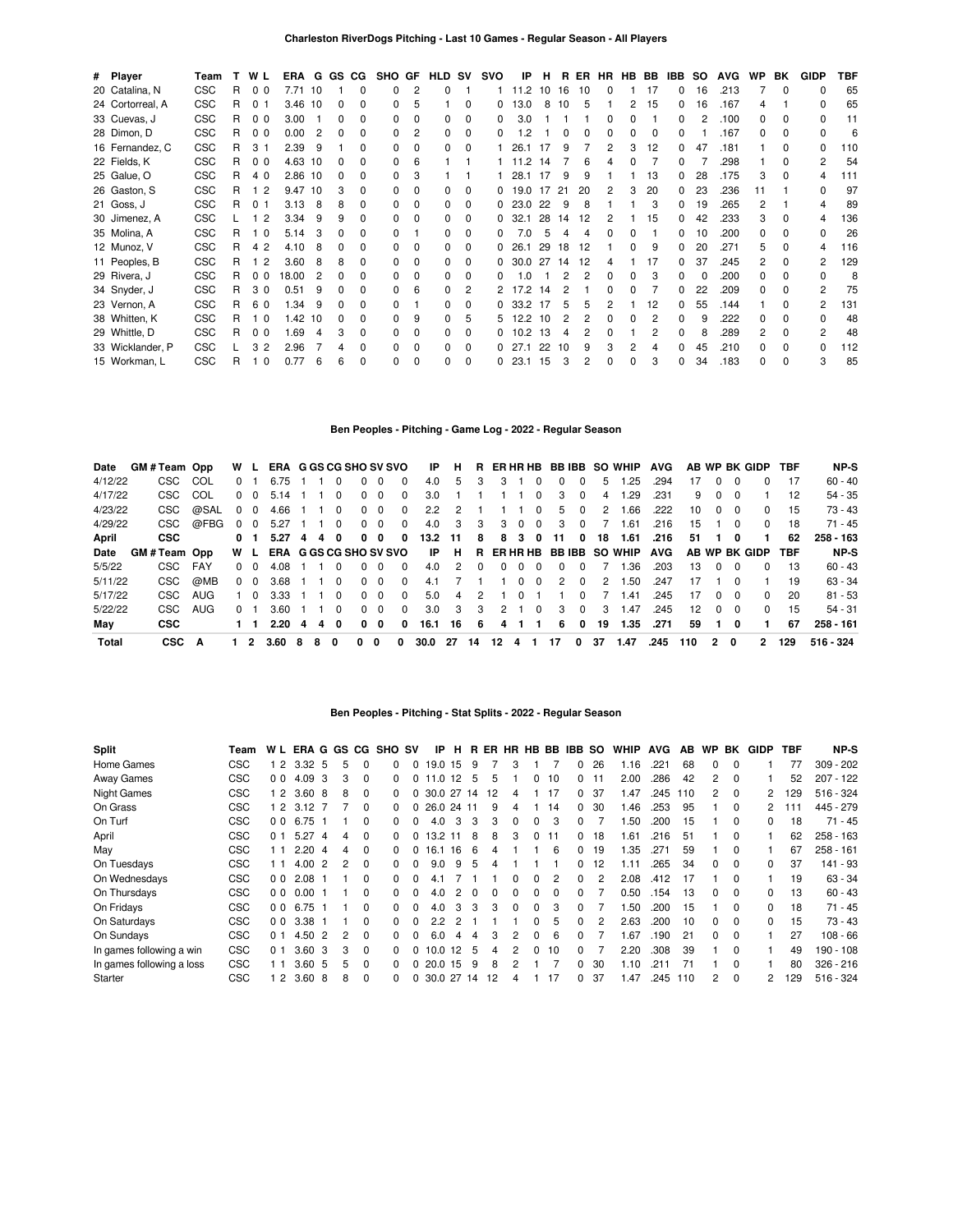### **Ben Peoples - Opposing Hitting - Stat Splits - 2022 - Regular Season**

| Split                   | Team | AVG. | G              | ΑВ             | R              | н              | 2Β             | 3В          | HR             | RBI            | BВ             | IBB         | so             |                | SB CS       | OBP  | SLG   | <b>OPS</b> | <b>HBP</b>   | <b>SAC</b>  | SF           | <b>GIDP</b>    |
|-------------------------|------|------|----------------|----------------|----------------|----------------|----------------|-------------|----------------|----------------|----------------|-------------|----------------|----------------|-------------|------|-------|------------|--------------|-------------|--------------|----------------|
| vs Left                 | CSC  | .222 | 8              | 63             |                | 14             | $\overline{c}$ | $\Omega$    | 3              | 7              | 10             | $\mathbf 0$ | 17             |                |             | .333 | .397  | .730       | 1            | 0           | $\mathbf{1}$ | $\overline{c}$ |
| vs Right                | CSC  | .277 | 8              | 47             |                | 13             | 1              | $\mathbf 0$ | $\mathbf{1}$   | 3              | $\overline{7}$ | 0           | 20             |                |             | .370 | .362  | .732       | $\mathbf 0$  | $\mathbf 0$ | 0            | 0              |
| Team is ahead           | CSC  | .341 | 5              | 44             |                | 15             | 0              | $\mathbf 0$ | 3              | 5              | 8              | 0           | 10             |                |             | .444 | .545  | .989       | 1            | 0           | 1            | 1              |
| Team is behind          | CSC  | .222 | 3              | 18             |                | 4              | 1              | $\mathbf 0$ | $\mathbf{1}$   | 3              | 4              | $\mathbf 0$ | 5              |                |             | .364 | .444  | .808       | $\mathbf 0$  | 0           | 0            | 0              |
| Score is tied           | CSC  | .167 | 7              | 48             |                | 8              | $\overline{c}$ | $\mathbf 0$ | 0              | $\overline{c}$ | 5              | 0           | 22             |                |             | .245 | .208  | .453       | $\mathbf 0$  | 0           | 0            | 1              |
| <b>Batting First</b>    | CSC  | .000 | 8              | 16             |                | 0              | 0              | 0           | $\mathbf 0$    | 0              | 1              | 0           | 4              |                |             | .111 | .000  | .111       | 1            | $\mathbf 0$ | 0            | 1              |
| <b>Batting Second</b>   | CSC  | .077 | 8              | 13             |                | 1              | 0              | $\mathbf 0$ | $\mathbf 0$    | 1              | 3              | 0           | 9              |                |             | .235 | .077  | .312       | $\mathbf 0$  | $\mathbf 0$ | $\mathbf{1}$ | $\mathbf 0$    |
| <b>Batting Third</b>    | CSC  | .400 | 8              | 15             |                | 6              | 1              | $\mathbf 0$ | $\overline{2}$ | $\overline{c}$ | 1              | 0           | 6              |                |             | .438 | .867  | 1.305      | $\mathbf 0$  | $\mathbf 0$ | 0            | 0              |
| <b>Batting Fourth</b>   | CSC  | .167 | 8              | 12             |                | 2              | 0              | $\mathbf 0$ | $\mathbf 0$    | 0              | 3              | 0           | 4              |                |             | .333 | .167  | .500       | $\mathbf 0$  | $\mathbf 0$ | 0            | 0              |
| <b>Batting Fifth</b>    | CSC  | .308 | 8              | 13             |                | 4              | 0              | $\mathbf 0$ | 0              | 0              | 1              | 0           | 2              |                |             | .357 | .308  | .665       | $\mathbf 0$  | 0           | 0            | 0              |
| <b>Batting Sixth</b>    | CSC  | .417 | 8              | 12             |                | 5              | 0              | $\mathbf 0$ | $\overline{c}$ | 4              | $\overline{c}$ | 0           | 4              |                |             | .500 | .917  | 1.417      | $\mathbf 0$  | 0           | 0            | 0              |
| <b>Batting Seventh</b>  | CSC  | .333 | 8              | 9              |                | 3              | $\overline{2}$ | $\Omega$    | $\Omega$       | $\overline{c}$ | 3              | $\Omega$    | 1              |                |             | .500 | .556  | 1.056      | $\Omega$     | $\mathbf 0$ | 0            | $\Omega$       |
| <b>Batting Eighth</b>   | CSC  | .182 | 8              | 11             |                | 2              | 0              | $\mathbf 0$ | $\mathbf{0}$   | 1              | $\mathbf{1}$   | $\mathbf 0$ | 3              |                |             | .250 | .182  | .432       | $\mathbf 0$  | $\mathbf 0$ | $\Omega$     | $\Omega$       |
| <b>Batting Ninth</b>    | CSC  | .444 | 8              | 9              |                | 4              | 0              | $\mathbf 0$ | $\mathbf{0}$   | $\mathbf 0$    | 2              | 0           | 4              |                |             | .545 | .444  | .989       | $\mathbf 0$  | $\mathbf 0$ | $\Omega$     | 1              |
| Leading Off             | CSC  | .172 | 8              | 29             |                | 5              | 0              | $\mathbf 0$ | $\overline{c}$ | $\overline{c}$ | $\overline{c}$ | 0           | 9              |                |             | .226 | .379  | .605       | $\mathbf 0$  | $\mathbf 0$ | 0            | 0              |
| First Inning            | CSC  | .111 | 8              | 27             | $\overline{1}$ | 3              | 1              | $\mathbf 0$ | $\mathbf{1}$   | 1              | 4              | 0           | 13             | 0              | $\mathbf 0$ | .226 | .259  | .485       | 0            | 0           | 0            | 0              |
| Second Inning           | CSC  | .276 | 8              | 29             | $\overline{4}$ | 8              | 1              | $\mathbf 0$ | $\overline{c}$ | 4              | 5              | 0           | $\overline{7}$ | $\overline{c}$ | 3           | .382 | .517  | .899       | $\mathbf 0$  | $\mathbf 0$ | 0            | 1              |
| Third Inning            | CSC  | .231 | 8              | 26             | 3              | 6              | 0              | $\Omega$    | $\mathbf 0$    | 1              | 4              | $\mathbf 0$ | 11             | $\overline{2}$ | $\mathbf 0$ | .344 | .231  | .575       | 1            | $\mathbf 0$ | 1            | 1              |
| Fourth Inning           | CSC  | .364 | 5              | 22             | 6              | 8              | $\mathbf{1}$   | $\mathbf 0$ | $\mathbf{1}$   | 4              | 3              | 0           | 5              | $\mathbf 0$    | $\mathbf 0$ | .440 | 545   | .985       | $\mathbf 0$  | $\mathbf 0$ | 0            | $\mathbf 0$    |
| Fifth Inning            | CSC  | .333 | $\overline{c}$ | 6              | $\mathbf 0$    | $\overline{c}$ | $\mathbf 0$    | $\mathbf 0$ | $\mathbf 0$    | 0              | $\mathbf{1}$   | 0           | $\mathbf{1}$   | $\mathbf{1}$   | $\Omega$    | .429 | .333  | .762       | $\mathbf 0$  | $\mathbf 0$ | $\mathbf 0$  | 0              |
| <b>Bases Empty</b>      | CSC  | .242 | 8              | 66             |                | 16             | 1              | $\mathbf 0$ | 3              | 3              | 9              | 0           | 26             |                |             | .333 | .394  | .727       | $\mathbf 0$  | $\mathbf 0$ | 0            | 0              |
| Runner at 1st           | CSC  | .333 | 7              | 21             |                | $\overline{7}$ | 1              | $\mathbf 0$ | $\mathbf{1}$   | 3              | 1              | 0           | 3              |                |             | .364 | 524   | .888       | $\mathbf 0$  | $\mathbf 0$ | 0            | 2              |
| Runner at 2nd           | CSC  | .143 | 8              | $\overline{7}$ |                | $\mathbf{1}$   | 1              | $\mathbf 0$ | $\mathbf 0$    | 1              | 3              | 0           | 1              |                |             | .400 | .286  | .686       | $\mathbf 0$  | $\mathbf 0$ | 0            | $\mathbf 0$    |
| Runner at 3rd           | CSC  | .000 | $\overline{2}$ | $\overline{2}$ |                | 0              | $\Omega$       | $\Omega$    | $\mathbf 0$    | $\Omega$       | 2              | $\Omega$    | $\overline{c}$ |                |             | .500 | .000  | .500       | $\Omega$     | $\Omega$    | 0            | $\Omega$       |
| Runners at 1st & 2nd    | CSC  | .333 | 5              | 9              |                | 3              | 0              | $\Omega$    | $\mathbf 0$    | 1              | $\Omega$       | $\Omega$    | 3              |                |             | .400 | .333  | .733       | $\mathbf{1}$ | $\mathbf 0$ | $\Omega$     | $\mathbf 0$    |
| Runners at 1st & 3rd    | CSC  | .000 | $\overline{4}$ | 2              |                | 0              | 0              | $\mathbf 0$ | $\mathbf 0$    | 1              | $\overline{c}$ | $\mathbf 0$ | $\Omega$       |                |             | .500 | .000  | .500       | $\mathbf 0$  | $\mathbf 0$ | $\Omega$     | 0              |
| Runners at 2nd & 3rd    | CSC  | .000 | $\mathbf{1}$   | $\mathbf{1}$   |                | $\mathbf 0$    | 0              | $\mathbf 0$ | $\mathbf{0}$   | 0              | 0              | 0           | $\mathbf{1}$   |                |             | .000 | .000  | .000       | $\mathbf 0$  | $\mathbf 0$ | $\Omega$     | 0              |
| <b>Bases Loaded</b>     | CSC  | .000 | $\overline{c}$ | 2              |                | 0              | 0              | $\mathbf 0$ | 0              | 1              | $\mathbf 0$    | 0           | $\mathbf{1}$   |                |             | .000 | .000  | .000       | $\mathbf 0$  | 0           | 1            | 0              |
| Runners On              | CSC  | .250 | 8              | 44             |                | 11             | 2              | 0           | $\mathbf{1}$   | 7              | 8              | 0           | 11             |                |             | .370 | .364  | .734       | $\mathbf{1}$ | 0           | 1            | 2              |
| <b>Scoring Position</b> | CSC  | .174 | 8              | 23             |                | 4              | $\mathbf{1}$   | $\Omega$    | $\mathbf{0}$   | $\overline{4}$ | $\overline{7}$ | $\Omega$    | 8              |                |             | .375 | .217  | .592       | $\mathbf{1}$ | $\mathbf 0$ | 1            | 0              |
| No Outs                 | CSC  | .216 | 8              | 37             |                | 8              | $\mathbf 0$    | $\mathbf 0$ | $\overline{c}$ | $\overline{c}$ | $\overline{4}$ | $\mathbf 0$ | 10             |                |             | .293 | .378  | .671       | $\mathbf 0$  | $\mathbf 0$ | $\Omega$     | $\mathbf 0$    |
| One Out                 | CSC  | .300 | 8              | 40             |                | 12             | $\mathbf 0$    | $\mathbf 0$ | $\mathbf{1}$   | 5              | 10             | $\mathbf 0$ | 14             |                |             | .442 | 375   | .817       | $\mathbf{1}$ | $\mathbf 0$ | $\mathbf{1}$ | 2              |
| Two Outs                | CSC  | .212 | 8              | 33             |                | $\overline{7}$ | 3              | $\mathbf 0$ | $\mathbf{1}$   | 3              | 3              | 0           | 13             |                |             | .278 | .394  | .672       | 0            | 0           | $\mathbf 0$  | 0              |
| Ahead in Count          | CSC  | .256 | 8              | 39             |                | 10             | 2              | $\mathbf 0$ | 0              | $\overline{c}$ | $\mathbf 0$    | 0           | 19             |                |             | .275 | .308  | .583       | $\mathbf{1}$ | $\mathbf 0$ | 0            | 0              |
| <b>Behind in Count</b>  | CSC  | .207 | 8              | 29             |                | 6              | 0              | $\mathbf 0$ | 3              | 3              | 17             | 0           | 5              |                |             | .500 | .517  | 1.017      | 0            | 0           | 0            | 1              |
| 0-0 Count               | CSC  | .353 | 8              | 17             |                | 6              | $\mathbf{1}$   | $\Omega$    | $\Omega$       | $\overline{c}$ | $\Omega$       | $\Omega$    | 0              |                |             | .333 | .412  | .745       | $\Omega$     | $\Omega$    | 1            | 1              |
| 0-1 Count               | CSC  | .429 | 6              | $\overline{7}$ |                | 3              | $\overline{0}$ | $\mathbf 0$ | $\mathbf{0}$   | 1              | $\Omega$       | $\Omega$    | $\mathbf 0$    |                |             | .500 | .429  | .929       | $\mathbf{1}$ | $\mathbf 0$ | $\Omega$     | $\mathbf 0$    |
| 0-2 Count               | CSC  | .188 | 7              | 16             |                | 3              | $\mathbf{1}$   | $\mathbf 0$ | $\mathbf{0}$   | $\mathbf 0$    | $\Omega$       | $\mathbf 0$ | 11             |                |             | .188 | .250  | .438       | $\mathbf 0$  | $\mathbf 0$ | $\Omega$     | $\mathbf 0$    |
| 1-0 Count               | CSC  | .333 | 6              | 9              |                | 3              | 0              | $\mathbf 0$ | $\mathbf{1}$   | 1              | 0              | 0           | 0              |                |             | .333 | .667  | 1.000      | $\mathbf 0$  | $\mathbf 0$ | 0            | 1              |
| 1-1 Count               | CSC  | .286 | $\overline{4}$ | $\overline{7}$ |                | $\overline{2}$ | 0              | $\mathbf 0$ | $\mathbf 0$    | 1              | 0              | 0           | 0              |                |             | .286 | .286  | .572       | $\mathbf 0$  | 0           | 0            | 0              |
| 1-2 Count               | CSC  | .250 | 7              | 16             |                | 4              | 1              | 0           | 0              | 1              | 0              | 0           | 8              |                |             | .250 | .313  | .563       | 0            | 0           | 0            | 0              |
| 2-0 Count               | CSC  | .000 | 0              | 0              |                | 0              | 0              | $\mathbf 0$ | 0              | 0              | 0              | 0           | 0              |                |             | .000 | .000  | .000       | 0            | 0           | 0            | 0              |
| 2-1 Count               | CSC  | .400 | 3              | 5              |                | $\overline{c}$ | 0              | $\mathbf 0$ | $\mathbf{1}$   | 1              | $\Omega$       | $\mathbf 0$ | $\mathbf 0$    |                |             | .400 | 1.000 | 1.400      | $\mathbf 0$  | $\mathbf 0$ | $\Omega$     | $\mathbf 0$    |
| 2-2 Count               | CSC  | .167 | 8              | 18             |                | 3              | $\mathbf 0$    | $\mathbf 0$ | $\mathbf{1}$   | $\overline{c}$ | 0              | $\mathbf 0$ | 13             |                |             | .167 | .333  | .500       | $\mathbf 0$  | $\mathbf 0$ | $\Omega$     | $\mathbf 0$    |
| 3-0 Count               | CSC  | .000 | $\overline{c}$ | 1              |                | 0              | 0              | $\mathbf 0$ | 0              | 0              | $\mathbf{1}$   | 0           | 0              |                |             | .500 | .000  | .500       | $\mathbf 0$  | $\mathbf 0$ | 0            | 0              |
| 3-1 Count               | CSC  | .000 | 6              | 5              |                | 0              | 0              | $\mathbf 0$ | $\mathbf 0$    | 0              | 5              | 0           | 0              |                |             | .500 | .000  | .500       | $\mathbf 0$  | 0           | 0            | 0              |
| 3-2 Count               | CSC  | .111 | 8              | 9              |                | 1              | 0              | $\mathbf 0$ | $\mathbf{1}$   | 1              | 11             | 0           | 5              |                |             | .600 | .444  | 1.044      | 0            | $\mathbf 0$ | 0            | 0              |
| Pitcher                 | CSC  | .245 | 8              | 110            |                | 27             | 3              | $\Omega$    | 4              | 10             | 17             | $\Omega$    | 37             |                |             | .349 | .382  | .731       | $\mathbf{1}$ | $\Omega$    | 1            | 2              |

### **Dan Hammer - Pitching - Game Log - 2022 - Regular Season**

| Date    | GM # Team Opp |            | W L          |          | ERA G GS CG SHO SV SVO        |   |                |          |          |            |          | IP.  | H.            |              |    |               |          |              |          |    | R ERHRHB BBIBB SO WHIP AVG AB WP BK GIDP TBF |                   |    |              |                |          |            | NP-S      |
|---------|---------------|------------|--------------|----------|-------------------------------|---|----------------|----------|----------|------------|----------|------|---------------|--------------|----|---------------|----------|--------------|----------|----|----------------------------------------------|-------------------|----|--------------|----------------|----------|------------|-----------|
| 4/12/22 | DEL           | @LYN       |              | $\Omega$ | 0.00                          |   |                | $\Omega$ | $\Omega$ | $\Omega$   | $\Omega$ | 3.2  |               |              | 0  | $\Omega$      | $\Omega$ | 4            |          | 5  | .36                                          | .077              | 13 |              |                | 0        | -17        | $66 - 35$ |
| 4/17/22 | DEL           | @LYN       | 0            | - 0      | 0.00                          |   |                | $\Omega$ |          | $0\quad 0$ | $\Omega$ | 3.0  | $\Omega$      | <sup>0</sup> | 0  | $\Omega$      | 2        | 3            | $\Omega$ | 3  | .20                                          | .048              | 8  | 0            | - 0            | $\Omega$ | 13         | $55 - 26$ |
| 4/23/22 | DEL           | MВ         | <sup>0</sup> | - 0      | 2.79                          |   |                | $\Omega$ | $\Omega$ | 0          | 0        | 3.0  | 3             | з            | 3  | $\Omega$      |          | 4            | 0        | 4  | .55                                          | .121              | 12 | 3            | - 0            | 0        | 17         | 72 - 38   |
| 4/29/22 | DEL           | @AUG       | $\Omega$     |          | 5.73                          |   |                | $\Omega$ |          | $0\quad 0$ | $\Omega$ | 1.1  | 3             | 4            | 4  |               | 0        | 3            | $\Omega$ | 2  | 1.91                                         | .179              | 6  | 0            | - 0            | $\Omega$ | 9          | $45 - 23$ |
| April   | DEL           |            |              |          | 5.73                          | 4 | $\overline{2}$ | 0        | 0        | 0          | 0        | 11.0 | 7             | 8            | 7  |               | 3        | 14           | 0        | 14 | 1.91                                         | .179              | 39 | 3            |                | 0        | 56         | 238 - 122 |
| Date    | GM#Team Opp   |            |              | W L      | <b>ERA G GS CG SHO SV SVO</b> |   |                |          |          |            |          | -IP  | <b>H</b>      |              |    |               |          |              |          |    | R ERHRHB BBIBB SO WHIP                       | AVG AB WP BK GIDP |    |              |                |          | <b>TBF</b> | NP-S      |
| 5/5/22  | DEL           | @COL       | <sup>0</sup> | $\Omega$ | 6.23                          |   |                |          | $\Omega$ | $\Omega$   | $\Omega$ | 2.0  | $\Omega$      |              |    |               |          | 6            | $\Omega$ | 2  | 2.08                                         | .156              | 6  | 0            | 0              | 0        | 13         | $57 - 24$ |
| 5/11/22 | DEL           | SAL        | $\Omega$     |          | 6.88                          |   |                | $\Omega$ |          | $0\quad 0$ | $\Omega$ | 4.0  | 4             | 4            | 4  | $\mathcal{P}$ | $\Omega$ | 2            | $\Omega$ | 5  | .94                                          | .183              | 15 |              | 2 0            | $\Omega$ | 18         | $84 - 50$ |
| 5/17/22 | DEL           | <b>FBG</b> |              | _ი       | 6.00                          |   | <sup>0</sup>   | $\Omega$ |          | $0\quad 0$ | $\Omega$ | 4.0  | $\mathcal{P}$ |              |    |               | $\Omega$ | <sup>0</sup> | $\Omega$ | 5  | .67                                          | .173              | 15 | $\Omega$     | $\overline{0}$ | $\Omega$ | 15         | $63 - 41$ |
| 5/22/22 | DEL           | <b>FBG</b> | $\Omega$     | - റ      | 5.76                          |   |                | $\Omega$ | $\Omega$ | $\Omega$   | $\Omega$ | 4.0  | $\mathcal{P}$ | 2            |    |               | $\Omega$ | 4            | $\Omega$ | 3  | .64                                          | .170              | 13 | 0            | - റ            | 0        | 17         | 78 - 45   |
| May     | DEL           |            |              |          | 5.79                          | 4 | 2              | $\Omega$ | 0        | 0          | 0        | 14.0 | 8             | 9            | 9  | 4             |          | 12           | 0        | 15 | 1.43                                         | .163              | 49 | $\mathbf{2}$ | 0              | 0        | 63         | 282 - 160 |
| Total   | DEL           | A          | 2 2          |          | 5.76                          | 8 | 4              | $\Omega$ | 0        | 0          | 0        | 25.0 | 15            | 17           | 16 | 5             | 4        | 26           | 0        | 29 | 1.64                                         | .170              | 88 | 5            |                | 0        | 119        | 520 - 282 |